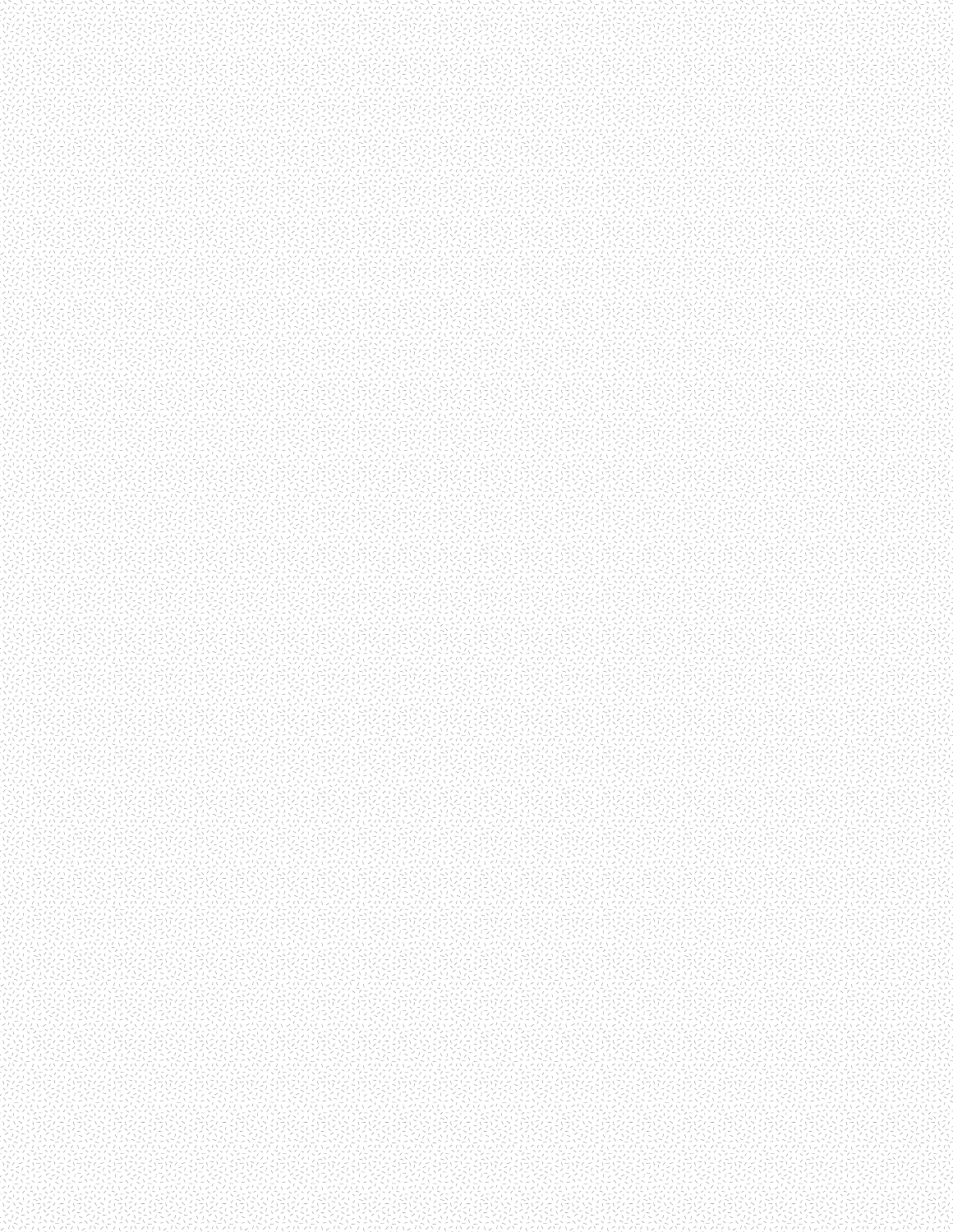| Welcome to Your Summary Plan Description for the ConocoPhillips Savings Plan | 4  |
|------------------------------------------------------------------------------|----|
| <b>Features to Help You</b>                                                  | 4  |
| <b>Staying Up to Date</b>                                                    | 4  |
| <b>Contact Information</b>                                                   | 4  |
| <b>Legal Information</b>                                                     | 5  |
| <b>Plan Highlights</b>                                                       | 6  |
| <b>Who Is Eligible</b>                                                       | 7  |
| <b>How to Enroll</b>                                                         | 7  |
| <b>Contributions to the Plan</b>                                             | 7  |
| <b>Employee Contributions</b>                                                | 7  |
| <b>Changing Your Contributions</b>                                           | 7  |
| <b>Company Contributions</b>                                                 | 8  |
| <b>Company Matching and Discretionary Contributions</b>                      | 8  |
| <b>Company Retirement Contributions (CRC)</b>                                | 8  |
| <b>Roth In-Plan Conversion</b>                                               | 9  |
| <b>Rollover Contributions</b>                                                | 9  |
| <b>Military Leaves of Absence</b>                                            | 10 |
| <b>Vesting</b>                                                               | 10 |
| <b>Break in Service</b>                                                      | 10 |
| <b>Forfeitures of Company Retirement Contributions (CRC)</b>                 | 10 |
| <b>Annual IRS Limits</b>                                                     | 10 |
| Before-Tax and Roth 401(k) Contribution Limit                                | 11 |
| <b>Annual Additions Limit</b>                                                | 11 |
| <b>Annual Compensation Limit</b>                                             | 11 |
| <b>Nondiscrimination Limits</b>                                              | 11 |
| <b>Investing Your Contributions</b>                                          | 11 |
| <b>Investment Options</b>                                                    | 12 |
| <b>Changing Your Investment Allocation</b>                                   | 12 |
| <b>Current Contributions</b>                                                 | 12 |
| <b>Existing Account Balances</b>                                             | 12 |
| <b>Exchange Rules</b>                                                        | 13 |
| <b>Single Stock Fund Transactions</b>                                        | 13 |
| <b>Understanding Real-Time Trading in Company Stock</b>                      | 13 |
| <b>Your Plan Account</b>                                                     | 13 |
| <b>Valuation of Your Account</b>                                             | 13 |
| <b>Account Statements</b>                                                    | 13 |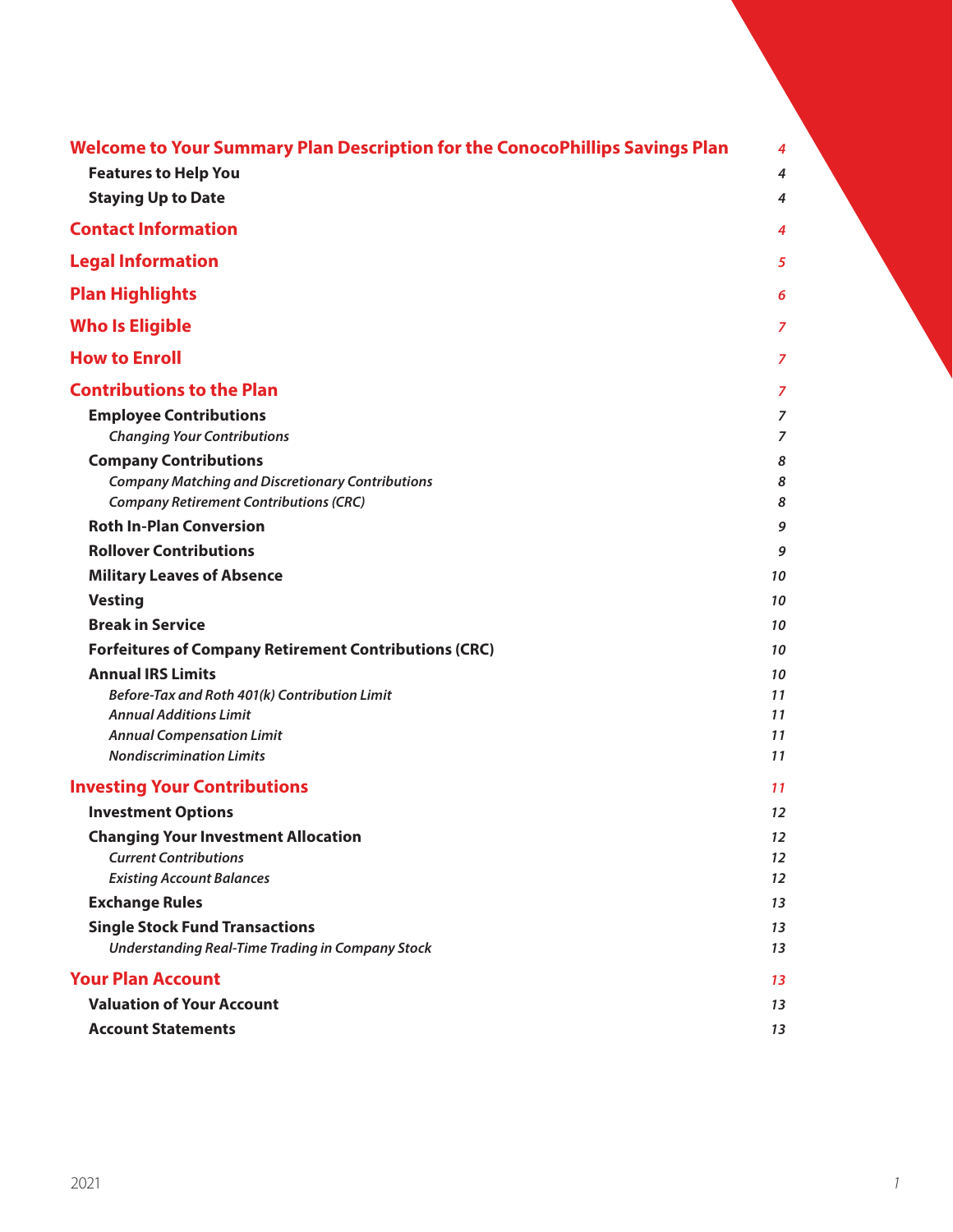| <b>Plan Loans</b>                                                                       | 13       |
|-----------------------------------------------------------------------------------------|----------|
| <b>Number and Terms of Loans</b>                                                        | 14       |
| <b>Loan Amounts</b>                                                                     | 14       |
| <b>Source of Loan Proceeds</b>                                                          | 14       |
| <b>Loan Fees</b>                                                                        | 14       |
| <b>Loan Interest Rate</b>                                                               | 15       |
| <b>Loan Repayments</b>                                                                  | 15       |
| <b>Loan Payoff</b>                                                                      | 16       |
| <b>Investment of Your Loan Payments</b>                                                 | 16       |
| <b>Missed Loan Payments</b><br><b>Loan Default</b>                                      | 17       |
| <b>CARES Act Loan Provisions</b>                                                        | 17       |
|                                                                                         | 17       |
| <b>Withdrawals from the Plan during Employment</b>                                      | 18       |
| <b>Special Rules for Hardship Withdrawals</b>                                           | 19       |
| <b>Special Disaster Relief</b>                                                          | 19       |
| Special Rules for Heroes Earnings Assistance and Relief Tax Act (HEART Act) Withdrawals | 19       |
| <b>Special Rules for Qualified Reservist Withdrawals</b>                                | 20       |
| <b>Special Rules for CARES Act Withdrawals</b>                                          | 20       |
| <b>Withdrawal Payment Options</b>                                                       | 20       |
| <b>Timing of Withdrawal Requests</b>                                                    | 21       |
| <b>Distributions from the Plan</b>                                                      | 21       |
| <b>Distribution upon Termination of Employment</b>                                      | 21       |
| <b>Distributions upon Death</b>                                                         | 22       |
| <b>Required Minimum Distributions</b>                                                   | 22       |
| <b>Distribution Options</b>                                                             | 23       |
| <b>Distribution Payment</b>                                                             | 23       |
| <b>Single Sum Payment (partial or full payout)</b><br><b>Installment Payments</b>       | 23       |
| <b>Distribution Process</b>                                                             | 23<br>24 |
| <b>Timing of Distribution Requests</b>                                                  | 24       |
| <b>Dividend Pass-Through Election</b>                                                   | 24       |
| <b>Naming Your Beneficiary</b>                                                          | 24       |
| <b>Voting of ConocoPhillips Stock (Proxy/Tender Offer)</b>                              | 25       |
| <b>Voting Eligibility</b>                                                               | 25       |
| <b>Voting Rules</b>                                                                     | 25       |
| Who Is Eligible to Vote                                                                 | 25       |
| Voting as a Fiduciary                                                                   | 26       |
| <b>How to Vote</b>                                                                      | 26       |
| <b>Filing Claims and Appeals under the Plan</b>                                         | 26       |
| <b>Initial Appeal Process</b><br><b>Final Appeal Process</b>                            | 26<br>27 |
|                                                                                         |          |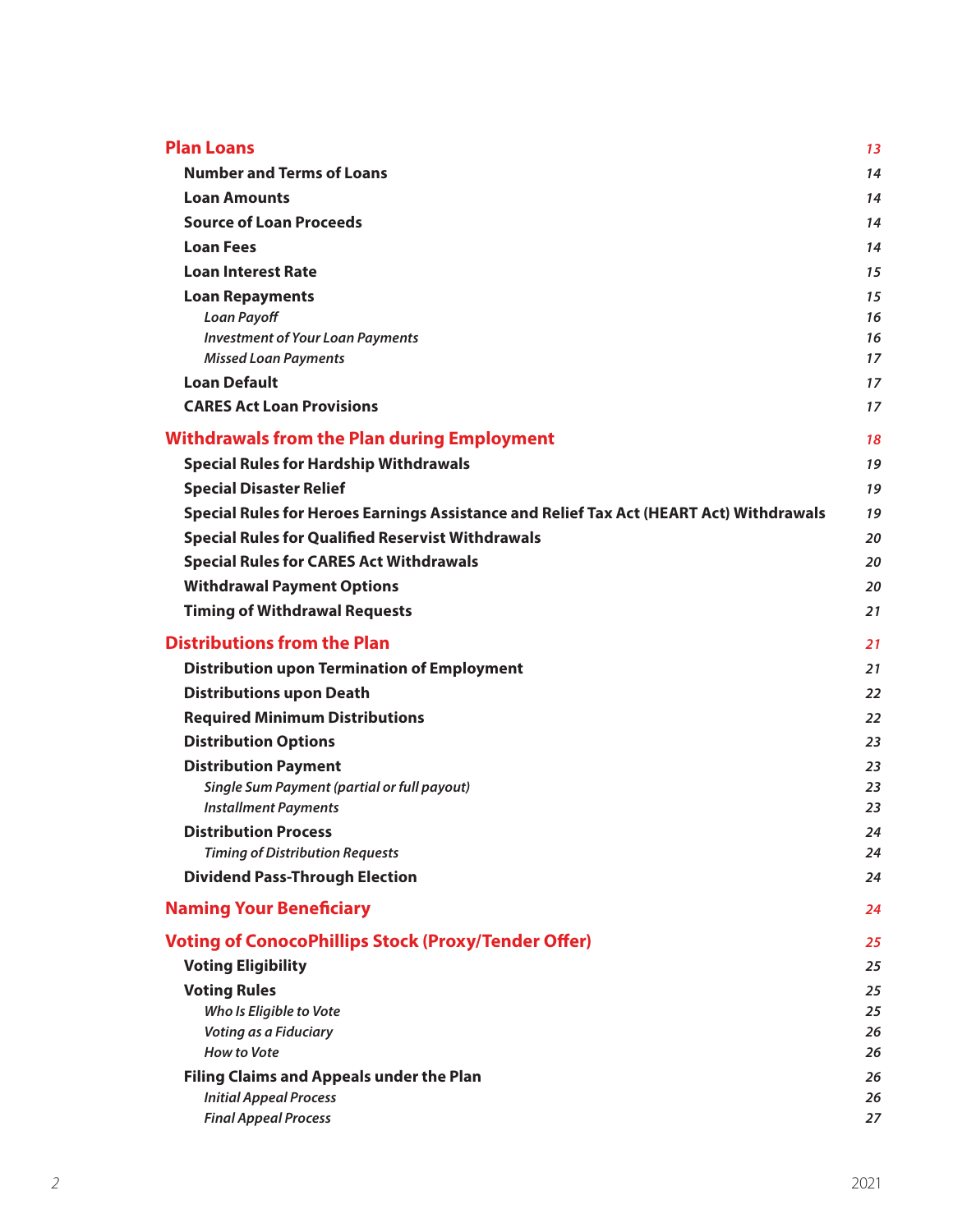| <b>Other Information/ERISA</b>                                                   | 28 |
|----------------------------------------------------------------------------------|----|
| <b>ERISA Plan Information</b>                                                    | 28 |
| <b>Transfers from and to Other Plans</b>                                         | 28 |
| <b>Recoupment of Overpayments</b>                                                | 28 |
| <b>Plan Expenses</b>                                                             | 29 |
| <b>Your ERISA Rights</b>                                                         | 29 |
| Information about the Plan and Your Benefits                                     | 29 |
| <b>Prudent Action by Plan Fiduciaries</b>                                        | 29 |
| <b>Enforcing Your Rights</b>                                                     | 29 |
| <b>Plan Administration</b>                                                       | 30 |
| <b>Plan Identification Information</b>                                           | 30 |
| <b>Benefits Committee</b>                                                        | 30 |
| <b>Claims Administrator</b>                                                      | 31 |
| <b>Agent for Service of Legal Process</b>                                        | 31 |
| When the Plan is Amended or Terminated                                           | 31 |
| <b>Assignment of Account - Qualified Domestic Relations Orders (QDROs)</b>       | 31 |
| <b>Qualified Domestic Relations Orders (QDROs) Fees</b>                          | 31 |
| <b>Payments to a Minor or Legally Incompetent Person</b>                         | 32 |
| <b>Lost Participants and Beneficiaries</b>                                       | 32 |
| <b>Appendix A: Special Tax Notice - Your Rollover Options</b>                    | 32 |
| <b>General Information about Rollovers</b>                                       | 32 |
| <b>Special Rules and Options</b>                                                 | 37 |
| <b>For More Information</b>                                                      | 41 |
| <b>Appendix B: CARES Act Distributions - Income Tax Overview as of July 2020</b> | 42 |
| <b>Federal Income Tax Benefits</b>                                               | 42 |
| <b>Income Taxes</b>                                                              | 42 |
| <b>Early Withdrawal Penalty</b>                                                  | 42 |
| <b>Income Tax Withholding and Tax Reporting</b>                                  | 43 |
| <b>Income Tax Withholding</b>                                                    | 43 |
| <b>Tax Reporting</b>                                                             | 43 |
| <b>Recontribution of Cares Act Distributions</b>                                 | 43 |
| <b>Glossary</b>                                                                  | 43 |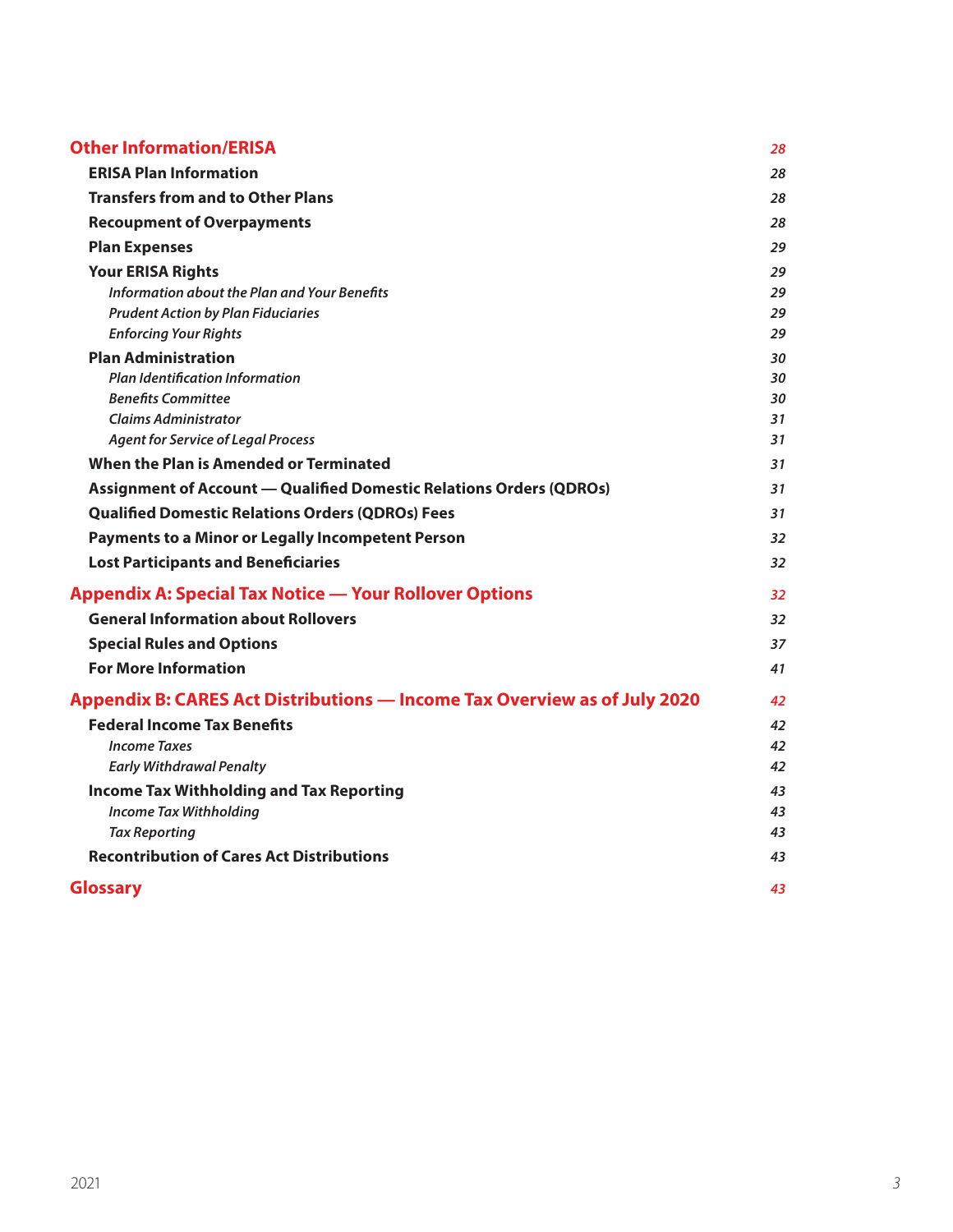# <span id="page-5-0"></span>Welcome to Your Summary Plan Description for the ConocoPhillips Savings Plan

When you think about retirement, what images come to mind? Travel? Home projects? More time with family and friends? Whatever your retirement dreams, the ConocoPhillips Savings Plan can play an important part as you plan for your retirement.

This Summary Plan Description (SPD) provides you with important information about the ConocoPhillips Savings Plan. It is an easy-to-use resource that gives you the information you need to understand your Plan benefits.

## **Features to Help You**

Within the SPD, you will find features to help increase your understanding of the Plan. These features include:

- **Examples** We have included several examples of your benefits at work. As you see your benefits "in action," you will get a working understanding of the mechanics of the Plan and how they might apply to you.
- **Icons** The following icons placed throughout the text highlight essential information for you:
	- $E$  Refers you to other sections in the SPD that provide additional information on the subject.
	- $\blacktriangleright$  Highlights information of special importance.
- **Glossary** Some benefit terms used in this SPD have very specific meanings. These terms are underlined throughout the text, and you will find the definition in the "Glossary" at the end of the SPD.

c **In this SPD, the term "Company" refers to ConocoPhillips Company and all subsidiary companies that have adopted the Plan (the "participating companies").**

## **Staying Up to Date**

The information in this SPD will be updated from time-to-time, as necessary. When that happens, you will be sent a Summary of Material Modifications or SMM. Be sure to keep any SMM updates to this SPD for easy access.

### **CONTACT INFORMATION**

In this SPD, the term "Fidelity" refers to Fidelity Investments as the Plan recordkeeper. Fidelity maintains the ConocoPhillips Retirement Center with Fidelity Participant Service Associates. Please contact the ConocoPhillips Retirement Center with any Plan questions or Plan-related business at the contact information provided below.

| Web                 | <b>Phone/Operating Hours</b>                                                                                                                | <b>Mailing Address</b>                                                                                                                     |
|---------------------|---------------------------------------------------------------------------------------------------------------------------------------------|--------------------------------------------------------------------------------------------------------------------------------------------|
| www.netbenefits.com | $(833)$ 637-4015<br>Participant Services Associates are available<br>weekdays from 7:30 a.m. to 7:30 p.m. Central<br>time, Monday to Friday | <b>U.S. Postal Service</b><br>ConocoPhillips Retirement Center<br>c/o Fidelity Investments<br>P.O. Box 770003<br>Cincinnati, OH 45277-0069 |
|                     |                                                                                                                                             | <b>Overnight Delivery</b><br>ConocoPhillips Retirement Center<br>c/o Fidelity Investments<br>100 Crosby Parkway<br>Covington, KY 41015     |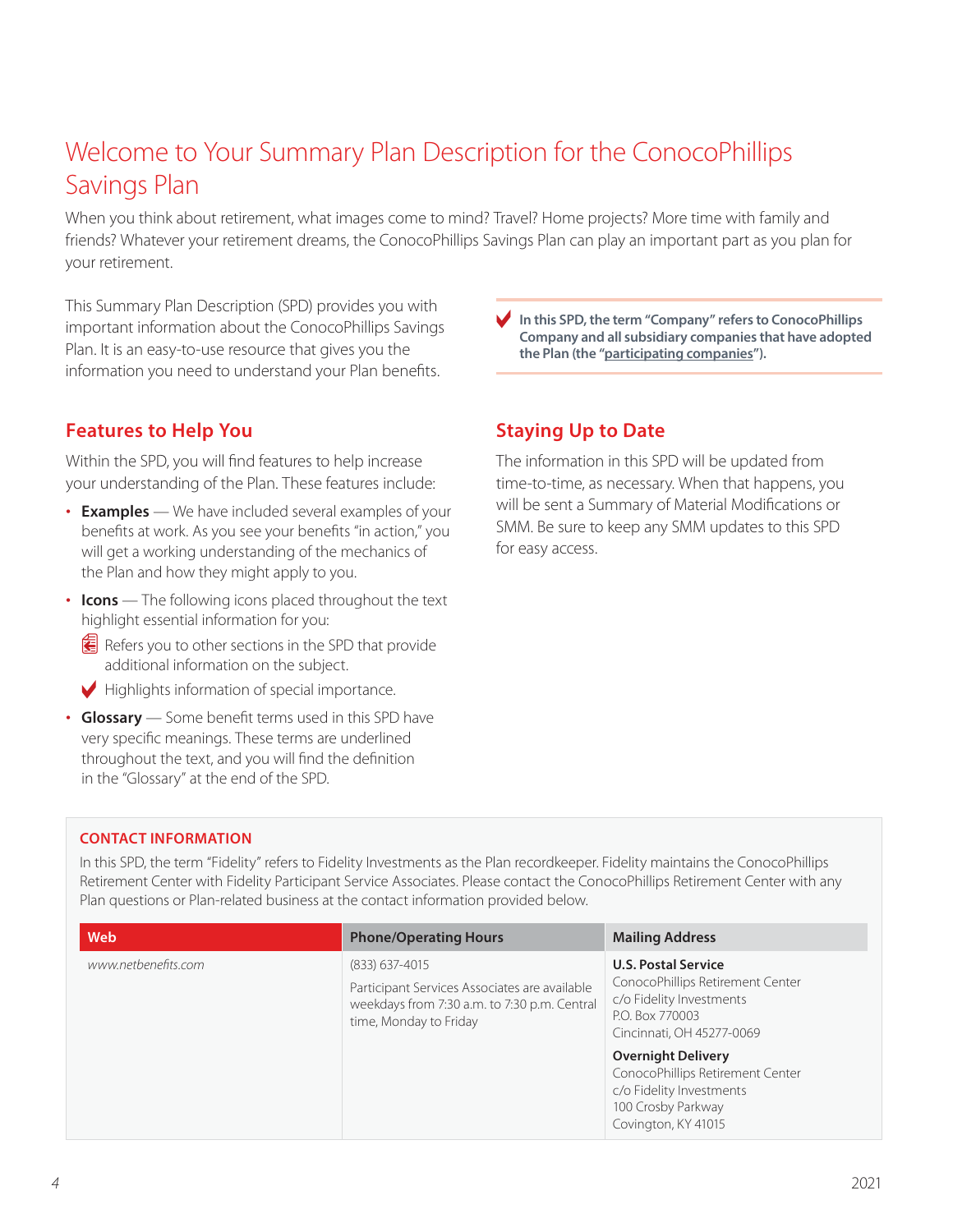# <span id="page-6-0"></span>Legal Information

*This is the Summary Plan Description (SPD) for the ConocoPhillips Savings Plan (the Plan). If you terminated your employment with the Company prior to the effective date of this SPD, different Plan provisions may apply to you. Claims, participant rights, Plan administration and other provisions mandated under ERISA are contained in this SPD. If this SPD has been delivered to you electronically, you have the right to receive a paper copy at no charge by making a written request to the benefits committee. Neither this SPD nor the benefits provided by the Plan is a promise of continued Company employment. The receipt of this SPD does not necessarily mean you are eligible to participate in the Plan or that you are entitled to any benefits under the Plan. This SPD does not include all the details of the Plan. All rights and obligations of the Company and all participants and beneficiaries or other claimants are governed solely by the official text of the Plan document. If there is any conflict between this SPD (or other administrative materials) and the official Plan document, the official Plan document will govern.*

*The Plan is intended to constitute a plan described in Section 404(c) of ERISA.*

*The Company reserves the right to amend or terminate the Plan at any time in its sole discretion.*

#### *This document constitutes part of a prospectus covering securities that have been registered under the Securities Act of 1933, as amended (the "Securities Act").*

*A Registration Statement (with all amendments thereto, collectively referred to as the "Registration Statement") with respect to the Plan has been filed with the Securities and Exchange Commission under the Securities Act. For further information with respect to ConocoPhillips, the Plan and the securities which are issuable under the terms of the Plan, reference is made to the Registration Statement, including the exhibits thereto.*

*ConocoPhillips will provide without charge to each person to whom a copy of this SPD has been delivered, upon his or her written or oral request, a copy of the documents incorporated by reference in Item 3 of Part II of the Registration Statement (other than exhibits to such documents). In addition, ConocoPhillips will also make available without charge copies of its annual report to stockholders for the latest fiscal year; latest prospectus filed pursuant to Rule 424(b) containing audited financial statements that are not incorporated therein by reference from another filing; all reports, proxy statements and other communications distributed to stockholders generally; and any other documents required to be delivered to persons participating in the Plan pursuant to Rule 428(b) promulgated under the Securities Act. Contact the benefits committee to request copies.*

*A participant in the Plan who is an "affiliate" of ConocoPhillips can sell shares of ConocoPhillips stock acquired under the Plan only under certain conditions. An "affiliate" is a person who directly or indirectly (through stock ownership or otherwise) has the power to direct or cause the direction of the management and policies of ConocoPhillips.* 

*Generally, an affiliate can legally sell such shares only under one of these circumstances:*

- *In a private placement;*
- *If they are included in a current reoffer prospectus in accordance with the Securities Act; or*
- *If all the conditions of the Securities and Exchange Commission's Rule 144 are met.*

*The possible application of Section 16(b) of the Securities Exchange Act of 1934 should also be considered by affiliates. If you are unsure whether you qualify as an affiliate or under what circumstances you can sell your ConocoPhillips stock, you should contact your personal financial advisor.*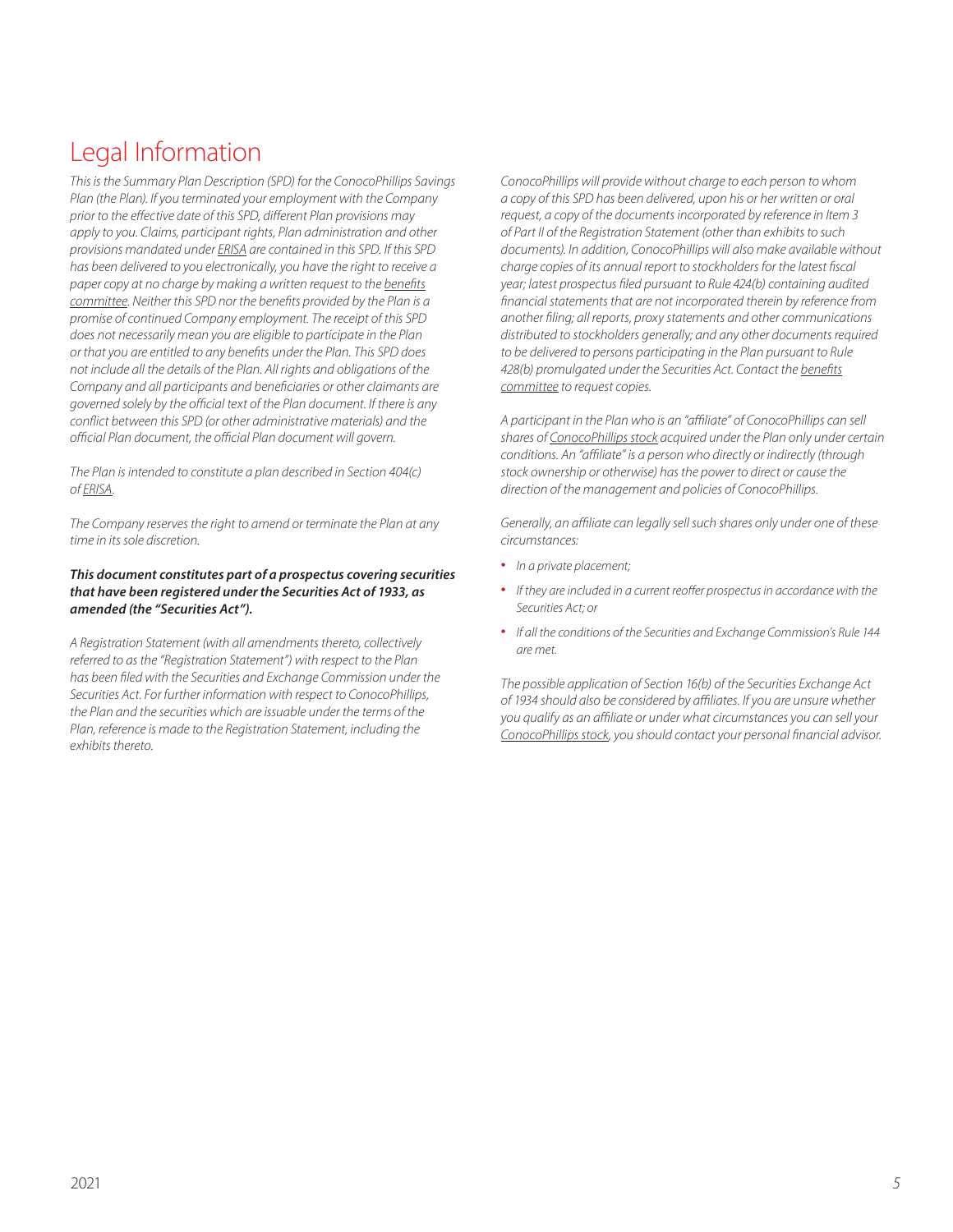# <span id="page-7-0"></span>Plan Highlights

Here is a quick glance at the Plan.

| Do I need to enroll?<br>For more details see page 7.                                    | If you are eligible and wish to receive Company matching and discretionary contributions, you must<br>contribute 1% of eligible pay.                                                                                                                                                                                                                                                                                                                                                                                                                                                                                                                                                                                                                                                                                                                                                                                                                                                     |
|-----------------------------------------------------------------------------------------|------------------------------------------------------------------------------------------------------------------------------------------------------------------------------------------------------------------------------------------------------------------------------------------------------------------------------------------------------------------------------------------------------------------------------------------------------------------------------------------------------------------------------------------------------------------------------------------------------------------------------------------------------------------------------------------------------------------------------------------------------------------------------------------------------------------------------------------------------------------------------------------------------------------------------------------------------------------------------------------|
| Does the Company<br>contribute?<br>For more details see page 8.                         | If you contribute at least 1% of your eligible pay each pay period (before-tax basis, after-tax basis, Roth<br>401(k) basis, or a combination of all three), you will receive a 6% Company match with an additional 0% - 6%<br>Company discretionary contribution. The target for the discretionary contribution is 3%, for a 9% total<br>Company contribution. Only contributions on the first 1% of your eligible pay will be matched, and you<br>must contribute each pay period to receive the Company match for each pay period.<br>In addition to Company matching and discretionary contributions, if you were hired (or rehired) on or<br>after January 1, 2019, or you were hired (or rehired) prior to January 1, 2019, and you elected to discontinue<br>receiving pay credits in the Cash Balance Account of Title II, ConocoPhillips Retirement Plan, then you are<br>also eligible for a Company retirement contribution (CRC) of 6% of your eligible pay each pay period. |
| How much can I contribute?<br>For more details see page 7.                              | You may contribute up to 75% of your eligible pay on a before-tax basis, an after-tax basis, a Roth 401(k) basis,<br>or a combination of all three (up to annual IRS limits).<br>In addition, starting in the year in which you reach age 50, you may make additional before-tax contributions<br>and/or Roth 401(k) contributions. These are called "catch-up" contributions.                                                                                                                                                                                                                                                                                                                                                                                                                                                                                                                                                                                                           |
| What are my investment<br>options?<br>For more details see page 12.                     | You have a choice of investment funds among which to invest your contributions and the Company<br>matching contributions, Company discretionary contributions and Company retirement contributions (CRC)<br>(as applicable).                                                                                                                                                                                                                                                                                                                                                                                                                                                                                                                                                                                                                                                                                                                                                             |
| Am I vested?<br>For more details see page 10.                                           | You are always 100% vested in your contributions and Company matching and discretionary contributions.<br>After three years of service with the Company, you are 100% vested in any Company retirement<br>contributions (CRC).                                                                                                                                                                                                                                                                                                                                                                                                                                                                                                                                                                                                                                                                                                                                                           |
| Can I roll over money from<br>my prior employer's plan?<br>For more details see page 9. | You can elect to roll over balances from another qualified plan into the Plan.                                                                                                                                                                                                                                                                                                                                                                                                                                                                                                                                                                                                                                                                                                                                                                                                                                                                                                           |
| What happens when I leave<br>the Company?<br>For more details see page 21.              | When you terminate employment with the Company, you can choose from several distribution options,<br>including a rollover distribution to another employer's qualified plan or to an Individual Retirement Account<br>(IRA) — or you can leave your money in the Plan if your total account balance exceeds \$5,000.                                                                                                                                                                                                                                                                                                                                                                                                                                                                                                                                                                                                                                                                     |

#### c **Savings and Investment Responsibility**

**You are responsible for determining your own savings and investment goals. Therefore, you should learn about investing, decide what your investment goals are, and then decide which of the Plan's investment funds best fit your goals. Information to help you do so is available at** *[www.netbenefits.com](http://www.netbenefits.com)* **as well as through many other online and print resources. You could also seek professional advice to help you plan for your retirement.**

**Here are some additional things to consider as you develop a plan for achieving your investment goals and choose the investments that are best for your situation:**

- **How much can you afford to save?**
- **What other savings do you have?**
- **How much of your retirement income will need to be generated from your Plan account?**
- **How long until you expect to retire?**
- **What is your personal tolerance for "risk" in your investments?**

**Note: The investment funds offered by the Plan are intended to be structured and operate under the provisions of ERISA Section 404(c), which relieves the Plan's fiduciaries of any liability for losses that you may incur because of your investment decisions.**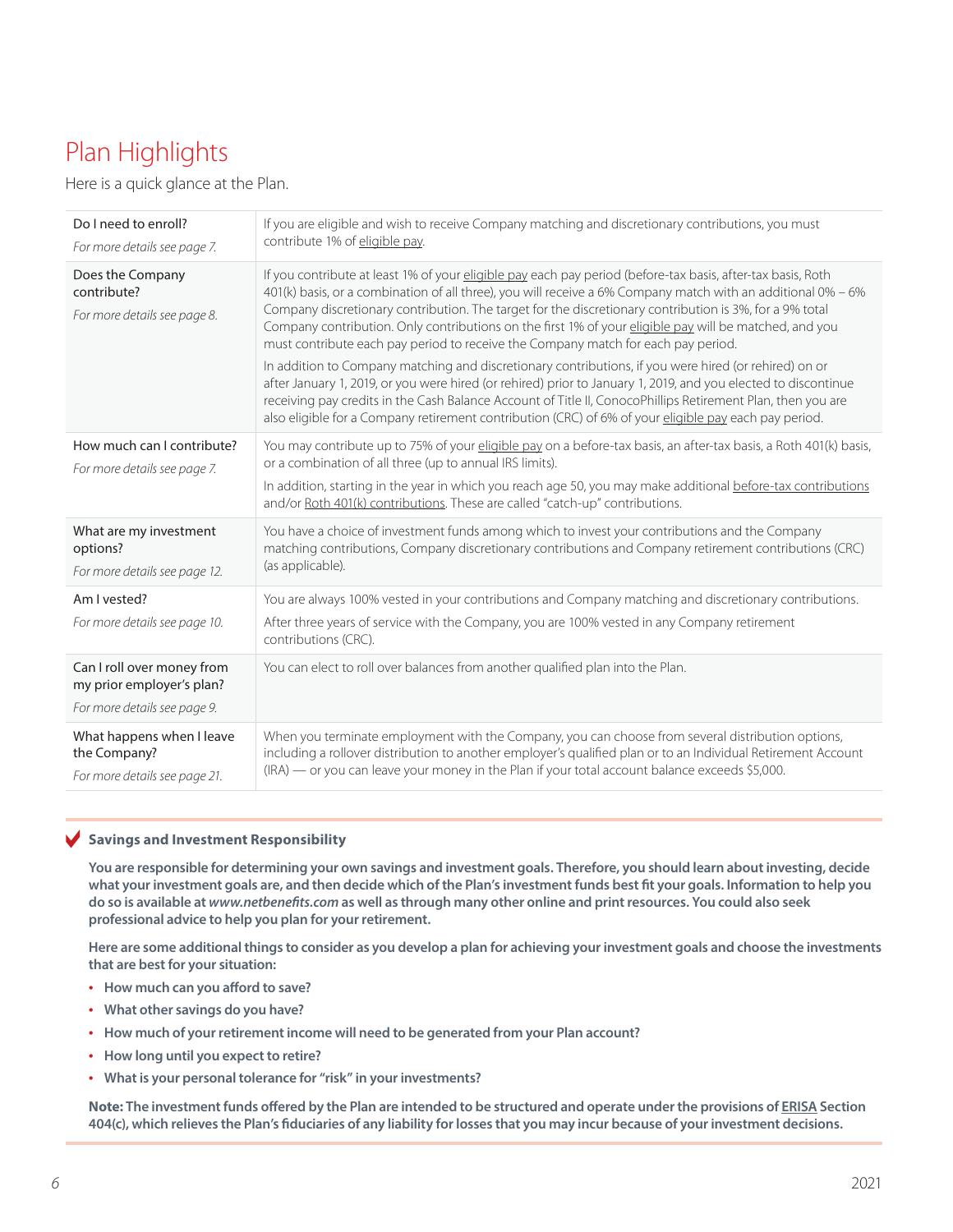# <span id="page-8-0"></span>Who Is Eligible

You are eligible to participate in the Plan if you are an active employee on the direct U.S. dollar payroll of a participating company. You decide how much to save and how to invest your funds.

You are **not** eligible to participate in the Plan if you are:

- A "leased" employee, as defined in the Internal Revenue Code;
- A union-represented employee whose bargaining agreement does not provide for participation in the Plan; or
- An individual who is providing services not on a direct U.S. dollar payroll, whether or not you are determined at any time to be an independent contractor or common law employee.

# How to Enroll

Contact Fidelity to enroll in the Plan at any time following your date of hire. Your eligible payroll deductions will begin as soon as administratively practicable after you enroll.

To access your account information at Fidelity, you will **need to set up a username and password. To do so, log on to** *[www.netbenefits.com](http://www.netbenefits.com)***, then select "Register as a new user" and follow the instructions.** 

c **When you enroll, you should consider designating a beneficiary to receive your Plan benefit in the event of your death.** 

p *"Naming Your Beneficiary," page 24*

# Contributions to the Plan

The Plan consists of your voluntary contributions and Company matching, discretionary and retirement contributions.

## **Employee Contributions**

You decide how much you wish to contribute to the Plan. Your contributions to the Plan are made through automatic payroll deductions from your eligible pay. If the full amount of your elected contribution cannot be deducted from a paycheck, a partial deduction will be taken.

Your contributions are transmitted to Fidelity as soon as administratively practicable and are invested in your account. Your total contributions to the Plan are subject to annual IRS limits.

p *"Annual IRS Limits," page 10*

You may contribute up to 75% of your eligible pay to the Plan. You elect whether your contributions are deducted on a before-tax basis, an after-tax basis, a Roth 401(k) basis, or a combination of all three (up to annual IRS limits). There are different types of contributions:

| Matched<br>Contributions   | Your matched contributions are the first 1% of<br>eligible pay that you contribute to the Plan. You<br>must contribute at least 1% each pay period<br>(before-tax basis, after-tax basis, Roth 401(k)<br>basis, or a combination of all three) to receive<br>the Company match and any discretionary<br>contribution Your matched contributions<br>are matched \$6 for \$1 by the Company. |
|----------------------------|--------------------------------------------------------------------------------------------------------------------------------------------------------------------------------------------------------------------------------------------------------------------------------------------------------------------------------------------------------------------------------------------|
| Unmatched<br>Contributions | Your unmatched contributions are the amount<br>of your eligible pay in excess of<br>1% (up to 74%) contributed to the Plan.                                                                                                                                                                                                                                                                |

You must make separate elections for **before-tax contributions, after-tax contributions and Roth 401(k) contributions.**

### *Changing Your Contributions*

Contact Fidelity to change the percentage of eligible pay you elect to contribute to the Plan at any time. Changes to your contribution percentage will be reflected in your paycheck as soon as administratively practicable.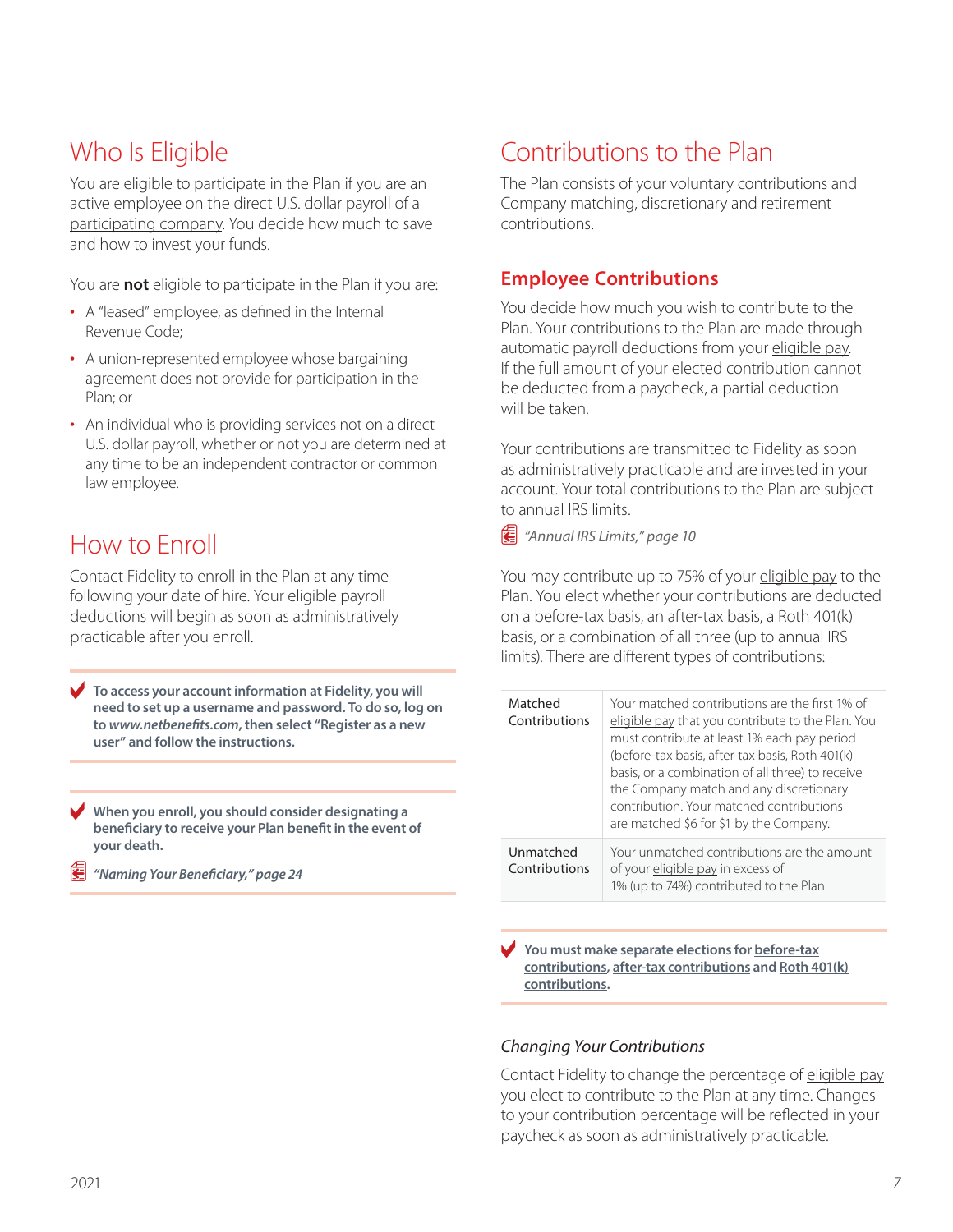## <span id="page-9-0"></span>**Company Contributions**

### *Company Matching and Discretionary Contributions*

When you contribute 1% of eligible pay, you will receive a 6% Company matching contribution. You must contribute at least 1% each pay period (before-tax basis, after-tax basis, Roth 401(k) basis, or a combination of all three) to receive the Company match for each pay period. Company matching contributions are made as soon as administratively practicable following each pay period and are invested in the same investment options that you have selected for your voluntary contributions to the Plan.

The Company may make an additional 0% – 6% discretionary contribution. The target for the discretionary contribution is 3%, for a 9% total Company contribution (match + discretionary). The discretionary contribution of 0% – 6% will be based on factors such as Company performance and market conditions. It will be reviewed twice a year for the January – June and July – December periods (each an award period) and deposited as a lump sum into your account in the same investment options that you have selected for your voluntary contributions to the Plan. The discretionary contribution will be based on each pay period you contribute at least 1% of your eligible pay. A minimum 1% employee contribution is required each pay period (before-tax basis, after-tax basis, Roth 401(k) basis, or a combination of all three) to receive the Company match and any Company discretionary contribution.

Certain terminated employees are not eligible for the Company discretionary contributions:

- Those who voluntarily leave the Company before the end of the award period (June 30 or December 31).
- Those who are terminated for cause before the end of the award period (June 30 or December 31).

Certain terminated employees are eligible for Company discretionary contributions for the award period during which they terminate if their employment is terminated by:

- Retirement (defined as age 55 with at least five years of service).
- Divestiture or outsourcing.
- Layoff.
- Disability.
- Death.

### *Company Retirement Contributions (CRC)*

If you were (1) hired (or rehired) on or after January 1, 2019, or (2) hired (or rehired) prior to January 1, 2019, and you elected to discontinue receiving pay credits in the Cash Balance Account of Title II, ConocoPhillips Retirement Plan, or you are a former Tosco employee who was eligible for Contributions in Lieu of Pension (CILP), you are eligible for a Company retirement contribution (CRC) of 6% of eligible pay.

Company retirement contributions (CRC) are made as soon as administratively practicable following each pay period and are invested in the same investment options that you have selected for your voluntary contributions to the Plan. Eligible pay for Company retirement contributions (CRC) includes amounts awarded under the annual Variable Cash Incentive Program (VCIP) in addition to the eligible pay included for the Company matching and discretionary contributions.

p *"Investing Your Contributions," page 11*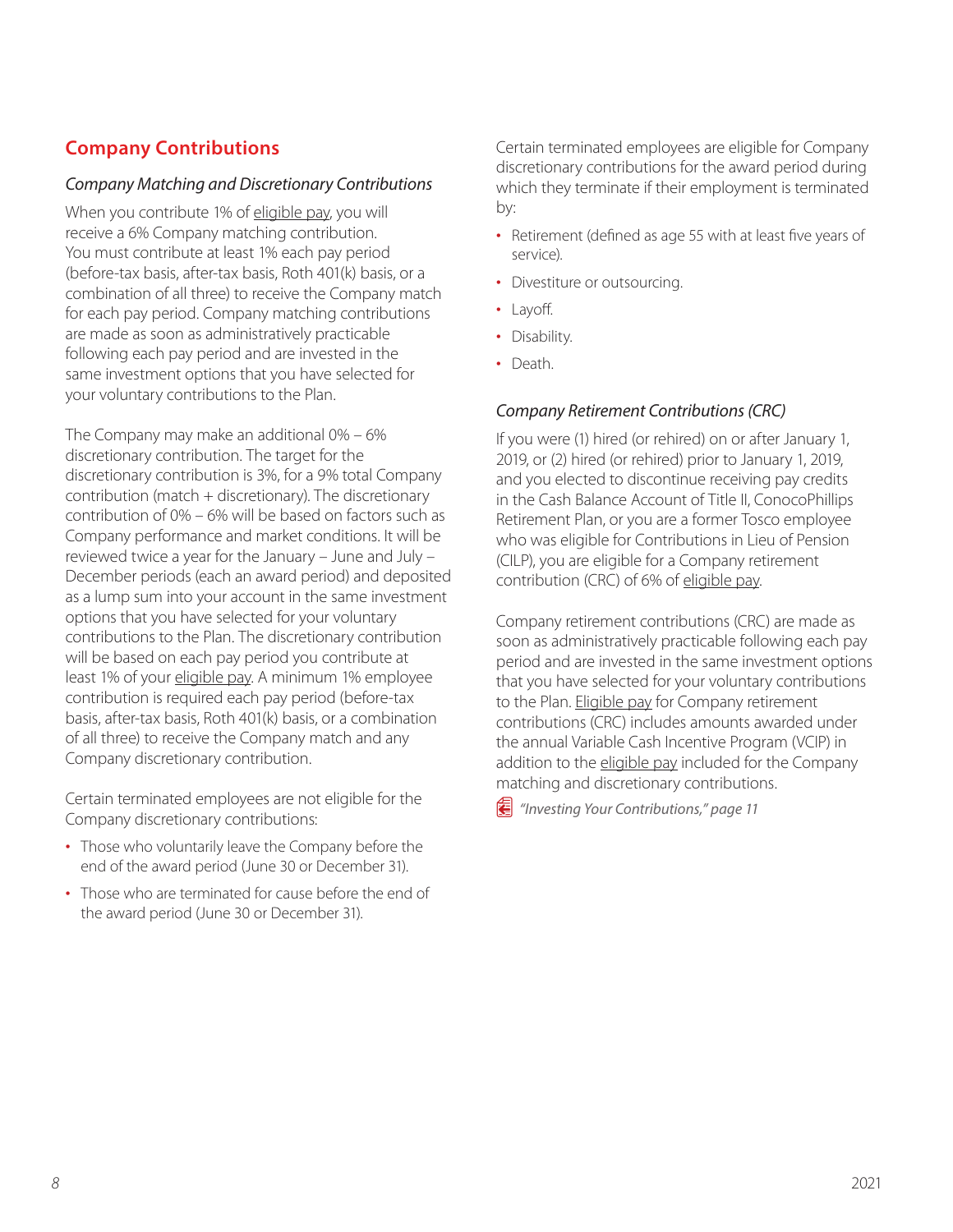#### <span id="page-10-0"></span>**EXAMPLE: COMPANY MATCHING, DISCRETIONARY AND RETIREMENT CONTRIBUTIONS**

Sally is eligible for the Company retirement contribution (CRC) and her annual eligible pay includes \$75,000 in base salary and she received a VCIP award of \$5,700. She elects to make before-tax contributions of 8% of her eligible pay under the Plan each pay period during the calendar year. Of the 8% contribution, the first 1% is her "matched contribution," and the remaining 7% is her "unmatched contribution."

When Sally contributes 1% of eligible pay, she will receive a 6% Company matching contribution. Also, the Company announces over the course of the year a discretionary contribution of 2% for January – June and 4% for July – December. *Note: Discretionary contributions can range between 0% and 6%.* Sally is eligible for Company retirement contributions (CRC) without regard to whether she makes any contributions to the Plan.

#### Sally's annual before-tax contributions *(8% x \$75,000)*:

| Matched                                   | 1%                                   |          | 750          |
|-------------------------------------------|--------------------------------------|----------|--------------|
| Unmatched                                 | 7%                                   |          | $+$ \$ 5,250 |
| Total                                     | 8%                                   |          | 6,000        |
| Company matching contributions            |                                      |          |              |
| \$6 for \$1 up to 1%:                     |                                      | Ŝ        | 4,500        |
| Company discretionary contributions       |                                      |          |              |
|                                           | \$2 for \$1 up to 1% January - June: | \$       | 750          |
| \$4 for \$1 up to 1% July - December:     |                                      | ς        | 1,500        |
| Company retirement contributions          |                                      |          |              |
| 6% of base salary and VCIP:               |                                      |          | $+$ \$ 4,842 |
| Total Company contributions:              |                                      | \$11,592 |              |
| Total contributions for the calendar year |                                      |          | \$17,592     |

## **Roth In-Plan Conversion**

You can choose to directly convert eligible vested assets to a designated Roth account within the Plan. Unlike a Roth IRA, there is no IRS limit on the amount that you can convert in a Roth In-Plan conversion, nor any restrictions based on the amount of your income. There is no fee to complete a Roth In-Plan conversion. You should carefully weigh any future tax benefit against the cost of automatically or manually converting eligible vested assets to a Roth account and should consult with your tax advisor prior to requesting a Roth In-Plan conversion. You will need to be sure you can pay current required income taxes that relate to any Roth In-Plan conversion. Contact Fidelity for further information.

## **Rollover Contributions**

You may roll over before-tax, after-tax and/or Roth 401(k) money from a former employer's 401(k) or other eligible plan, as well as before-tax money from an Individual Retirement Account (IRA), into the Plan at any time, unless you are a non-spousal beneficiary. In addition, you can roll over all or a portion of the distributions received from any other plan sponsored by the employer. Contact Fidelity to request a Rollover Form.

In order to qualify as an eligible rollover contribution into the Plan:

- The rollover must be made directly from the other plan, or occur on or before the 60th day after the distribution from the other plan was received by you;
- The distribution must qualify as an eligible rollover distribution within the meaning of Section 402(c)(4) of the Internal Revenue Code;
- The amount rolled over cannot include any loans taken from the other plan; and
- Any non-taxable portion of the distribution must be identified so that it can be accounted for separately under this Plan.

You direct how your rollover contributions are invested among the various investment options in the Plan. If you do not elect an investment fund allocation, your rollover contributions will be invested in the default investment alternative designated by the benefits committee. The current default investment alternative is the Vanguard Target Date Fund with a target date closest to your retirement date (assumed to be age 65).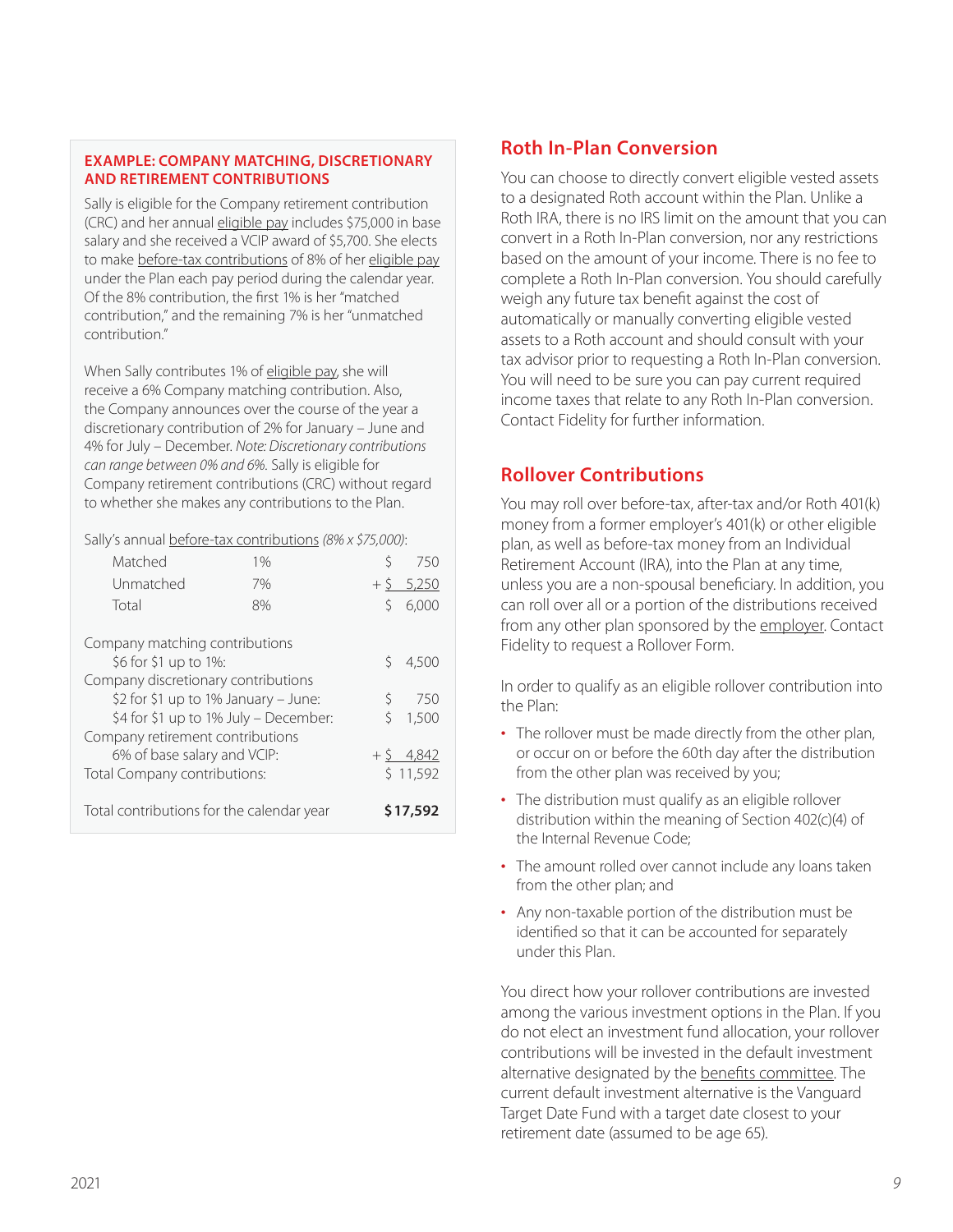# <span id="page-11-0"></span>**Military Leaves of Absence**

If you are on a military leave of absence, you have the following options to continue Plan participation:

- If you continue to receive eligible pay, you will continue to receive Company retirement contributions (CRC).
- If you continue to receive eligible pay, you can continue your contributions through eligible payroll deductions and you will continue to receive Company matching and discretionary contributions.
- You can suspend your contributions while on a military leave of absence. In general, missed contributions can be made up upon your return to work through eligible payroll deductions, and the Company matching and discretionary contributions will be applied to eligible make-up contributions.

The only instance where you can make up missed contributions is if you were on a military leave of absence.

## **Vesting**

Vesting refers to your right to ownership in your account balance. You are always 100% vested in your voluntary contributions, Company matching and Company discretionary contributions.

After three years of service with the Company, or when you reach age 65 while actively employed, you are 100% vested in any Company retirement contributions (CRC).

Certain terminated employees will be vested in Company retirement contributions (CRC), even if they have not completed three years of service with the Company, if their employment is terminated by:

- Divestiture or outsourcing.
- Layoff.
- Disability.
- Death.

## **Break in Service**

If you terminate your employment before you are vested in Company retirement contributions (CRC) and later return, you may have what is called a break in service. This occurs when you fail to return to employment within a 12-month period. If the number of break in service years between when you terminated employment and your rehire is five years or greater, you may be required to restart the three-year vesting period for Company retirement contributions (CRC).

## **Forfeitures of Company Retirement Contributions (CRC)**

If you terminate employment before you have vested in your Company retirement contributions (CRC), these amounts may be subject to forfeiture to the Plan. If you take a full distribution of your vested account balance (employee, Company matching and Company discretionary contributions) or if none of your account balance is vested (if you only had Company retirement contributions (CRC)) at termination, your unvested Company retirement contributions (CRC) will be forfeited immediately. Otherwise, your unvested Company retirement contributions (CRC) will be forfeited after you have not been rehired within five years of your termination.

If you are later reemployed before five years, any forfeited amounts (but no earnings on such amounts) will be restored to you under the Plan if you repay in cash an amount equal to the amount distributed to you prior to the earlier of (1) the last day of the year in which you incurred a five-year break in service, or (2) five years after the date of your reemployment with the Company. Amounts forfeited to the Plan will be used for Plan expenses and to reduce the amount of future matching, discretionary and retirement contributions that the Company makes to the Plan.

## **Annual IRS Limits**

Your contributions to the Plan are subject to the following IRS limits. You will be unable to make contributions under certain conditions in order to comply with these IRS limits.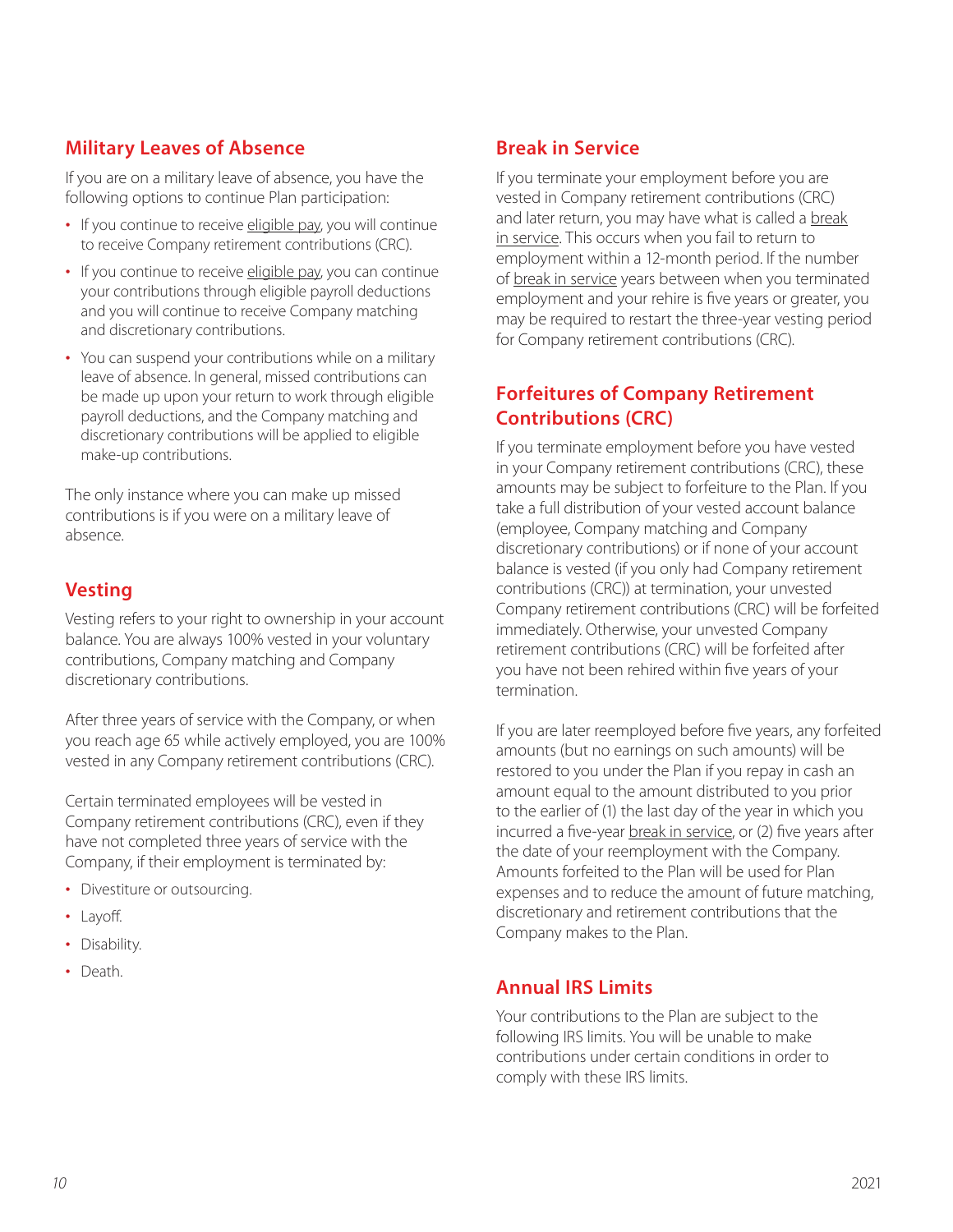## <span id="page-12-0"></span>*Before-Tax and Roth 401(k) Contribution Limit*

There is an annual dollar limit established each year by the Internal Revenue Code on combined before-tax contributions and Roth 401(k) contributions that an individual can make to any 401(k) plan. The maximum combined limit for 2021 is \$19,500. (If you will be age 50 or older as of December 31, 2021, this limit is \$26,000 because it includes an additional \$6,500 in "catch-up" contributions.)

Your before-tax contributions and/or Roth 401(k) contributions exceeding this limit will be automatically converted to after-tax contributions for the rest of the calendar year. The after-tax contributions will automatically revert back to before-tax contributions and/or Roth 401(k) contributions at the beginning of the next calendar year unless you change your contribution election in the interim.

If you have before-tax contributions and/or Roth 401(k) contributions from two unrelated employers in a single calendar year that exceed the annual contribution limit, you may contact Fidelity to have a refund check sent to you for the excess. In order to have Fidelity refund the excess contributions, you must contact Fidelity no later than April 15 of the year following the year in which the excess contributions were made into the Plan.

## *Annual Additions Limit*

The Internal Revenue Code limits the total annual additions to the Plan. Your total annual additions are the sum of Company contributions (including Company matching, discretionary and retirement contributions) and your employee contributions to the Plan and to certain other qualified plans offered by the employer. The annual additions limit for 2021 is \$58,000. (If you will be age 50 or older as of December 31, 2021, this limit is \$64,500 because it includes an additional \$6,500 in "catch-up" contributions.)

## *Annual Compensation Limit*

The Internal Revenue Code places an annual limit on the dollar amount of compensation on which an individual's benefit may be based. The annual compensation limit for 2021 is \$290,000.

### *Nondiscrimination Limits*

To ensure that the Plan does not discriminate in favor of highly compensated employees, the Internal Revenue Code limits the maximum contribution percentages for employees whose compensation exceeds a certain amount. In order to comply with this nondiscrimination limit, if you are a highly compensated employee, the benefits committee may change your before-tax contributions and/or Roth 401(k) contribution elections to after-tax contributions, reduce your contribution percentage elections or refund the excess contributions during the following year.

# Investing Your Contributions

You choose the investment funds in which your voluntary contributions and the Company matching, discretionary and retirement contributions are invested. The Plan offers investment funds with different investment styles, objectives, expense ratios and risk levels. You can invest your contributions in one investment fund or among as many funds as you wish, in whole percentages, as long as your total percentage equals 100%. Your investment fund election will apply in the same manner to before-tax contributions, Roth 401(k) contributions, after-tax contributions and Company matching, discretionary and retirement contributions.

Fidelity offers advice services to participants in the Savings Plan. You can select from various options, which include a free option and options for a fee. You can learn more about these services by contacting Fidelity.

If you do not choose an investment fund allocation, your voluntary contributions and the Company matching, discretionary and retirement contributions will be automatically invested in a default investment alternative designated by the benefits committee. The current default investment alternative is the Vanguard Target Date Fund with a target date closest to your retirement date (assumed to be age 65).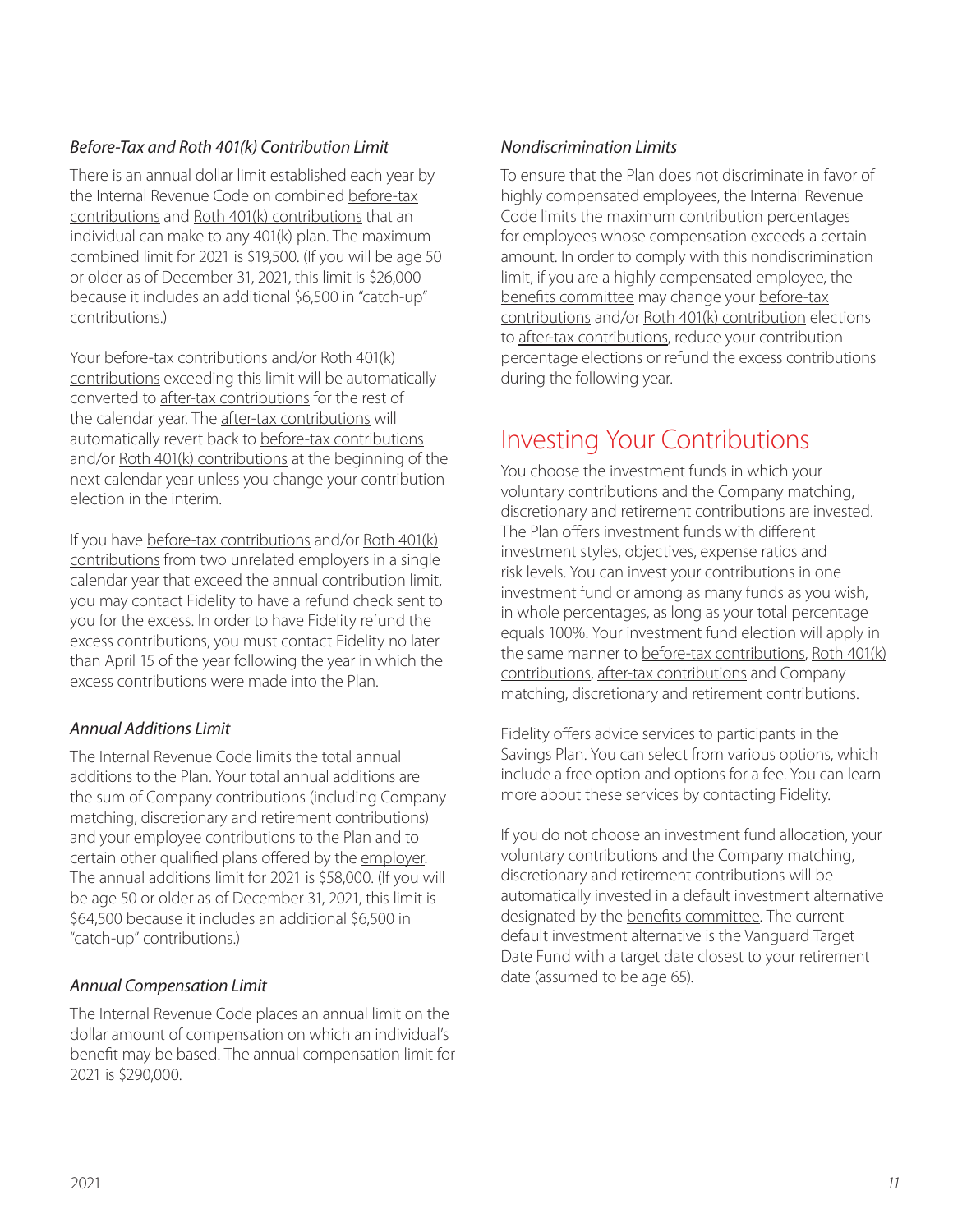## <span id="page-13-0"></span>**Investment Options**

A listing of the investment funds in the Plan is available by contacting Fidelity.

p *"Contact Information," page 4*

#### **FUND PROSPECTUS**

The primary investments held by each fund and the investment objectives, strategies, risk and performance of the fund are described in each fund's prospectus. Contact Fidelity to request a copy of the fund prospectus.

c **Contact Fidelity for current investment return information for each investment option. You can also obtain current investment return information on most investment options from financial listings in newspapers or on the internet. You can refer to the participant fee disclosure from Fidelity for information about the characteristics of the various investment options.**

#### **INVESTMENT CONCEPTS TO CONSIDER**

Here are three important investment concepts to consider:

- **Diversification** Spreading your investments over more than one type of investment can help you to meet investment goals with different time frames and can reduce (but not eliminate) the inherent risk of investing (including the risk of inflation).
- **Dollar-Cost Averaging** When investing in stock or bond funds, making contributions each paycheck takes advantage of the certainty that stock and bond prices will fluctuate. For the same contribution, more will be purchased when the stock or bond price is low and less when it is high, resulting in a lower average price to you. Dollar-cost averaging does not guarantee a profit on the investment.

• **Earnings on Earnings** — The sooner you begin to invest for the financial needs you are planning to meet, the longer any earnings your account produces will be reinvested and available to contribute additional earnings. The compounding of "earnings on earnings" can be very powerful in increasing your investment.

## **Changing Your Investment Allocation**

#### *Current Contributions*

Contact Fidelity to change your current contribution investment allocation election in the Plan at any time. Contribution investment allocation changes are effective immediately for all future contributions and loan repayments.

p *"Contact Information," page 4*

#### *Existing Account Balances*

You can change how your existing account balance is invested by exchanging into or out of any investment option available under the Plan, subject to any applicable exchange rules or redemption fees (see the "Exchange Rules" section or disclosure notices). Contact Fidelity to initiate an exchange. Your exchange will be processed as soon as administratively practicable. An exchange will be processed pro rata by source.

p *"Contact Information," page 4*

c **The ConocoPhillips Leveraged Stock Fund, Phillips 66 Stock Fund and Phillips 66 Leveraged Stock Fund are closed to new contributions and exchanges into the investment fund.**

#### **Timing of Exchanges In or Out of Investment Funds**

**If you make an exchange request before 3:00 p.m. Central time (or market close) for investments, other than ConocoPhillips stock or Phillips 66 stock, on any valuation date, the requested exchange will be made as of that valuation date. The exchanges of ConocoPhillips stock or Phillips 66 stock are completed real-time during market hours. This means you can elect to buy/sell using current market price, or you can set a limit order (day limit or good-'til-canceled) to automatically buy/sell if the stock hits a certain price in the market. If the New York Stock Exchange closes early for any reason, the deadline for exchange requests will be adjusted accordingly.**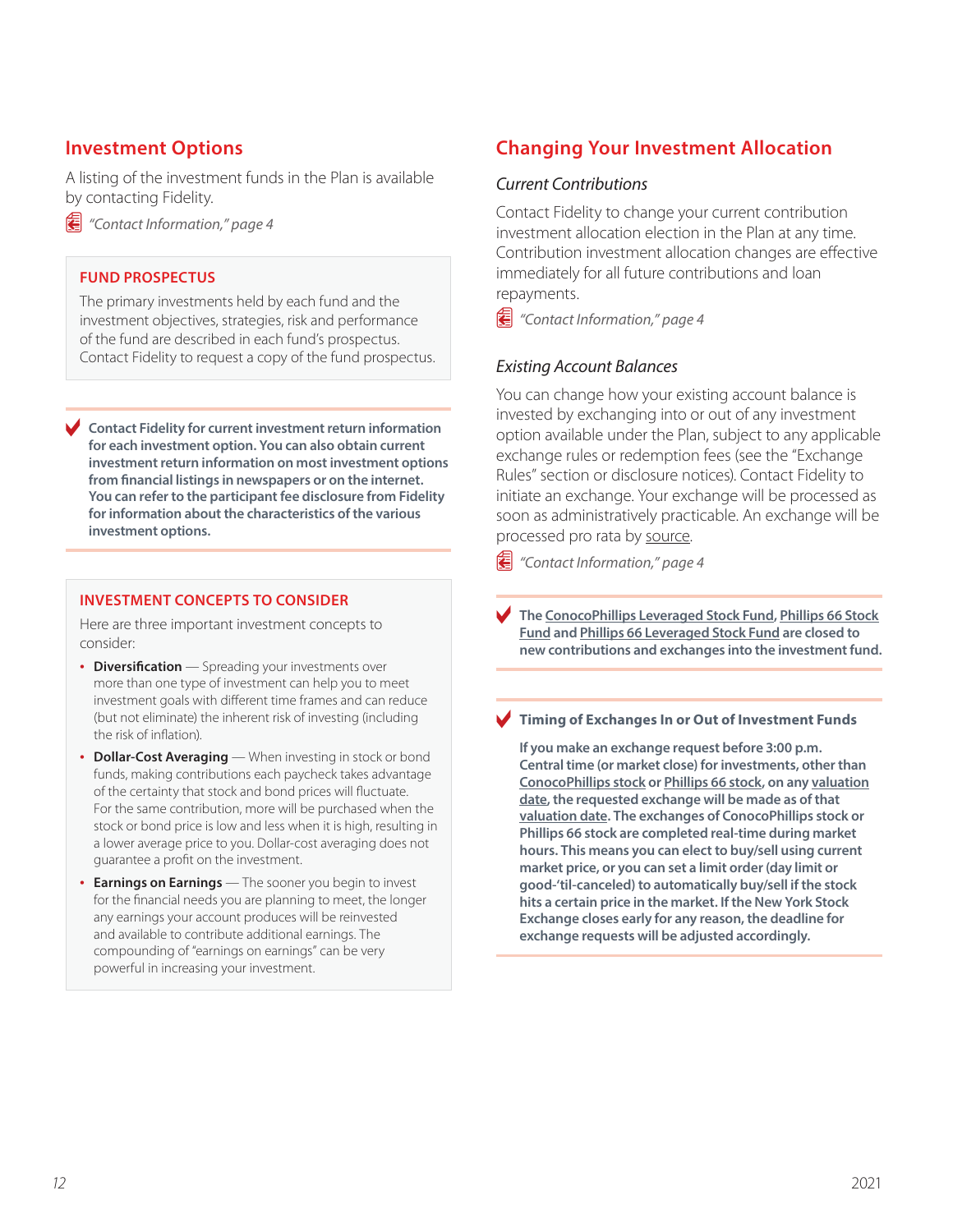## <span id="page-14-0"></span>**Exchange Rules**

You have significant flexibility to change how your money is invested. However, there are exchange rules that may affect your ability to exchange in or out of certain funds. Some funds no longer allow exchanges into the funds as noted below.

• Exchanges can be made out of, but not into, the ConocoPhillips Leveraged Stock Fund, the Phillips 66 Stock Fund or the Phillips 66 Leveraged Stock Fund.

See fund prospectuses and the most recent annual participant fee disclosure from Fidelity for more information on each fund's applicable exchange rules or redemption fees.

# **Single Stock Fund Transactions**

### *Understanding Real-Time Trading in Company Stock*

When executing ConocoPhillips stock or Phillips 66 stock transactions, you can exchange the stock in real time during market hours. This means that when you make a trade, the order is sent to market during normal market hours and is then eligible for execution using current market price. Contact Fidelity if you wish to make an exchange of ConocoPhillips stock or Phillips 66 stock.

p *"Contact Information," page 4*

# Your Plan Account

## **Valuation of Your Account**

Your Plan account will be valued on each valuation date to reflect contributions, income, expenses, gains and losses. Your interest in each investment fund is represented by shares and fractional shares of the fund. Shares in your account resulting from each source are accounted for separately in each investment fund.

On each valuation date, a share value for each fund is determined by dividing the number of outstanding shares into the total fair market value of the fund. Each share of each investment fund represents an equal share of that fund.

Transactions involving an investment fund that is a mutual fund or a separately managed fund (such as the Stable Value Fund) — or that is invested in a mutual fund or a separately managed fund — are valued at the share net asset value for the valuation date.

## **Account Statements**

You can review a quarterly participant statement from Fidelity online, or you may elect to receive your quarterly statement by mail. Your statement will reflect your account balances and the activity in your account during the quarter, including contributions, investment earnings and losses and any Plan-related fees. Your statement will reflect the market value of your Plan account at the first and last day of that quarter.

# Plan Loans

Although the main purpose of the Plan is to help you build savings for your retirement, you have the flexibility to borrow from your account (excluding Company retirement contributions (CRC) and Contributions in Lieu of Pension (CILP)) to meet immediate financial needs.

You may be eligible to apply for a loan from the Plan if:

- You are an active employee; and
- You have an account balance of \$2,000 or more.

Generally, you **cannot** apply for a loan from the Plan if:

- You are a former employee, a beneficiary or an alternate payee;
- A qualified domestic relations order has been received by the benefits committee regarding your account, and a determination on that order has not yet been made;
- The benefits committee has decided that it is in the best interest of the Plan to suspend all loan applications for a period of time; or
- You have defaulted on a previous loan.

**v** To request a loan, contact Fidelity.

Your Plan loan will be secured by your irrevocable **promise to repay your loan through payroll deductions or electronic debit (ACH) and by the pledge of your remaining account balance.**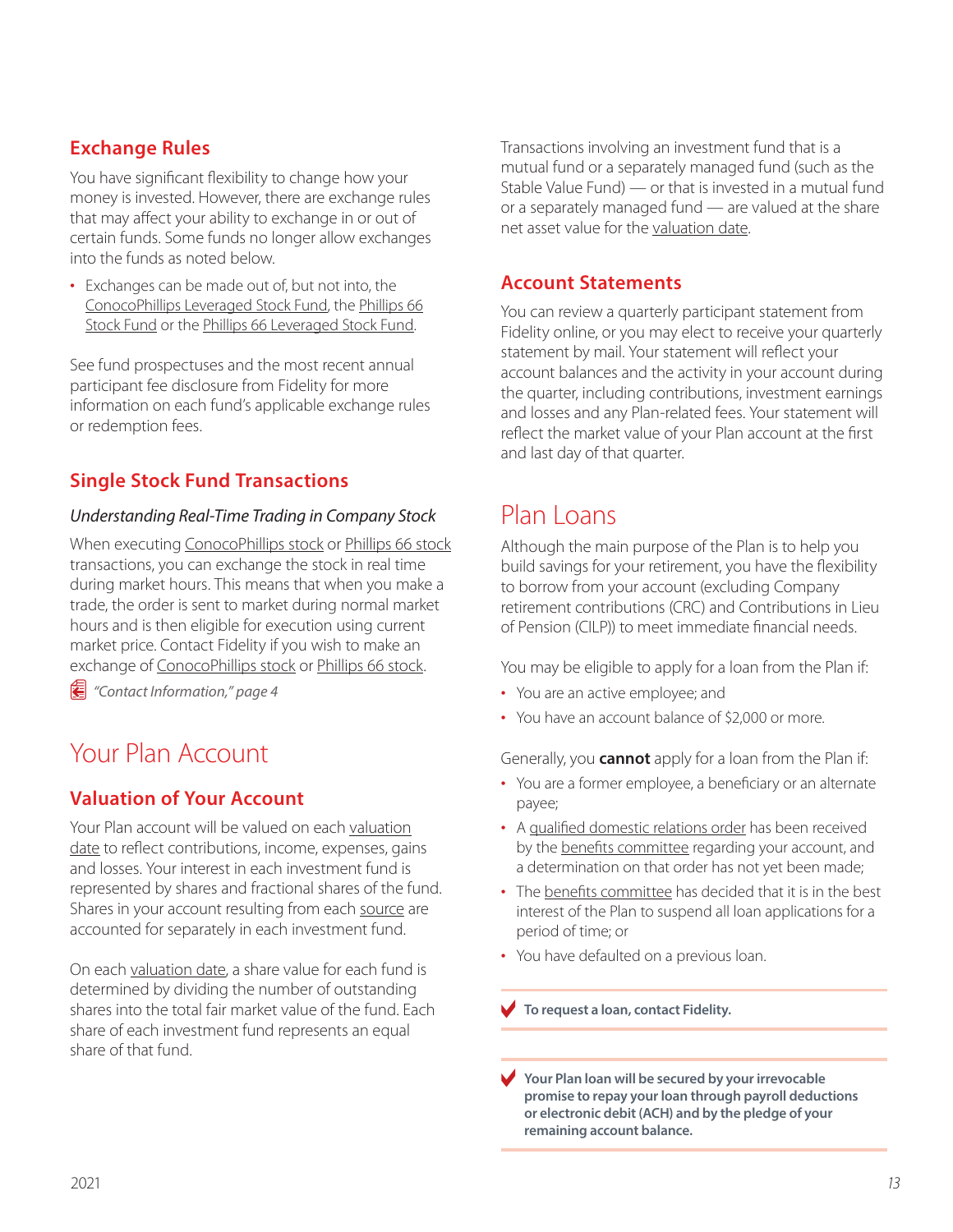## <span id="page-15-0"></span>**Number and Terms of Loans**

You can have up to three loans from the Plan outstanding at any time, one of which may be a home loan. There are two types of Plan loans:

- A "general purpose loan," which is any loan with a term of 3 – 58 months; and
- A "home loan," which is any loan to help you buy or build your primary residence. Home loans are repaid over a period of 3 – 238 months.
	- Federal law does not allow a home loan to be used to refinance your mortgage, to buy a second home or a vacation home, to make home improvements, or to buy a primary residence for anyone other than yourself.
	- The interest you pay on the loan is **not** deductible on your income tax return as mortgage interest.

The terms of the loan will be outlined in the loan documentation provided by Fidelity. Once processed, the terms of the loan cannot be changed. The repayment schedule for each loan will begin as soon as administratively practicable, and the loan must be repaid in equal installments over the term of the loan although you can repay the loan in full at any time.

## **Loan Amounts**

The minimum amount of any single loan from the Plan is \$1,000, and any loan greater than that amount must be an even multiple of \$100. The maximum amount allowed by federal law is the lesser of:

- \$50,000, minus the sum of all your highest outstanding loan balances during the one-year period ending on the valuation date before the date the loan is issued. For this purpose, all loans from all employer plans are aggregated; and
- 50% of your account balance (excluding Company retirement contributions (CRC)) in this Plan, minus the sum of all your outstanding loan balances from all employer plans as determined on the valuation date immediately before the date upon which the loan proceeds are distributed.

## **Source of Loan Proceeds**

You cannot borrow from any account you may have in **the Plan as a result of being a beneficiary of a deceased participant or because you are an alternate payee under a qualified domestic relations order.** 

When you request a loan from the Plan, Fidelity will liquidate a portion of your account to provide the loan proceeds. The liquidation will be made pro rata from all investment funds and sources (excluding Company retirement contributions (CRC) and Contributions in Lieu of Pension (CILP)). Source/fund specific redemption is permitted, but you must speak to a Fidelity phone representative to process source/fund specific redemption.

Your loan will be processed and the proceeds paid as of the valuation date of the loan.

The loan can be requested either by check or by Electronic Funds Transfer (EFT). Generally, the loan distribution amount arrives 2-10 business days after the request is processed, depending on the delivery method.

## **Loan Fees**

For loans requested through Fidelity, a \$35 origination fee is deducted from the loan proceeds when paid to you. These fees help pay the loan administration expenses. For new loans, this fee may be changed from time to time by the benefits committee. You will be informed of the fee amounts when you request a loan.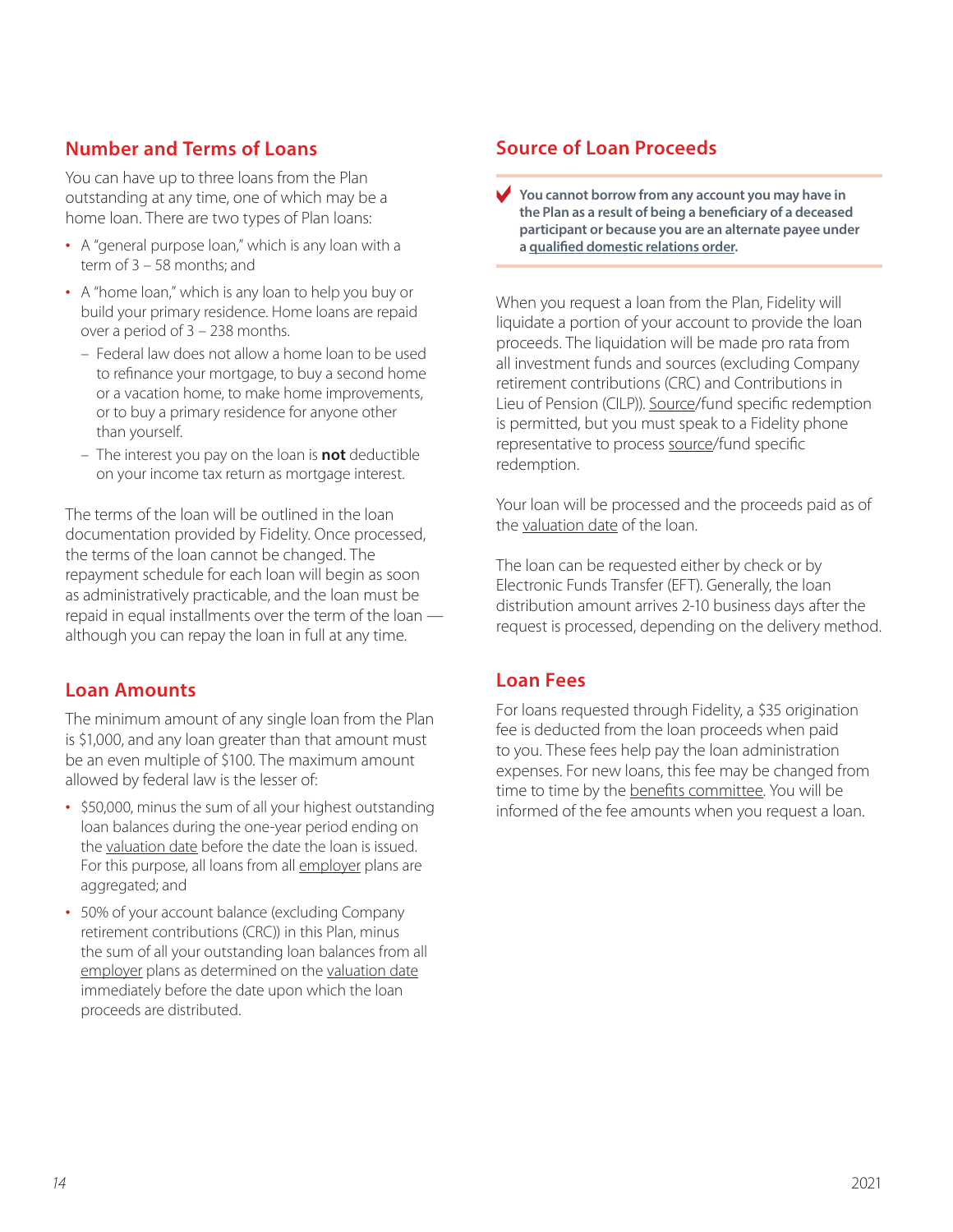## <span id="page-16-0"></span>**Loan Interest Rate**

The stated interest rate for your loan shall be the Reuter's Prime Rate as of the end of the previous month and is fixed for the term of the loan.

You will be informed of the interest rate when you request a loan, and it will remain the same for the term of your loan. The annual percentage rate (APR) for your loan will be in the information you receive with your loan proceeds check. If you are on an active duty military leave of absence, the interest rate on your Plan loans during your leave will not exceed 6%.

The principal and interest you pay on your loan is credited to your Plan account as soon as administratively practicable following the date the payroll deductions are taken.

## **Loan Repayments**

The process by which you repay your outstanding loans depends upon your employment status, as outlined below.

| If you are                                                            | Loan payments are made as follows                                                                                                                                                                                                                                                                                                                                                                                                                                                                                     |
|-----------------------------------------------------------------------|-----------------------------------------------------------------------------------------------------------------------------------------------------------------------------------------------------------------------------------------------------------------------------------------------------------------------------------------------------------------------------------------------------------------------------------------------------------------------------------------------------------------------|
| An active employee                                                    | You must make your loan payments by payroll deduction. Loan payment deductions will be taken from your<br>first two paychecks each month if you are paid on a bi-weekly basis. Payroll deductions will begin as soon as<br>administratively practicable after your loan is processed. Your loan payments will be deducted from your pay<br>even if you are not making contributions to the Plan.                                                                                                                      |
| On a leave of absence<br>(excluding an active duty<br>military leave) | You must set up recurring payments via electronic debit (ACH) through a bank, credit union or other financial<br>institution. Your loan payments will be deducted on or about the 15th of every month in which your loan is<br>outstanding.                                                                                                                                                                                                                                                                           |
| On an active duty military<br>leave of absence                        | Any outstanding loan payments can be suspended for the period of time for which you do not receive full<br>pay. If the loan is suspended, the original loan payoff date can generally be increased by the same amount<br>of time you are on military leave. Loan payments must resume once military service is completed in order to<br>avoid default.                                                                                                                                                                |
| No longer a Company<br>employee                                       | You must set up recurring payments via electronic debit (ACH) through a bank, credit union or other financial<br>institution. You are required to arrange for these payments within 60 calendar days after your date of<br>termination, and electronic debit (ACH) payments will be deducted on or about the 15th of every month<br>in which your loan is outstanding.                                                                                                                                                |
|                                                                       | The terms of your loan will not change when you terminate employment. However, any payments you miss<br>following termination of employment and prior to the commencement of the first electronic debit (ACH)<br>payment will be paid over the remaining term of the loan by adjusting the future loan repayment amount.<br>Once payments through electronic debit (ACH) begin, any missed payment — including rejection of the<br>electronic debit (ACH) because of insufficient funds - will be subject to default. |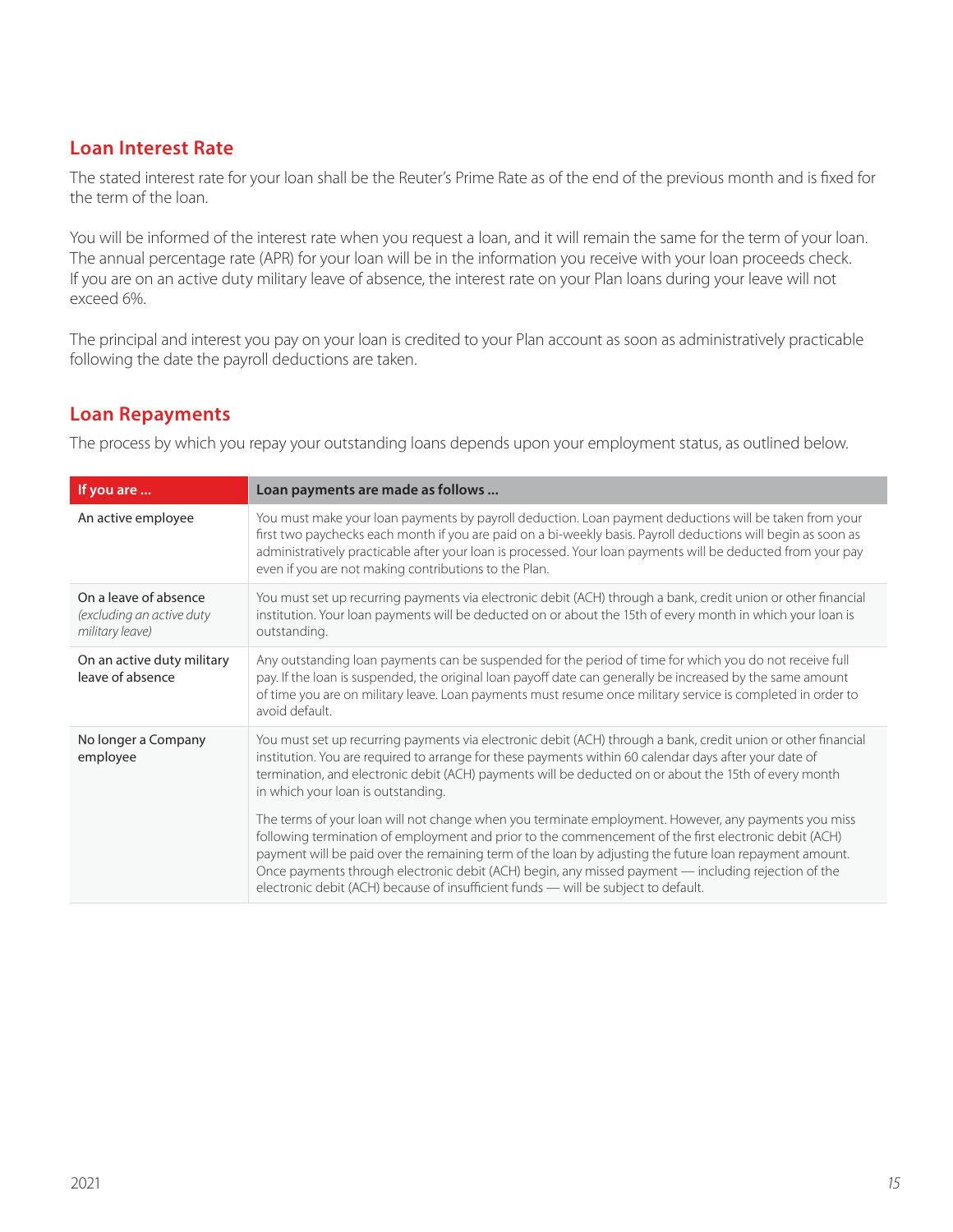### <span id="page-17-0"></span>*Loan Payoff*

You can pay off your loan in full at any time without penalty. Contact Fidelity for the loan payoff amount and instructions on how to submit the payment. Fidelity will accept electronic debit (ACH) as well as a cashier's check, certified check or money order made payable to Fidelity Investments Institutional Operations Company, Inc. (FIIOC) on behalf of the ConocoPhillips Savings Plan FBO (the name of the participant) for the amount of the loan payoff. If your payment exceeds the amount required to pay off your loan by \$25 or more, Fidelity will refund the excess to you by check as soon as administratively practicable. If your overpayment is less than \$25, the amount will remain in your account.

In addition, you can initiate a loan payoff on *[www.netbenefits.com](http://www.netbenefits.com)*. If you have provided accurate bank information and have sufficient funds in your account, the payoff will transact as follows. If the request was submitted prior to 3:00 p.m. Central time (or market close), the funds should be debited from your account and processed with the next business day's trade date. If the request was submitted after 3:00 p.m. Central time (or market close), the funds should be debited from your account and processed with a trade date two business days later.

### *Investment of Your Loan Payments*

Your loan payments will be applied to your Plan account pro rata across the sources from which the loan was taken and at the current share value pro rata to all investment funds according to your current investment allocation election.

If you do not have a current investment allocation election on file, loan repayments (principal and interest) will be credited to the default investment alternative designated by the benefits committee. The current default investment alternative is the Vanguard Target Date Fund with a target date closest to your retirement date (assumed to be age 65).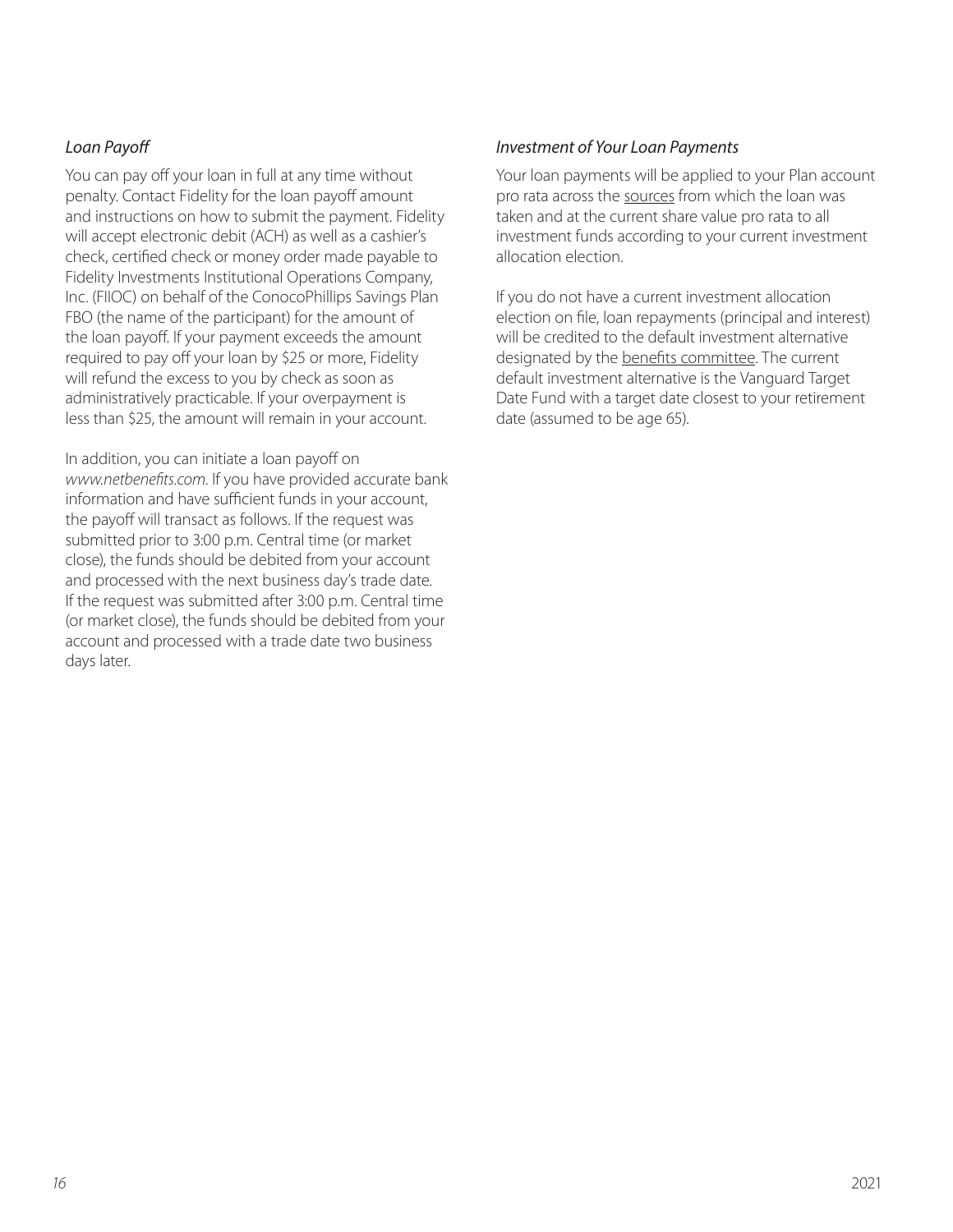### <span id="page-18-0"></span>*Missed Loan Payments*

Any missed loan payments will result in your loan being delinquent.

| If you are                                                            | Here is what happens if you miss a loan payment                                                                                                                                                                                                                                                                                                                                                                                                               |
|-----------------------------------------------------------------------|---------------------------------------------------------------------------------------------------------------------------------------------------------------------------------------------------------------------------------------------------------------------------------------------------------------------------------------------------------------------------------------------------------------------------------------------------------------|
| An active employee                                                    | Your loan is delinquent following any month in which your payroll deduction is insufficient to make the loan<br>payment. In that event, you must pay the delinquent amount by the 60th day following the missed loan<br>payment in order to avoid default. Fidelity will instruct you on how to make the missed payments.                                                                                                                                     |
| On a leave of absence<br>(excluding an active duty<br>military leave) | If you have begun payment using electronic debit (ACH), any missed payment — including rejection of the<br>electronic debit (ACH) because of insufficient funds — will result in default on the 60th day after the missed<br>loan payment (or as soon as administratively practicable thereafter). Reclassification as a withdrawal or<br>deemed distribution will be made as soon as administratively practicable.                                           |
| No longer a Company<br>employee                                       | If you have begun payment using electronic debit (ACH), any missed payment — including rejection of the<br>electronic debit (ACH) because of insufficient funds - will result in default on the 60th day after the missed<br>loan payment (or as soon as administratively practicable thereafter). If your loan becomes delinquent<br>because of your death, repayment to prevent default will be permitted only by your estate or designated<br>beneficiary. |

## **Loan Default**

If you are an active employee who defaults on any loan, it will result in a "deemed distribution."

A deemed distribution means that your defaulted loan will be considered to have been distributed to you for tax reporting purposes. In that event, you will not be able to take a new loan or pay off the defaulted loan unless you are a rehire who received a total distribution of your account balance which was reduced by the previously deemed loan amount. The amount of your defaulted loan will continue to act as security for your loan account until actual distribution is allowed under the Plan and will be deducted from any amounts subsequently due to you or your beneficiary(ies).

c **Defaulting on any loan will result in a deemed distribution from the Plan, which may be taxable to you and may be subject to an additional 10% early withdrawal penalty tax if you are under age 59½. The distribution will be reported to the IRS as taxable income on IRS Form 1099-R.**

p *"Appendix A: Special Tax Notice — Your Rollover Options," page 32*

## **CARES Act Loan Provisions**

The Coronavirus Aid, Relief, and Economic Security Act (CARES Act) loan provisions apply to qualified participants, defined as an individual: (1) who is diagnosed with COVID-19, (2) whose spouse or dependent is diagnosed with COVID-19, or (3) who (or whose spouse or member of the household) experiences adverse financial consequences as a result of being quarantined, furloughed, laid off, pay reduction, job offer rescinded or delayed, having work hours reduced, being unable to work due to lack of child care due to COVID-19, closing or reducing hours of a business owned or operated by the individual due to COVID-19, or other factors as determined by the Treasury Secretary.

The CARES Act allows for increased loan maximums of \$100,000 for 180 days following the March 27, 2020 enactment and delays 2020 loan repayments for qualified individuals.

**Note:** Contact Fidelity for more information, to certify eligibility and to see if any changes/extensions have been made to these type of provisions that are provided by the Internal Revenue Service or legislation.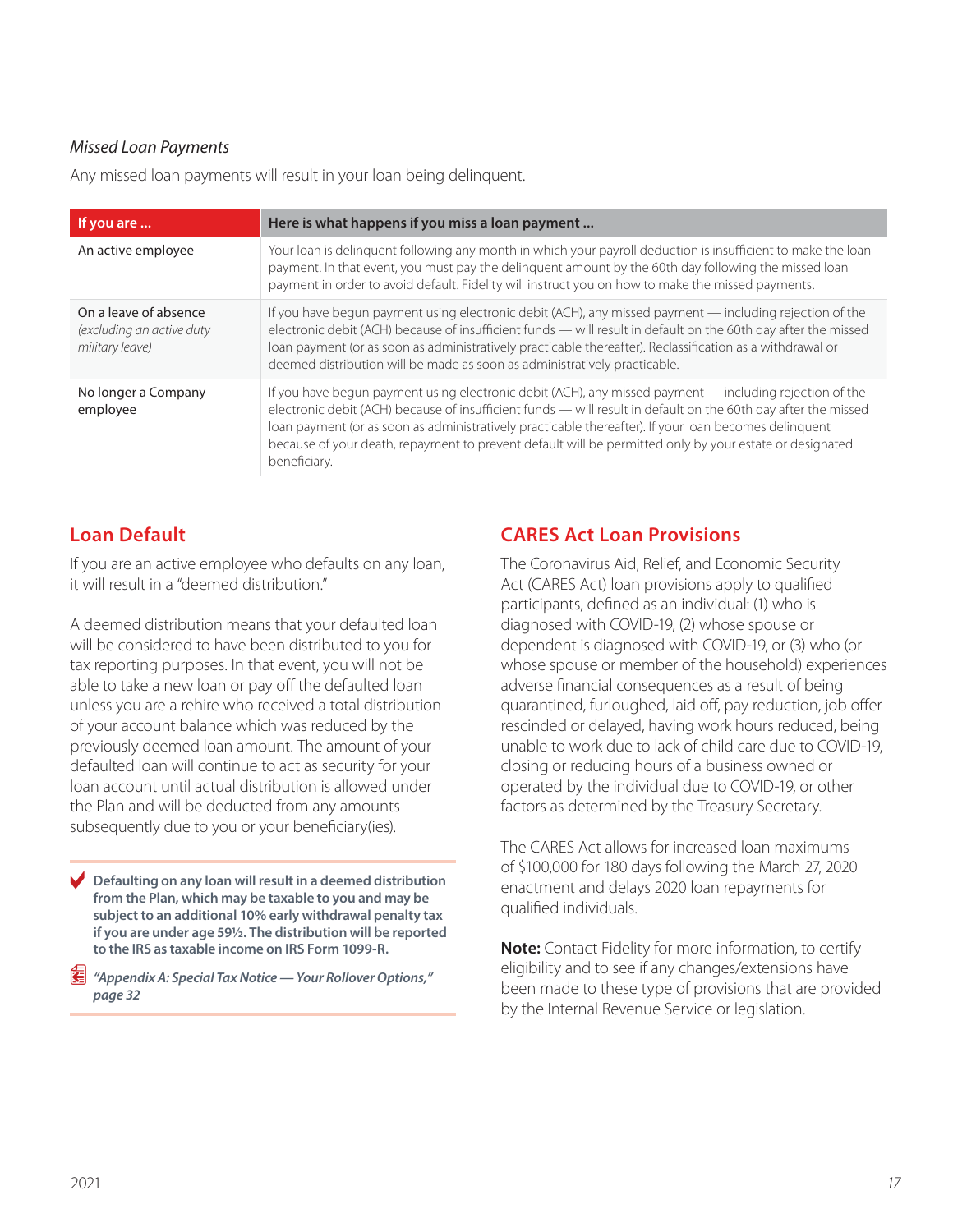# <span id="page-19-0"></span>Withdrawals from the Plan during Employment

Under certain circumstances, you may be eligible to request a withdrawal of all or a part of your account from the Plan while you are still working for the Company. Company retirement contributions (CRC) and Contributions in Lieu of Pension (CILP) are not eligible for withdrawal from the Plan during employment unless otherwise noted.

The following chart provides a general overview of the types of in-service withdrawals available under the Plan.

| <b>Type of</b><br><b>Withdrawal</b>                            | <b>Money Available for</b><br><b>Withdrawal</b>                                                                                                             | <b>Approval Required</b>                                                                                                                                                                                                                                                                             | <b>Paperless Withdrawal</b>                                                                                                                                                                     | <b>Suspension of</b><br><b>Contributions</b>                                                           |
|----------------------------------------------------------------|-------------------------------------------------------------------------------------------------------------------------------------------------------------|------------------------------------------------------------------------------------------------------------------------------------------------------------------------------------------------------------------------------------------------------------------------------------------------------|-------------------------------------------------------------------------------------------------------------------------------------------------------------------------------------------------|--------------------------------------------------------------------------------------------------------|
| After-tax                                                      | • After-tax contributions<br>• Roth In-Plan conversion                                                                                                      | <b>No</b>                                                                                                                                                                                                                                                                                            | Yes, contact Fidelity                                                                                                                                                                           | <b>No</b>                                                                                              |
| Company<br>Contributions<br>(CRC and CILP<br>are not eligible) | • Company matching<br>contributions<br>• Company discretionary<br>contributions                                                                             | <b>No</b>                                                                                                                                                                                                                                                                                            | Yes, contact Fidelity                                                                                                                                                                           | No                                                                                                     |
| Age 591/2                                                      | Before-tax contributions<br>$\bullet$<br>Roth 401(k) contributions<br>$\bullet$                                                                             | <b>No</b>                                                                                                                                                                                                                                                                                            | Yes, contact Fidelity                                                                                                                                                                           | <b>No</b>                                                                                              |
| Disability                                                     | Before-tax contributions<br>$\bullet$<br>Roth 401(k) contributions<br>$\bullet$                                                                             | Yes, you must return a<br>completed, valid Physician<br>Certification Form (which will<br>be supplied to you with your<br>withdrawal forms) or a Social<br>Security Administration disability<br>determination. The Physician<br>Certification Form is valid for six<br>months from the date signed. | No, call Fidelity via phone<br>to initiate the withdrawal.<br>Fidelity will provide a<br>Physician's Certification<br>Form to complete<br>and return to the<br>ConocoPhillips Benefits<br>team. | <b>No</b>                                                                                              |
| <b>Amounts Rolled</b><br>into the Savings<br>Plan              | • Rollover In - Taxable<br>Rollover In - Non-Taxable<br>Roth direct rollover<br>$\bullet$                                                                   | <b>No</b>                                                                                                                                                                                                                                                                                            | Yes, contact Fidelity                                                                                                                                                                           | No                                                                                                     |
| Hardship<br>(including Special<br>Disaster Relief)             | Before-tax contributions<br>Roth 401(k) contributions<br>$\bullet$                                                                                          | Yes, subject to IRS requirements                                                                                                                                                                                                                                                                     | Yes, contact Fidelity                                                                                                                                                                           | <b>No</b>                                                                                              |
| <b>HEART Act</b>                                               | Before-tax contributions<br>$\bullet$<br>Roth 401(k) contributions<br>$\bullet$<br>CILP contributions<br>$\bullet$<br>CRC vested contributions<br>$\bullet$ | Yes, you must have been on<br>military leave for at least 30 days                                                                                                                                                                                                                                    | Yes, contact Fidelity                                                                                                                                                                           | Yes, six-month<br>suspension of employee<br>and Company matching<br>and discretionary<br>contributions |
| Oualified<br>Reservist                                         | Before-tax contributions<br>$\bullet$<br>Roth 401(k) contributions<br>$\bullet$<br>CILP contributions<br>• CRC vested contributions                         | Yes, you must provide<br>documentation which shows<br>you are called to active military<br>service for at least 180 days                                                                                                                                                                             | No, contact Fidelity via<br>phone to initiate the<br>withdrawal                                                                                                                                 | <b>No</b>                                                                                              |

Once your withdrawal request is received by Fidelity, it is irrevocable.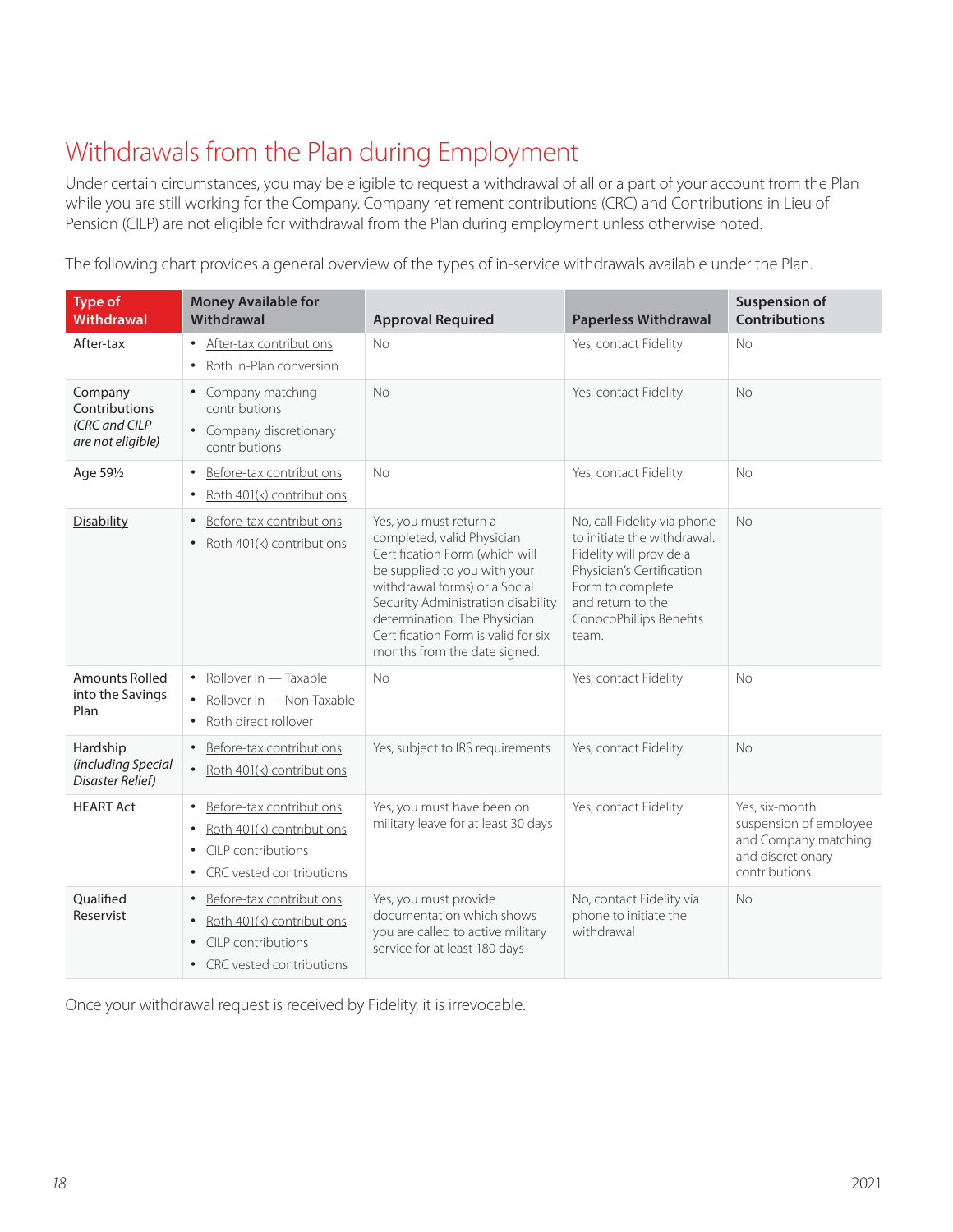# <span id="page-20-0"></span>**Special Rules for Hardship Withdrawals**

You can withdraw the value of your before-tax and/or Roth 401(k) accounts in the Plan if you suffer a "financial hardship" as described below. A hardship withdrawal is subject to compliance with rules and regulations of the Plan and the Internal Revenue Code. Hardship withdrawals can be made only in cash.

Contact Fidelity to initiate a hardship withdrawal. You must certify that you have a financial hardship for one or more of the following reasons:

- Costs directly related to the purchase of your principal residence (excluding mortgage payments, refinancing or payoff of a current mortgage and any earnest deposits);
- Payments necessary to prevent your eviction from your principal residence or to prevent the foreclosure of the mortgage on your principal residence;
- Your non-reimbursable health care expenses or those of your spouse, dependent or a person economically dependent on you for support — including expenses necessary to obtain such medical care. If expenses have not already been incurred, they must be documented by:
	- The service provider's written statement, showing fees for the services to be performed; and
	- A copy of the "predetermination of benefits" form from your health care insurance provider showing the portion of such fee that would not be reimbursed by your health coverage as of the date of the form;
- Payment of tuition, room and board, and other courserelated fees for the current term or the next 12 months of post-secondary education for you or your eligible dependent;
- Payment for burial or funeral expenses for a participant's deceased parent, spouse, children or eligible dependent;
- Payment of expenses for the repair of damage to the participant's principal residence that would qualify for the casualty deduction under Code Section 165 (determined without regard to whether the loss exceeds 10% of adjusted gross income); or
- Payment of expenses and losses (including loss of income) incurred on account of a disaster declared by FEMA under the Robert T. Stafford Disaster Relief and Emergency Assistance Act if the participant's residence at the time of the disaster was located in an area designated by FEMA for individual assistance.

A hardship withdrawal must also satisfy the following requirements:

- The amount cannot exceed your before-tax and Roth 401(k) account balances;
- The amount withdrawn cannot exceed the amount necessary to meet your specified need. However, the taxable amount of the withdrawal may be increased to cover any federal, state or local income taxes or penalties that may result from the withdrawal. The approved hardship amount plus the tax gross-up amount cannot exceed the eligible hardship amount;
- The amount necessary to meet your specified need must not be available from distributions currently available from all other accounts and plans maintained by the employer; and
- You must elect dividend pass-through (if applicable). p *"Dividend Pass-Through Election," page 24*

c **Hardship withdrawals are not eligible for rollover to an IRA or another employer-sponsored plan.**

## **Special Disaster Relief**

Certain employees may be eligible for expanded hardship withdrawal and loan provisions from the Plan if they were impacted by Hurricanes Harvey, Irma or Maria or were impacted by the California wildfires in 2017. These provisions include the ability to withdraw up to \$100,000 and waiver of the 10% early withdrawal penalty tax. Questions concerning what you may be eligible for should be directed to Fidelity, including any other special disasters.

## **Special Rules for Heroes Earnings Assistance and Relief Tax Act (HEART Act) Withdrawals**

You can withdraw the value of your before-tax, Roth 401(k), CILP, or vested Company retirement contribution (CRC) accounts in the Plan if you are called to active military duty for more than 30 days. If you elect to receive a distribution, the 10% penalty tax for early distributions applies, and you cannot make elective employee contributions for six months beginning on the date of distribution.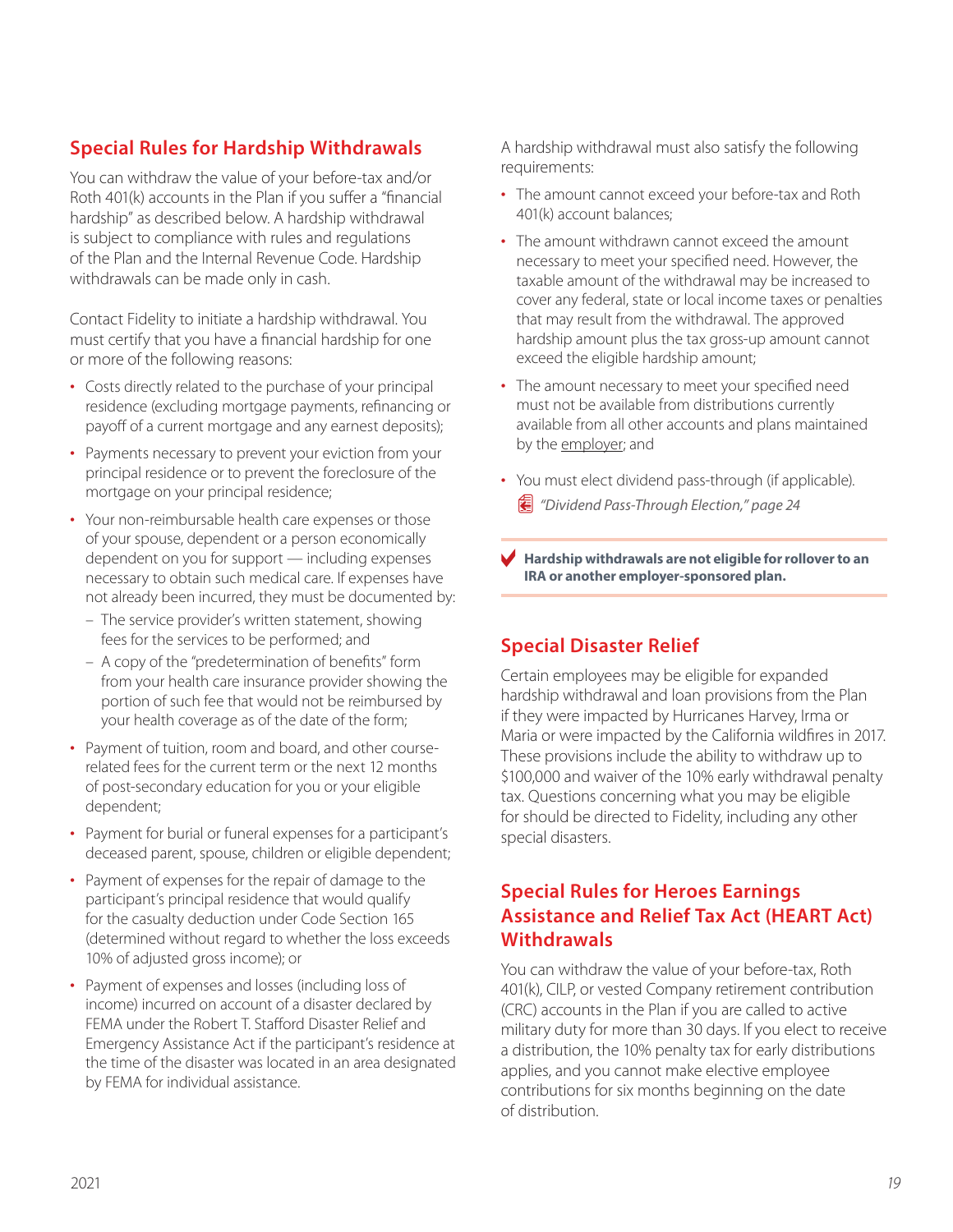## <span id="page-21-0"></span>**Special Rules for Qualified Reservist Withdrawals**

The HEART Act extends indefinitely qualified reservist distributions, which are distributions to members of the reserves who have been called to active military duty for more than 179 days or indefinitely. Qualified reservist distributions generally are not subject to the normal restrictions on in-service distributions. If you receive a qualified reservist distribution, the distribution will not be subject to the six-month restriction on elective deferrals or to the additional 10% penalty tax for early distributions.

# **Special Rules for CARES Act Withdrawals**

The Coronavirus Aid, Relief, and Economic Security Act (CARES Act) withdrawal provisions apply to qualified participants, defined as an individual:

- (1) Who is diagnosed with COVID-19;
- (2) Whose spouse or dependent is diagnosed with COVID-19; or
- (3) Who (or whose spouse or member of the household) experiences adverse financial consequences as a result of being quarantined, furloughed, laid off, pay reduction, job offer rescinded or delayed, having work hours reduced, being unable to work due to lack of child care due to COVID-19, closing or reducing hours of a business owned or operated by the individual due to COVID-19, or other factors as determined by the Treasury Secretary.

In general, the CARES Act will allow plans to waive the 10% early withdrawal penalty tax and 20% mandatory withholding for coronavirus-related distributions up to \$100,000 for qualified individuals. This distribution option will be effective until December 31, 2020.

Income attributable to any distribution is subject to tax over three years. The recipient may repay the distribution within three years and recover taxes previously paid; recontribution is not subject to annual contribution limits.

Payments will be distributed pro rata from all your investment funds and sources.

**Note:** Contact Fidelity for more information, to certify eligibility and to see if any changes/extensions have been made to these type of provisions that are provided by the Internal Revenue Service or legislation.

p *"Contact Information," page 4*

## **Withdrawal Payment Options**

Hardship, HEART Act or Qualified Reservist withdrawals will be made in cash payable directly to you, less applicable withholding.

- You should read the Special Tax Notice, as well as **contact a tax advisor to learn about the impact of Plan withdrawals prior to requesting a withdrawal from your Plan account.**
- p *"Appendix A: Special Tax Notice Your Rollover Options," page 32*
- c **If your request for a withdrawal will be in the form of cash and no shares, you can request the withdrawal via Fidelity's website at** *[www.netbenefits.com](http://www.netbenefits.com)***.**

If you request a type of withdrawal for After-tax, Company contributions, Age 59½, Disability or Amounts Rolled into the Savings Plan, you may request the withdrawal be paid directly to you or rolled over to an Individual Retirement Account (IRA) in the form of cash or a combination of cash and shares of ConocoPhillips stock and/or Phillips 66 stock (to the extent invested in the ConocoPhillips Stock Fund, the ConocoPhillips Leveraged Stock Fund, the Phillips 66 Stock Fund or the Phillips 66 Leveraged Stock Fund).

**Withdrawals that can be rolled over and are payable to you in cash are generally taxable at the time of withdrawal. The payment is subject to a mandatory 20% federal income tax withholding on the taxable portion (state tax withholding also may apply). In addition, if you are under age 59½ at the time of the withdrawal, the payment is subject to an additional 10% early withdrawal penalty tax (unless an exception applies).**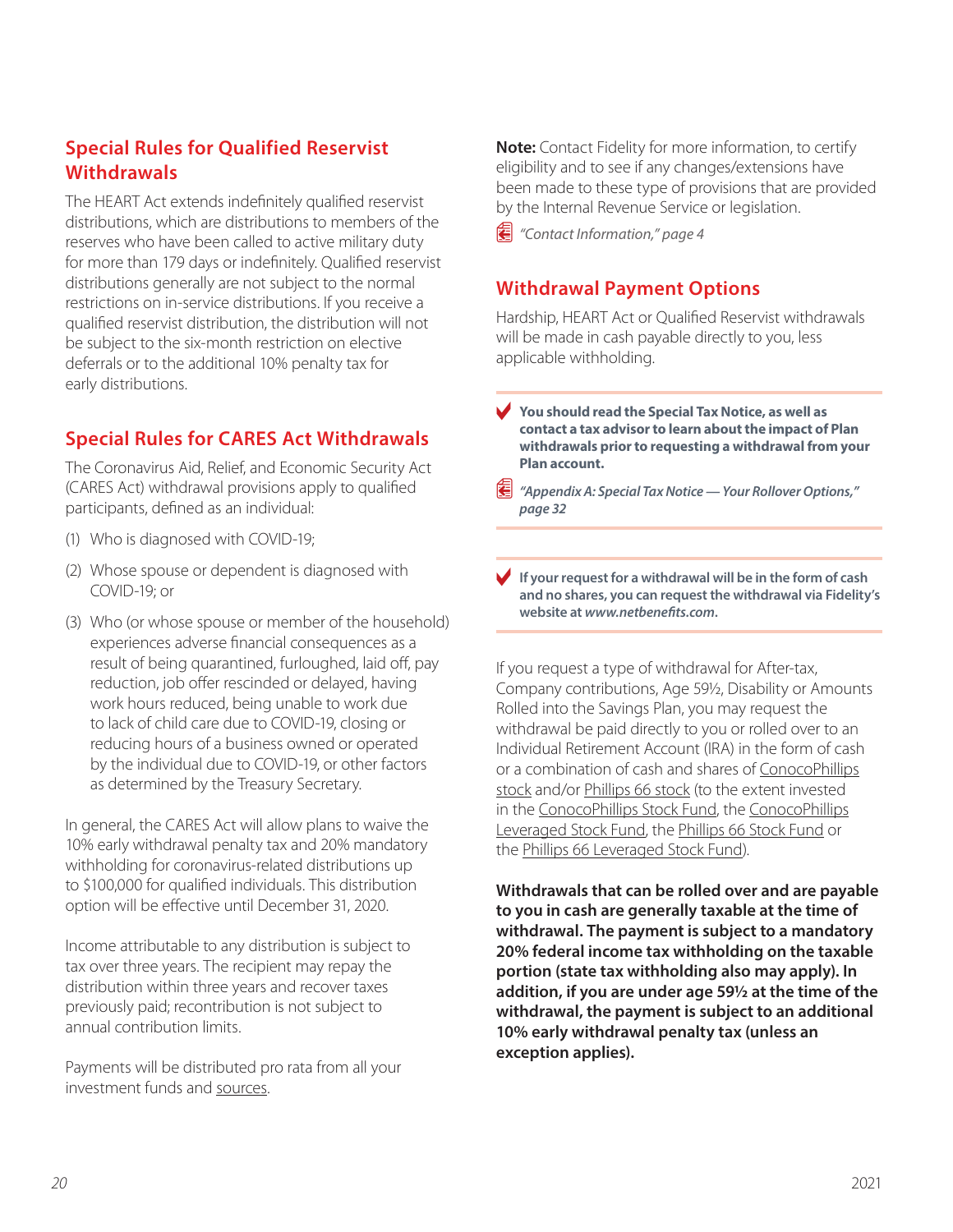## <span id="page-22-0"></span>**Timing of Withdrawal Requests**

**For paperless withdrawals** (After-tax, Company contributions, Age 59½, HEART Act, Hardship, or Amounts Rolled into the Savings Plan) — If you want the withdrawal to be processed the same day, you must contact Fidelity by 3:00 p.m. Central time (or market close) if the withdrawal does not involve ConocoPhillips stock or Phillips 66 stock. For withdrawals involving ConocoPhillips stock or Phillips 66 stock, requests submitted by 3:00 p.m. Central time (or market close) will be processed the next business day. Generally, the withdrawal will arrive 2-10 business days after the request is processed, but it depends on the transaction type and delivery method.

**For Disability withdrawals** — The withdrawal will be processed when Fidelity receives the completed forms.

**For Qualified Reservist withdrawals** — The withdrawal will be processed when Fidelity receives the documentation which shows you are called to active military service for at least 180 days.

c **Due to potential tax implications, you should consult with a tax advisor before taking a withdrawal of ConocoPhillips stock or Phillips 66 stock held in the Plan.**

# Distributions from the Plan

## **Distribution upon Termination of Employment**

When you cease to be an employee for any reason, you are entitled to receive a distribution of the value of your total vested account balance.

### **If your total account balance is \$5,000 or less** on

or after your termination of employment, a cash-out distribution will be made unless you have a current outstanding loan. Participants will be notified of the payment options prior to distribution. If a participant fails to respond to the distribution notice, and the benefit amount is greater than \$1,000 but equal to or less than \$5,000, the benefit will be automatically rolled over to an IRA. The IRA will be established in the participant's name and will be invested in an investment product designed to preserve capital and provide a reasonable rate of return and liquidity. All expenses of the IRA will be charged against the IRA account. You can contact Fidelity for additional information regarding automatic rollovers. If the benefit amount is \$1,000 or less, your total account balance will be automatically distributed to you in cash (check), less applicable withholding, unless your account balance has increased to \$1,000 or more on the day that your distribution would otherwise have been processed.

#### **If your total account balance exceeds \$5,000,** you

can leave your account in the Plan until April 1 of the year following the calendar year in which you attain age 72 (or 70½ if you reached 70½ before 2020). A distribution will not be paid to you before age 72 (or 70½ if you reached 70½ before 2020) without your consent.

If you decide to leave your account in the Plan, you can:

- Continue to access your Plan account through *[www.netbenefits.com](http://www.netbenefits.com)*;
- Continue to make loan repayments on any outstanding participant loan(s) via electronic debit; and/or
- Request a single sum or installment payment distribution of your account balance at any time before you attain age 72 (or 70½ if you reached 70½ before 2020).

**Note:** The CARES Act waived the required minimum distribution requirement in the Savings Plan for retirees in 2020. Contact Fidelity for more information.

p *"Contact Information," page 4*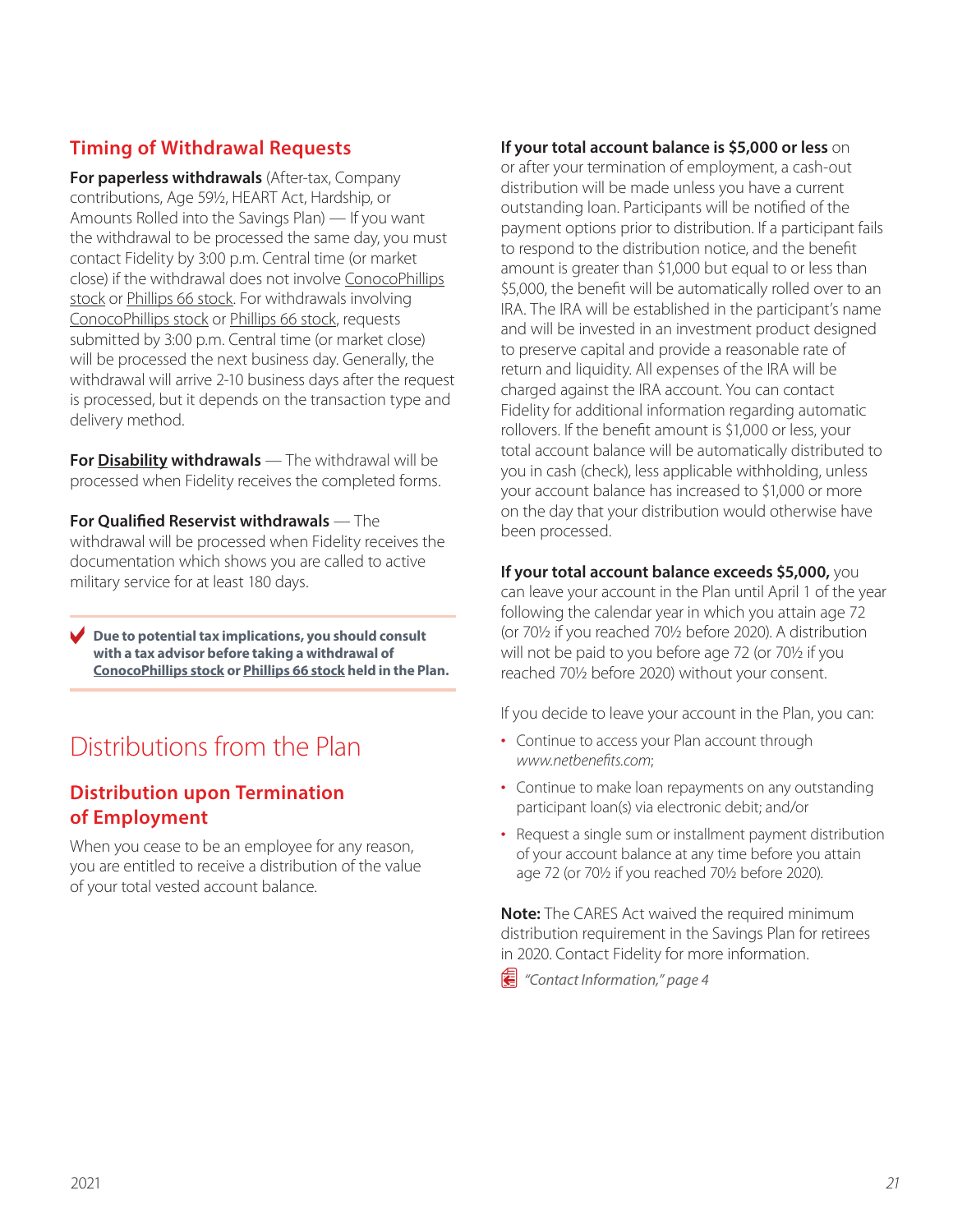## <span id="page-23-0"></span>**Distributions upon Death**

In the event of your death while you are married, your spouse is your beneficiary under the Plan unless your spouse consents in writing to a different beneficiary, as described under "Naming Your Beneficiary."

p *"Naming Your Beneficiary," page 24*

### **If your beneficiary's total account balance is \$5,000**

**or less,** a cash-out distribution will be made. If the benefit amount is greater than \$1,000 but equal to or less than \$5,000, the benefit will be automatically rolled over to an IRA. The IRA will be established in the beneficiary's name and will be invested in an investment product designed to preserve capital and provide a reasonable rate of return and liquidity. All expenses of the IRA will be charged against the IRA account. Your beneficiary can contact Fidelity for additional information regarding automatic rollovers. If the benefit amount is \$1,000 or less, the total account balance will be automatically distributed to your beneficiary in cash (check), less applicable withholding, unless the account balance has increased to \$1,000 or more on the day that your beneficiary's distribution would otherwise have been processed.

### **If your beneficiary's account balance exceeds**

**\$5,000,** and the beneficiary is your surviving spouse, your surviving spouse can leave the account in the Plan until the later of December 31 of the year you would have attained age 72 or December 31st of the year following the year of your death. All other beneficiaries can only leave the account in the Plan until December 31 of the year containing the fifth anniversary of the death of the participant or the surviving spouse beneficiary.

If your beneficiary decides to leave the account in the Plan, he or she can:

- Continue to access the Plan account through *[www.netbenefits.com](http://www.netbenefits.com)*; and
- Request a distribution of the account at any time.

In some situations, your beneficiary may be able to roll over the distribution to an eligible IRA or another qualified plan.

## **Required Minimum Distributions**

If you elect to leave your account in the Plan after you terminate employment, you are required by law to begin receiving minimum required distributions on your required distribution date. Additional required distributions must be made by December 31 of each calendar year thereafter. (If you are an active employee when you reach age 72 (or 70½ if you reached 70½ before 2020), you are not required to take a distribution until April 1 following the calendar year in which your employment ends.)

Required minimum distributions are a series of payments based on your life expectancy or the combined life expectancy of you and your beneficiary using the Internal Revenue Service's life expectancy tables.

On your required beginning date, you will receive two payments — the amount that is required for the year in which you reached age 72 (or 70½ if you reached 70½ before 2020). and the current year's payment.

- Payments will continue each year thereafter until you elect a single sum distribution of the balance in your Plan account.
- Any payment received after reaching your required beginning date must be equal to or greater than your required minimum distribution.
- At your death, if you have already commenced your required minimum distributions, your beneficiary must continue to receive annual distributions at least equal to these required minimum distributions.

**Note:** The CARES Act waived the required minimum distribution requirement in the Savings Plan for retirees in 2020. Contact Fidelity for more information.

p *"Contact Information," page 4*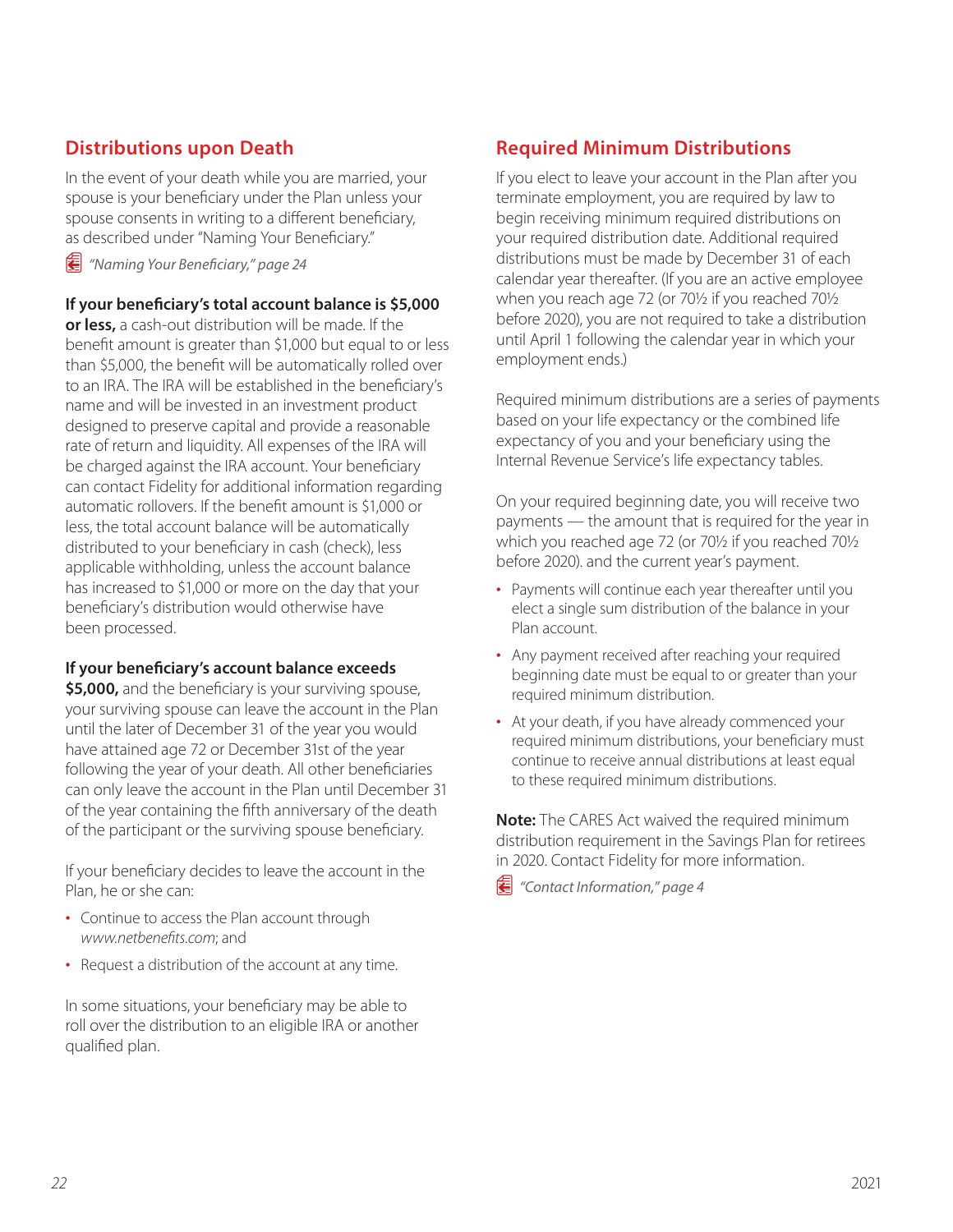## <span id="page-24-0"></span>**Distribution Options**

If you have terminated employment and request a distribution of your account balance, you may elect one of the following available distribution options under the Plan:

- A direct rollover to an Individual Retirement Account (IRA) or another employer-sponsored plan that accepts rollovers;
- A direct payment to you; or
- A combination of a direct rollover and a direct payment to you.

If you elect a direct rollover, you must provide appropriate contact information and represent that the recipient IRA or plan is eligible to receive and will accept rollover distributions.

## **Distribution Payment**

You elect if your account balance will be paid out in a single sum or in installment payments.

## *Single Sum Payment (partial or full payout)*

You may elect to have your account balance paid out in a single sum as:

- Cash (check): or
- A combination of ConocoPhillips stock (and/or Phillips 66 stock) and cash.

You can elect to receive distribution in cash or in stock (plus cash for any partial share(s) of stock). Your distribution will be made pro rata from all your investment funds and sources (fund/source specific are available upon request). Contact Fidelity for details.

c **If you are considering a distribution which includes shares of ConocoPhillips stock and/or Phillips 66 stock, please consult a tax advisor regarding your options. In some cases, you may be able to defer income taxation on the net unrealized appreciation on these shares.**

Federal income taxes must be withheld from Plan distributions that are paid directly to you (or your beneficiary) instead of being rolled over.

### *Installment Payments*

You can elect installment payments if you are a former employee or a surviving spouse beneficiary of a participant (provided the participant had not commenced required minimum distributions).

There are two installment payment options:

- **Fixed dollar installment** which provides you with a series of payments based on a dollar amount you select. A fixed dollar installment provides you with a steady stream of income, which will remain at the same amount, subject to adjustments for required minimum distributions as necessary, until your account balance is fully paid out to you.
- **Life expectancy installment** which provides you with a series of payments based on your life expectancy or the combined life expectancy of you and your beneficiary. The annual distribution amount will be calculated based on the Internal Revenue Service's life expectancy tables.

Following are considerations and actions to take when electing installment payment distributions:

- Installment payments can be elected in monthly, quarterly, semi-annual or annual intervals;
- Installment payments will be distributed pro rata from all your investment funds and sources (fund/source specific are available upon request);
- If you are rehired by the employer after electing an installment distribution, you may continue installment payments if you are age 59½ or older; and
- You can change or revoke your election at any time.

You should consult with your tax advisor about income **tax consequences before selecting, changing or terminating installment distributions.**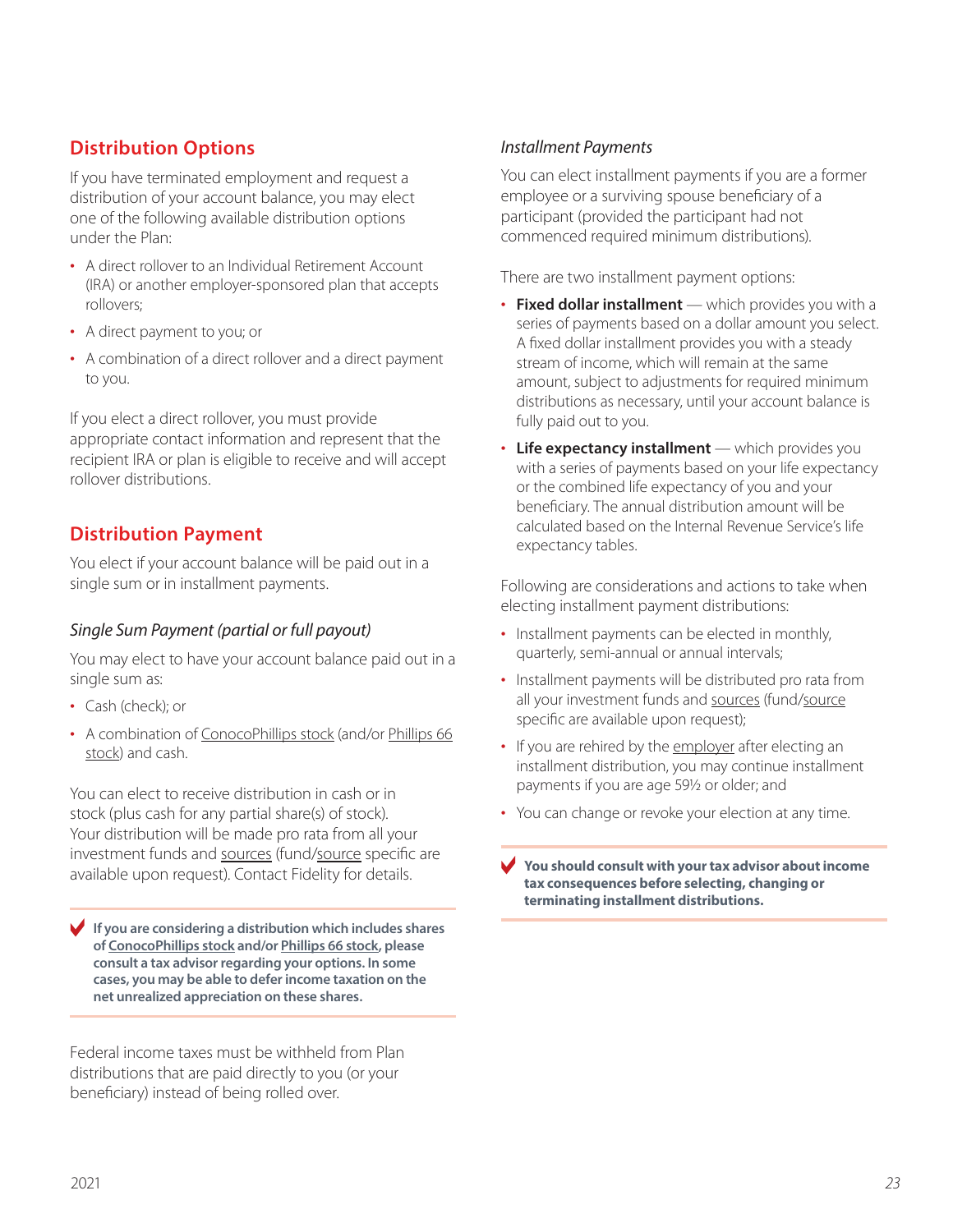## <span id="page-25-0"></span>**Distribution Process**

You will receive information about your distribution options from Fidelity after your employment ends.

### *Timing of Distribution Requests*

If you want the distribution to be processed the same day, you must contact Fidelity by 3:00 p.m. Central time (or market close) if the distribution does not involve ConocoPhillips stock or Phillips 66 stock. Otherwise your distribution will be processed the next business day. For distributions involving ConocoPhillips stock or Phillips 66 stock submitted by 3:00 p.m. Central time (or market close), the distribution will be processed the next business day. Generally, the distribution will arrive 2-10 business days after the request is processed, but it depends on the transaction type and delivery method.

You will not receive any interest or earnings applicable on the valuation date. For ConocoPhillips stock or Phillips 66 stock distributions after a dividend record date and prior to a dividend payment date, you will not receive the dividend as part of your distribution. Contact Fidelity to request the distribution of any trailing dividends credited to your account.

You should read the Special Tax Notice and contact your tax **advisor for assistance prior to deciding on the appropriate form of distribution of your Plan account.**

p *"Appendix A: Special Tax Notice — Your Rollover Options," page 32*

# **Dividend Pass-Through Election**

You can elect to receive cash dividends on the shares of ConocoPhillips Common Stock attributable to your account in the ConocoPhillips Stock Fund and the ConocoPhillips Leveraged Stock Fund. Contact Fidelity to make this election. An election may be made at any time up to three business days prior to any dividend payment date. Once you have made this election, you will continue to receive cash dividends, if declared, each quarter unless you change your election at least three business days prior to any dividend payment date. For dividend pass-through (minimum value of \$25 each quarter) elected to be paid via Electronic Funds Transfer (EFT), a \$3 fee is deducted from the dividend proceeds when paid to you. If you choose to have this paid via check instead, a \$6 fee is deducted.

This dividend distribution is not eligible for rollover and will be reported to you as a taxable dividend on IRS Form 1099-R. These dividends are not subject to either the additional 10% early withdrawal penalty tax or the 20% tax withholding on distributions.

If you do not elect dividend pass-through, your share of dividends will be reinvested in additional shares of ConocoPhillips stock and credited to your account on the dividend payment date.

# Naming Your Beneficiary

When you enroll in the Plan, you should consider designating one or more beneficiaries who will receive your Plan account in the event of your death. You may designate your beneficiary online at *[www.netbenefits.com](http://www.netbenefits.com)*, or you may call Fidelity to obtain a beneficiary designation form.

- **If you are married,** your spouse is your beneficiary. If you want to designate someone other than your spouse to be your beneficiary, your spouse must consent in writing (witnessed by a notary public) to the alternate designation.
- **If you are not married,** you can designate anyone you wish to be your beneficiary.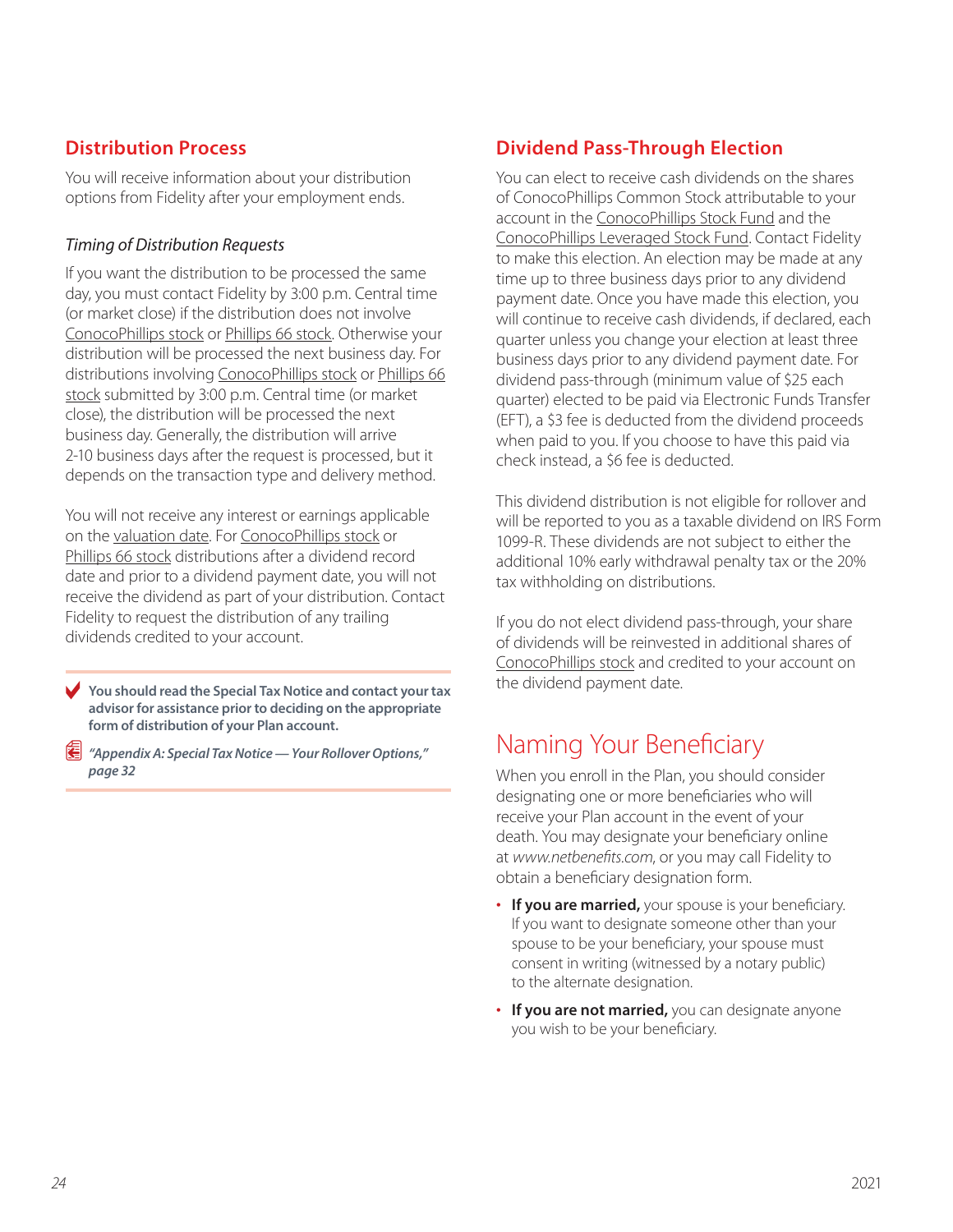<span id="page-26-0"></span>You can name one or more individuals, a trust, an estate, or an organization/charity as your beneficiary (subject to your spouse's consent if you are married). You can also name a contingent beneficiary who would receive your Plan benefit if your primary beneficiary dies before you do.

If one of your beneficiaries dies before you do, the interest of that beneficiary will end. If all of your beneficiaries die before you do, or if you have no valid designation on file at your death and you have no surviving spouse, your account will be paid to the personal representative of your estate.

The following rules apply to beneficiary designations:

- You can change your beneficiary as often as you like. Remember that if you are married, your spouse must consent in writing to any non-spouse beneficiary designation.
- Beneficiary designations you make prior to your marriage are void upon your marriage. If the benefits committee has received notice of your divorce, legal dissolution or annulment of marriage, any designation of your former spouse made prior to the divorce is void, and payment of your account will be made as if your former spouse had predeceased you.
- After a valid beneficiary designation form has been received, it is effective upon receipt in good order as determined by Fidelity.
- If you name a trust (or a trustee of a trust) as a beneficiary, upon your death, the designated beneficiary trust (or the trust under which the designated beneficiary trustee is named) shall be presumed to be a valid trust under the law for the purpose of managing and receiving payments. Any amount paid to a trust will completely discharge the Plan, the Company, the benefits committee, Fidelity and any fiduciary of any liability on account of any payment so made.
- If you name an organization or charity as a beneficiary, upon your death, any required paperwork will be requested by Fidelity.

If you are a beneficiary or alternate payee, the Plan provides you the opportunity to designate a beneficiary of your account to be payable upon your death in accordance with Plan rules. If you have not made an effective beneficiary designation, your Plan benefits will be paid to your estate.

Any beneficiary who does not wish to receive Plan benefits can deliver a signed, written disclaimer that satisfies tax code requirements to the benefits committee, and the amount of the benefit disclaimed will go to the applicable beneficiary under the Plan terms.

# Voting of ConocoPhillips Stock (Proxy/Tender Offer)

If you are an owner of ConocoPhillips stock under the Plan, you will receive notice of the annual meeting and any special meetings of the stockholders. The notice will include proxy solicitation materials and a voting instruction form setting out the number of shares of ConocoPhillips stock attributable to your Plan account.

## **Voting Eligibility**

As beneficial owners of ConocoPhillips stock, Plan participants and beneficiaries are entitled to direct Fidelity on how to vote the ConocoPhillips stock attributable to their account on proposals presented at the annual stockholder's meeting and to decide whether the stock should be sold if a tender or exchange offer is made.

## **Voting Rules**

The following explains how Plan participants and beneficiaries vote — or direct Fidelity to vote the ConocoPhillips stock held by the Plan. To help you understand the rules, the term "vote" refers to the directions you give Fidelity for voting for or against a particular issue, and accepting or rejecting a tender or exchange offer for ConocoPhillips stock, except as otherwise noted.

## *Who Is Eligible to Vote*

All participants and beneficiaries can vote the shares of ConocoPhillips stock attributable to their accounts.

Only those participants eligible to make contributions to the Plan on the voting valuation date can choose to vote, as a fiduciary, a portion of the ConocoPhillips stock that is owned by the Plan that other participants declined or failed to vote (non-directed shares).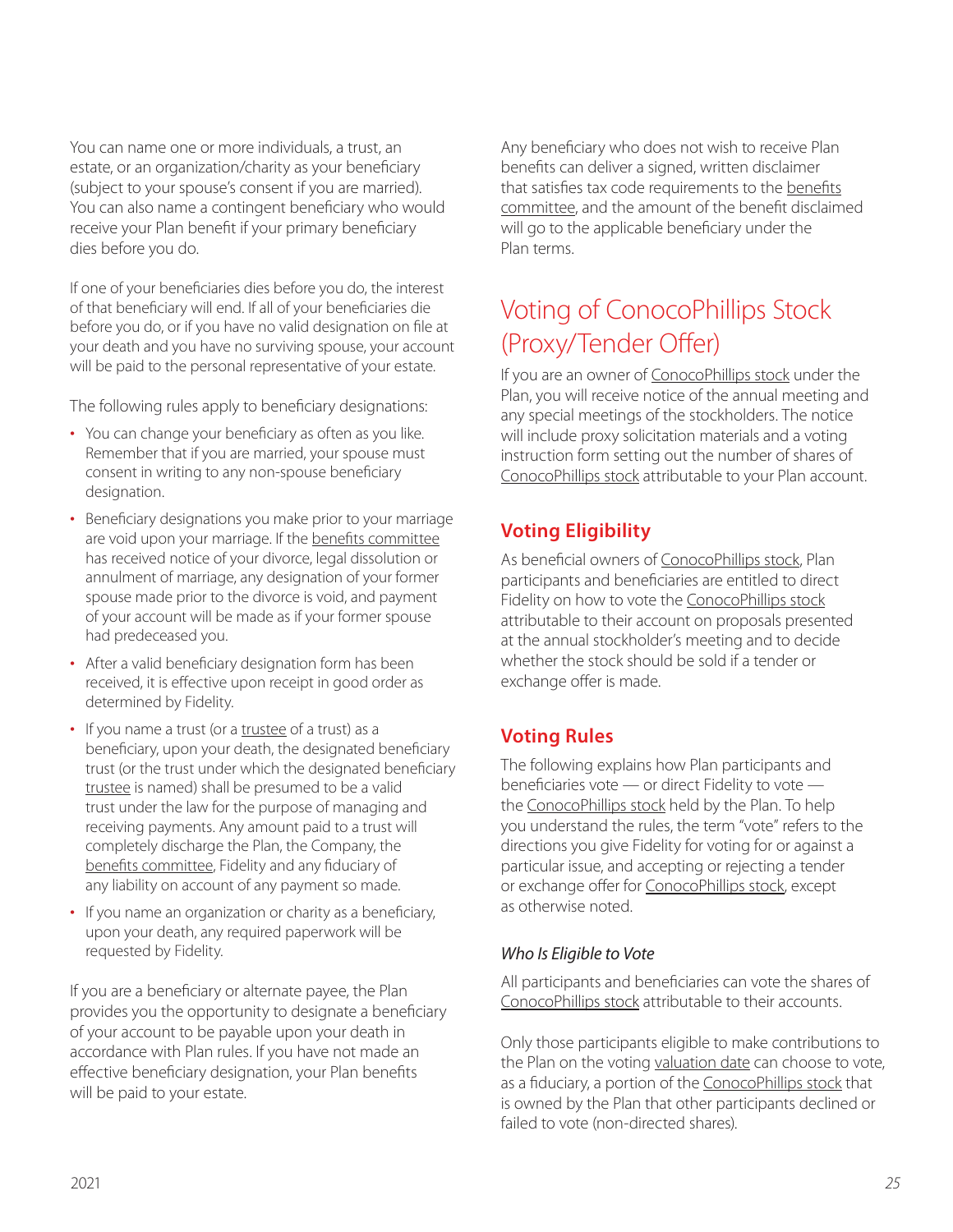<span id="page-27-0"></span>If you choose to vote, the portion of the non-directed shares that you can vote will be equal to the percentage of shares attributable to your account, divided by the total shares attributable to the accounts of all eligible participants who choose to vote these non-directed shares.

### *Voting as a Fiduciary*

A "fiduciary" is a person who acts on behalf of others and can be held liable for not acting prudently or solely in the interest of the person for whom the fiduciary acts. You are a fiduciary if you elect to vote ConocoPhillips stock held by the Plan that other participants declined or failed to vote.

- In voting ConocoPhillips stock attributable to your account, you can vote in your own best interests. You can choose to vote only the shares attributable to your account.
- In voting ConocoPhillips stock held by the Plan that is not attributable to your account, you will be acting as a fiduciary under federal law on behalf of all Plan participants and beneficiaries.
- Your voting decision for ConocoPhillips stock not attributable to your account must be guided by what you believe to be the best interests of all participants and beneficiaries and not just yourself. The best interests of participants and beneficiaries may be consistent with your personal interests and interests of ConocoPhillips and its management, but the interests of all participants and beneficiaries should always take precedence.
- If you do not want to be a fiduciary or do not think you can exercise your fiduciary obligations properly you should decline to vote non-directed shares of ConocoPhillips stock.
- You are not required to accept these fiduciary responsibilities. If you do not vote the non-directed shares, you will not be considered a fiduciary of the Plan for this reason.

#### **Changes to Voting Procedures**

**The voting procedures of the Plan are subject to federal law and may be changed by the Company at any time. For example, changes may be required by changes in federal law or its interpretation, or in an effort to enhance the efficiency of the voting procedures.** 

### *How to Vote*

You will receive one or more direction forms and other information explaining the proposals presented for a vote or, in the case of a tender or exchange offer, describing the terms and conditions of the offer. These procedures will be supervised by Fidelity, and neither ConocoPhillips nor any of its affiliated companies or their employees or officers will be informed of your instructions.

To vote, or to accept or reject a tender or exchange offer, you must instruct Fidelity by the date specified. If you do not, ConocoPhillips stock attributable to your account and any non-directed shares of ConocoPhillips stock that you could have voted will be voted in proportion to the stock that is attributable to the accounts of eligible participants who do vote non-directed shares.

## **Filing Claims and Appeals under the Plan**

Fidelity provides the forms and documents for claiming benefits under the Plan by a participant, spouse or the authorized representative of such person. Please note the 2020 Coronavirus Aid, Relief, and Economic Security Act (the CARES Act) extended the times for filing claims and appeals under the Plan to reflect the period of the outbreak. The timeline for filing appeals has been extended to the earlier of:

- A) One year from what otherwise would be the last date you can file an appeal (your last date to file an appeal must be on or after March 1, 2020 or this extension to file an appeal does not apply); or
- B) 60 days after the announced end of the COVID-19 National Emergency.

If you have any questions about the appeals timing, please contact Fidelity or the benefits committee.

### *Initial Appeal Process*

If your claim is denied, in whole or in part, you may file an initial appeal of the claim denial. You should mail or deliver a statement in writing to the claims administrator explaining the reasons for your appeal. Provide as much information about your claim situation as you can. Within 90 days (or 45 days for disability appeals) of receipt of the initial appeal, the claims administrator will notify you of the approval or denial of your initial appeal. If special circumstances require more time for processing (with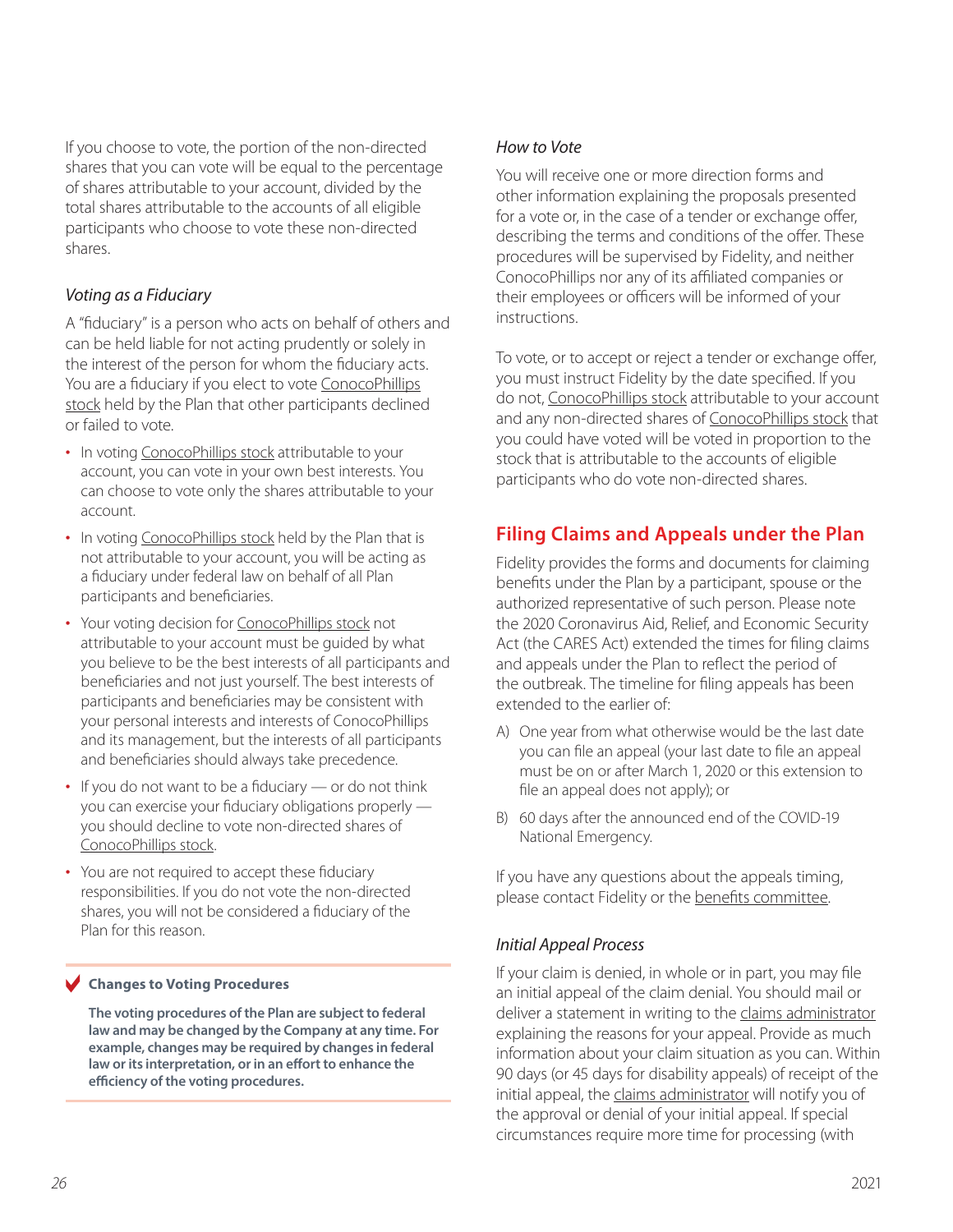<span id="page-28-0"></span>you being notified of the circumstances requiring this extension and when the decision is expected to be made), a decision shall be made no later than 180 days after receipt of the initial appeal (or 105 days for disability appeals). The claims administrator may extend the initial decision period for disability appeals up to 30 days, and then for an additional 30 days provided you are properly notified of the extension.

If your initial appeal is denied, the claims administrator will notify you in writing with:

- Specific reason(s) for the denial;
- References to the Plan provisions that support the denial;
- A description of any additional materials or information that is necessary to perfect (improve) the appeal; and
- An explanation of the Plan's claim review procedures, including your right to bring a civil action under Section 502(a) of ERISA following a denial after final appeal.

### *Final Appeal Process*

If your initial appeal is denied, in whole or in part, by the claims administrator, you may file a final appeal of the appeal denial to the benefits committee. Your final appeal must be made in writing to the benefits committee within 60 days (180 days for a disability appeal) of your receipt of the initial appeal claim denial. Your final appeal request may contain any additional information and comments as you may wish to present. The benefits committee's consideration of your final appeal will take into account all comments, documents, records and other information you submit related to the appeal, whether or not such information was submitted or considered in the initial appeal process. You may also review all pertinent documents in the benefits committee's possession, including the Plan documents and information provided by the Company relating to your entitlement to such benefit(s) under consideration. You may request a formal hearing before the benefits committee. However, the benefits committee is not required to grant the request.

The decision on your final appeal that is not a disability appeal will be made by the benefits committee no later than the date of its first quarterly meeting that follows receipt of your final appeal, unless the final appeal request is filed within 30 days of that meeting. In that case, the decision will be made no later than the date of the second quarterly meeting following receipt of your final appeal request. If special circumstances require further time to process your final appeal, a decision shall be rendered no later than the third quarterly meeting following receipt of your final appeal request. If special circumstances require this additional time, you will be notified of the reason for the extension and the date on which a decision is expected to be made. You will be notified of the decision as soon as administratively practicable.

With respect to decisions involving disability appeals, the benefits committee shall render a decision within a reasonable period of time, but no later than 45 days after receipt of the appeal. However, the 45-day period for deciding the appeal may be extended for an additional 45 days if the benefits committee determines that special circumstances require an extension of time, provided the benefits committee notifies you, prior to the expiration of the initial 45-day period, of the special circumstances requiring an extension and the date by which a decision is expected to be made.

The benefits committee will submit its decision to you in writing. If your final appeal is denied, in whole or in part, the written decision will include:

- Specific reason(s) for the denial;
- References to the Plan provisions (or other applicable Plan documents) upon which the decision was based;
- Notification of your right for reasonable access to and to receive copies of, without charge, all documents, records and other information relevant to your appeal; and
- Notification of your right to bring legal action under Section 502(a) of **ERISA** within two years after the date you receive the benefits committee's final appeal decision in writing or by electronic means. In order to bring such legal action, you must have exhausted all of the claims and appeals process as covered above. If you do not bring legal action within this two-year period, your right to bring such action will be waived in full. The venue for any such legal action is the federal courts in Harris County, Texas.
- p *"Benefits Committee," page 30 for contact information to file a final appeal; "Claims Administrator," page 31 for contact information to file an initial appeal*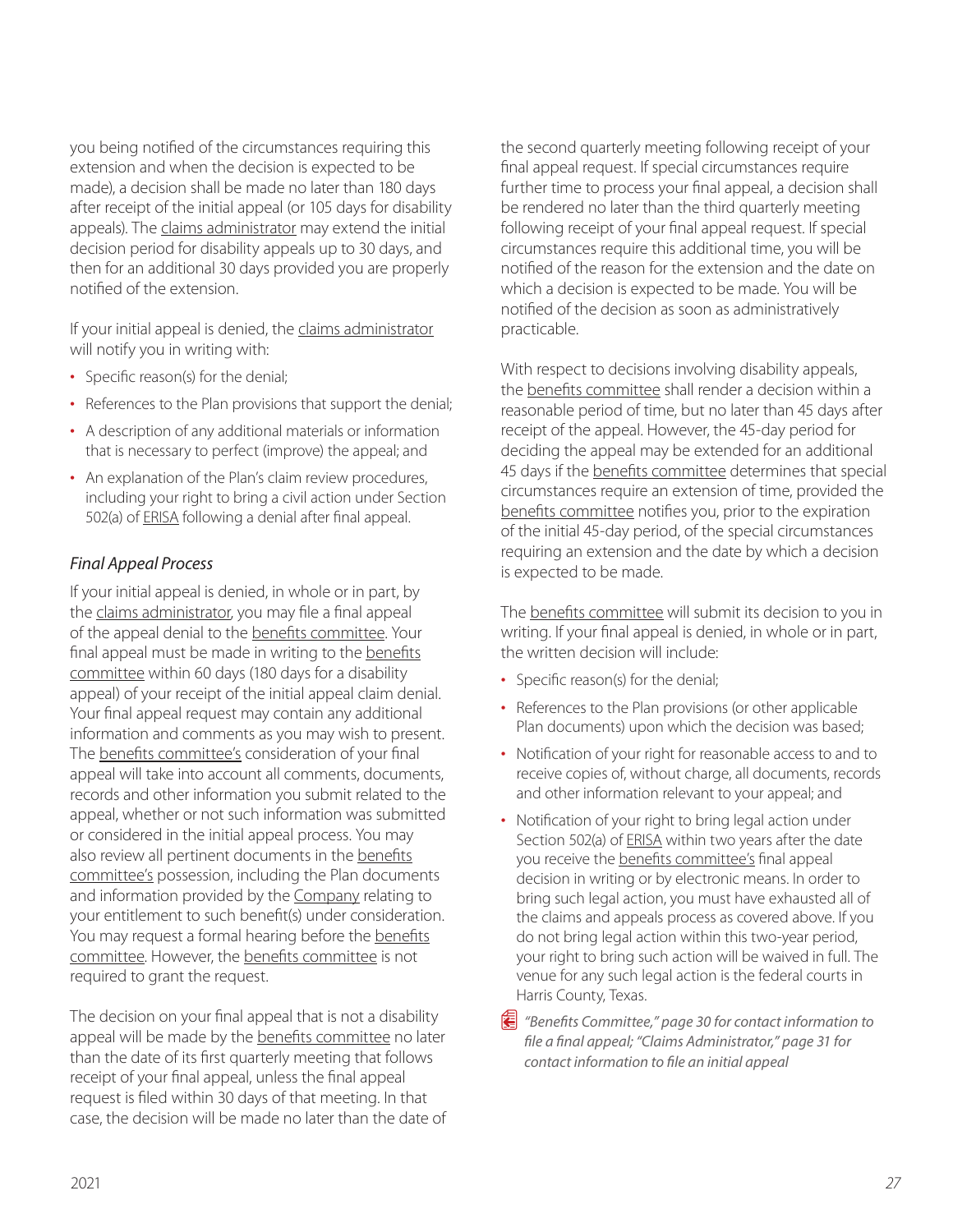# <span id="page-29-0"></span>Other Information/ERISA

This section provides you with general information about the Plan. It also gives you information you are required to receive under ERISA.

# **ERISA Plan Information**

| <b>ConocoPhillips Savings Plan</b>       |                                                                                                                                                                                                                                                                                                                                                                                                                                                                                                                                                                                                                                                                                  |
|------------------------------------------|----------------------------------------------------------------------------------------------------------------------------------------------------------------------------------------------------------------------------------------------------------------------------------------------------------------------------------------------------------------------------------------------------------------------------------------------------------------------------------------------------------------------------------------------------------------------------------------------------------------------------------------------------------------------------------|
| Type of Plan                             | Employee pension benefit plan described in Section 3(2) of ERISA. Also a defined contribution plan described<br>in Section 3(34) of ERISA, an ERISA 404(c) plan and a profit sharing plan. Certain parts of the Plan are an<br>Internal Revenue Code 401(k) plan, a stock bonus plan, an eligible individual account plan (EIAP) and an<br>employee stock ownership plan (ESOP).                                                                                                                                                                                                                                                                                                 |
| <b>IRS Plan Number</b>                   | 022                                                                                                                                                                                                                                                                                                                                                                                                                                                                                                                                                                                                                                                                              |
| Plan Year                                | January 1 to December 31                                                                                                                                                                                                                                                                                                                                                                                                                                                                                                                                                                                                                                                         |
| Plan Funding/Sources of<br>Contributions | The Plan is funded by a combination of employee and Company contributions which are held in trust with<br>Fidelity. All Plan expenses not payable by participants are paid from the trust fund unless paid by the<br>Company. Fund operating expenses for the investment funds are deducted from the applicable fund's gross<br>income.<br>ConocoPhillips stock is held in a Master Trust and Fidelity is the trustee of the Master Trust. ConocoPhillips<br>stock may be purchased or sold by Fidelity on the open market or elsewhere as it may select, including<br>purchases from and sales to ConocoPhillips or any of its affiliates or subsidiaries at fair market value. |
| Plan Trustee                             | Fidelity Management Trust Company, 245 Summer Street, Boston, MA 02210                                                                                                                                                                                                                                                                                                                                                                                                                                                                                                                                                                                                           |

## **Transfers from and to Other Plans**

In connection with a Company transaction, participants can transfer their accounts in another tax-qualified plan into the Plan, or their accounts in the Plan to another tax-qualified plan, in a direct plan-to-plan transfer that satisfies all applicable requirements of ERISA and the Internal Revenue Code. These transfers from and to other plans include, but are not limited to, transactions of corporate or other entity merger, disposition, acquisition or joint venture, and are subject to the prior approval of the benefits committee.

## **Recoupment of Overpayments**

You are required to cooperate fully with the Plan in correcting any overpayments you receive directly or indirectly. If you do not restore any overpayment promptly, the Plan may reduce any future payments from your account by an amount up to 100% or take other steps to recoup the overpayment. If extraordinary steps are taken to recoup an overpayment, the Plan may also require you to pay the court costs, attorneys' fees and other expenses the Plan incurs in recouping the overpayment.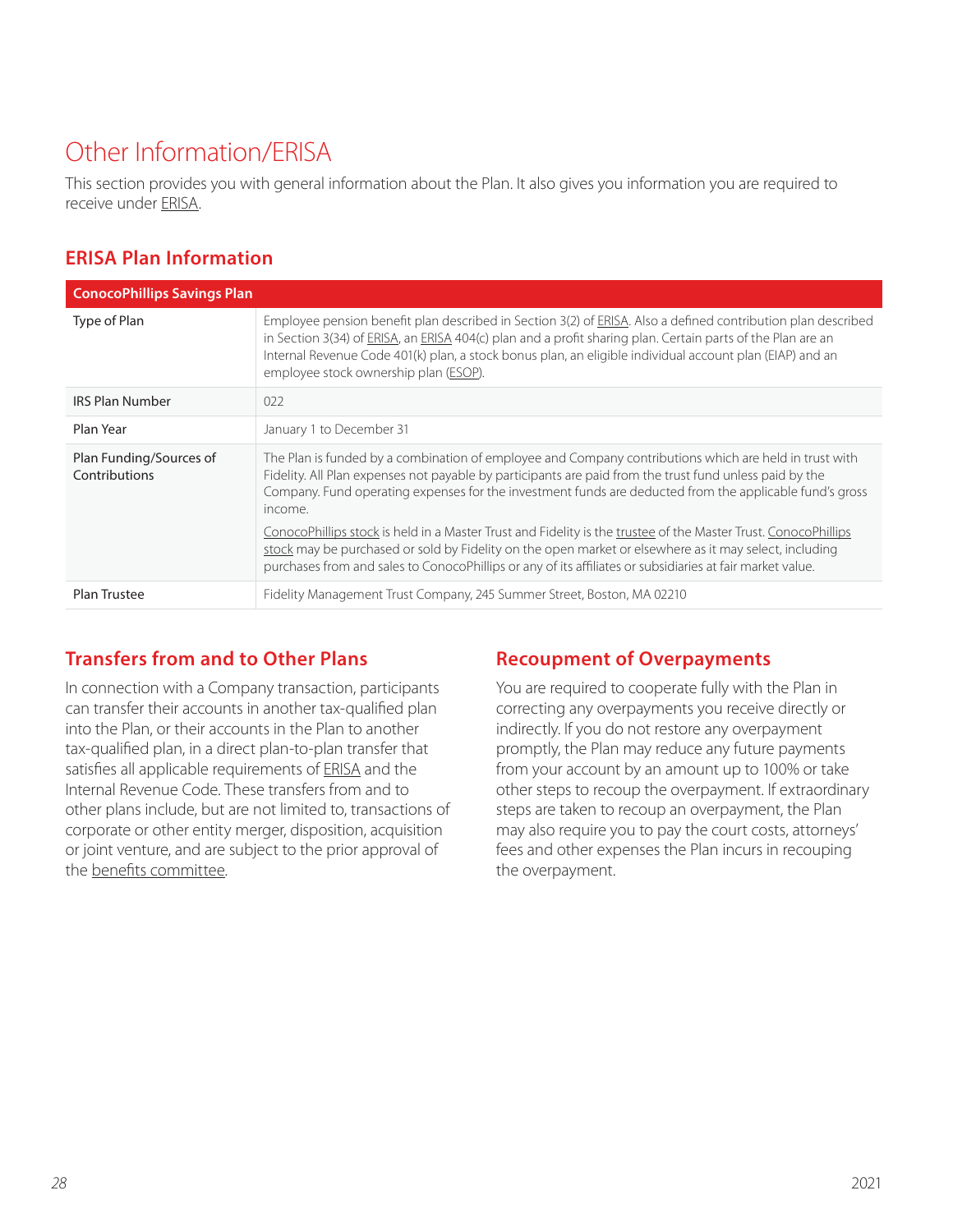## <span id="page-30-0"></span>**Plan Expenses**

The trust fund is obligated to pay all expenses necessary for the operation of the Plan, including trustee's fees and expenses, unless such expenses are paid by the Company. Brokerage fees, commissions, stock transfer taxes and other charges and expenses incurred in connection with the purchase or sale of securities are paid by the trust fund and charged to the appropriate investment fund. Fund operating expenses for the investment funds are deducted from the applicable fund's gross income. The expenses for the funds are described in the fee disclosure notice that is provided to each Plan participant annually, as well as in the prospectus for each fund, which is available by contacting Fidelity. Note that the single stock funds like the ConocoPhillips Stock Fund do not have prospectuses.

Participants are charged an annual recordkeeping fee which is charged to their accounts on a quarterly basis. If a participant takes a full distribution during the year, the remainder of the annual recordkeeping fee will be deducted from the distribution. Expenses and fees specifically related to a particular investment fund will be charged against and will be paid from that investment fund. All other expenses and fees will be charged against and will be paid pro rata from the various investment funds.

## **Your ERISA Rights**

As a participant in the Plan, you are entitled to certain rights and protections under ERISA. ERISA provides that all Plan participants are entitled to receive information about the Plan and your benefits, to expect prudent action by Plan fiduciaries, and to enforce your rights under ERISA.

## *Information about the Plan and Your Benefits*

All Plan participants have the right to:

• Examine, without charge, at the office of the benefits committee or its designee and at other locations (field offices, plants and selected work sites), all documents governing the Plan and a copy of the latest annual report (Form 5500 Series) filed by the Plan with the U.S. Department of Labor. These documents are also available for review at the Public Disclosure Room of the Employee Benefits Security Administration;

- Obtain, upon written request to the benefits committee or its designee, copies of documents governing the operation of the Plan and copies of the latest annual report (Form 5500 Series) and updated Summary Plan Description (SPD). When allowed by law, the benefits committee or its designee may make a reasonable charge for the copies;
- Receive a summary of the Plan's annual financial report at no charge (the benefits committee or its designee is required by law to furnish each participant with a copy of this summary financial report); and
- Obtain a statement telling you whether you have a right to an account balance under the Plan and if so, the amount of your investments (including employer securities) in each investment fund as of a recent valuation date. If you do not have a right to a Plan account balance (that is, you are not vested), the statement will tell you how many more years you have to work to be vested in your Plan account balance. This statement must be requested in writing from the benefits committee at the address provided in the Plan Administration section and is not required to be given more than once every 12 months. The Plan must provide the statement free of charge.

## *Prudent Action by Plan Fiduciaries*

In addition to creating rights for Plan participants, ERISA imposes duties upon the people who are responsible for the operation of the Plan. The people who operate the Plan are called "fiduciaries" and have a duty to operate the Plan prudently and in the interest of you and other Plan participants and beneficiaries. No one, including your employer, your union or any other person, may fire you or discriminate against you in any way to prevent you from obtaining benefits under the Plan or exercising your rights under ERISA.

## *Enforcing Your Rights*

If your claim for a benefit is denied or ignored, in whole or in part, you have a right to receive a written explanation of the reason for the denial, to obtain copies of documents relating to the decision without charge, and to appeal any denial to the benefits committee.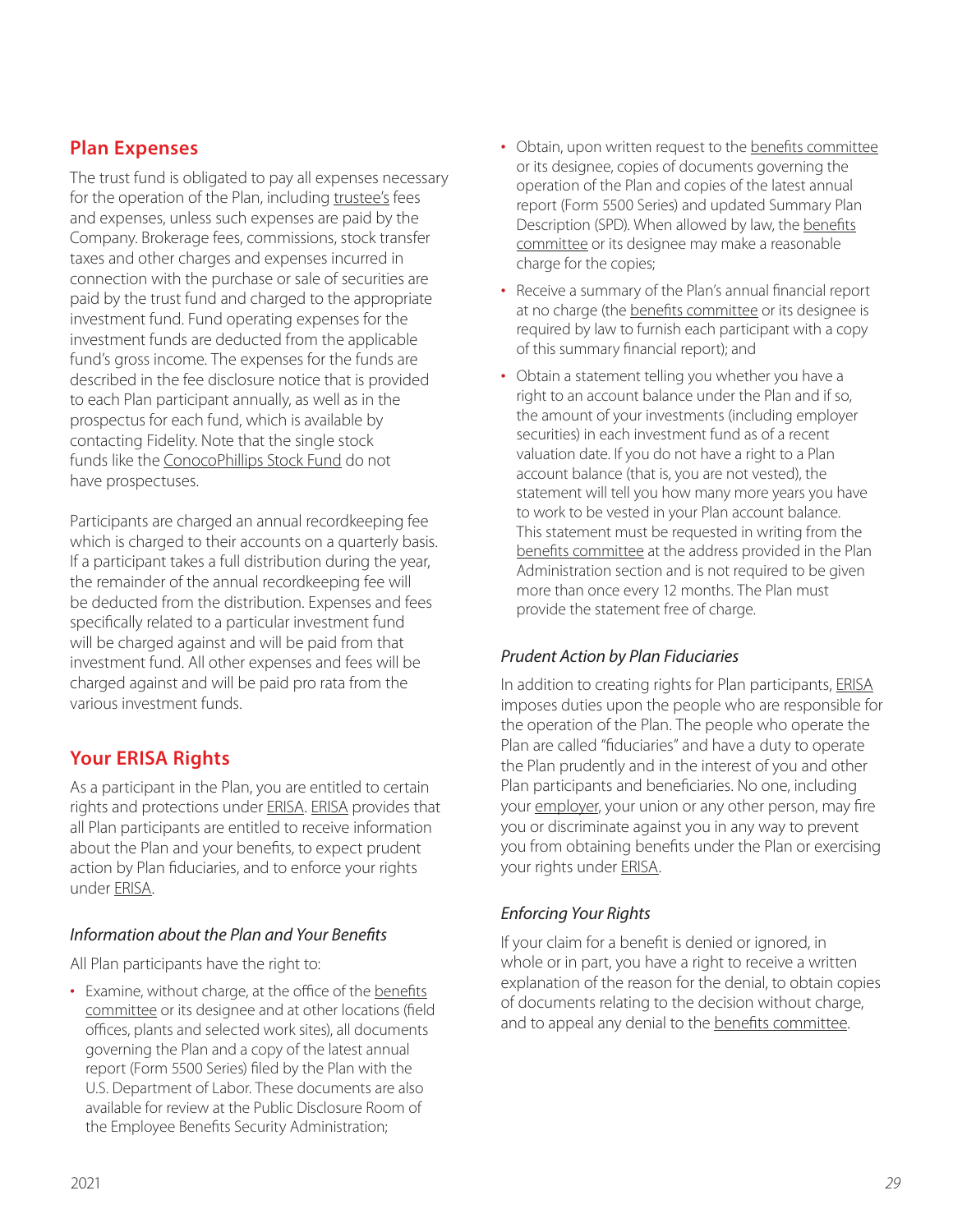<span id="page-31-0"></span>Under ERISA, there are steps you can take to enforce your rights. For instance, if you request materials from the Plan and do not receive them within 30 days, you may file suit in a federal court. In such a case, the court may require the benefits committee or its designee to provide the materials and pay you up to \$110 a day until you receive the materials, unless they were not sent because of reasons beyond the control of the benefits committee or its designee.

If you have a final appeal for benefits that is denied or ignored, in whole or in part, you may file suit in a state or federal court. In addition, if you disagree with the Plan's decision or lack thereof concerning the qualified status of a domestic relations order, you may file suit in federal court. If the Plan fiduciaries misuse the Plan's money, or if you are discriminated against for asserting your rights, you may seek assistance from the U.S. Department of Labor, or you may file suit in a federal court.

The court will decide who should pay court costs and legal fees. If you are successful, the court may order the person you have sued to pay these costs and fees. If you lose — for example, if the court finds your claim is frivolous — the court may order you to pay these costs and fees.

#### **For More Information**

**If you have any questions about the Plan, contact Fidelity or the benefits committee.**

#### p *"Contact Information," page 4*

**If you have any questions about this statement or about your rights under ERISA, or if you need assistance in obtaining documents from the benefits committee or its designee, you should contact the nearest office of the Employee Benefits Security Administration, U.S. Department of Labor, 200 Constitution Avenue N.W., Washington, DC 20210.** 

**You may obtain certain publications about your rights and responsibilities under ERISA by calling the publications hotline of the Employee Benefits Security Administration at (866) 444-3272.**

## **Plan Administration**

#### *Plan Identification Information*

The Plan Name, Plan Sponsor and address, Employer Identification Number and Plan Number are:

ConocoPhillips Savings Plan ConocoPhillips Company 935 N. Eldridge Parkway Houston, TX 77079

Employer ID#: 73-0400345 Plan Number: 022

#### *Benefits Committee*

The benefits committee is the governing body for the Plan. Benefits committee members are appointed by the Board of Directors of ConocoPhillips Company or its designee. The benefits committee's address and phone number are:

ConocoPhillips Company Benefits Committee P.O. Box 4783 Houston, TX 77210

(918) 661-6199

The benefits committee is responsible for (among other things):

- Establishing and enforcing rules and procedures for:
	- The administration of the Plan; and
	- The selection of trustees and others who provide investment services to the Plan;
- Delegating administrative duties to selected persons and companies as appropriate;
- Interpreting the Plan; and
- Making final decisions as to any disputes or claims under the Plan.

The benefits committee has absolute discretion in carrying out its responsibilities, including determining benefits eligibility and interpreting Plan terms. All interpretations, findings of fact and resolutions made by the benefits committee are binding, final and conclusive on all parties.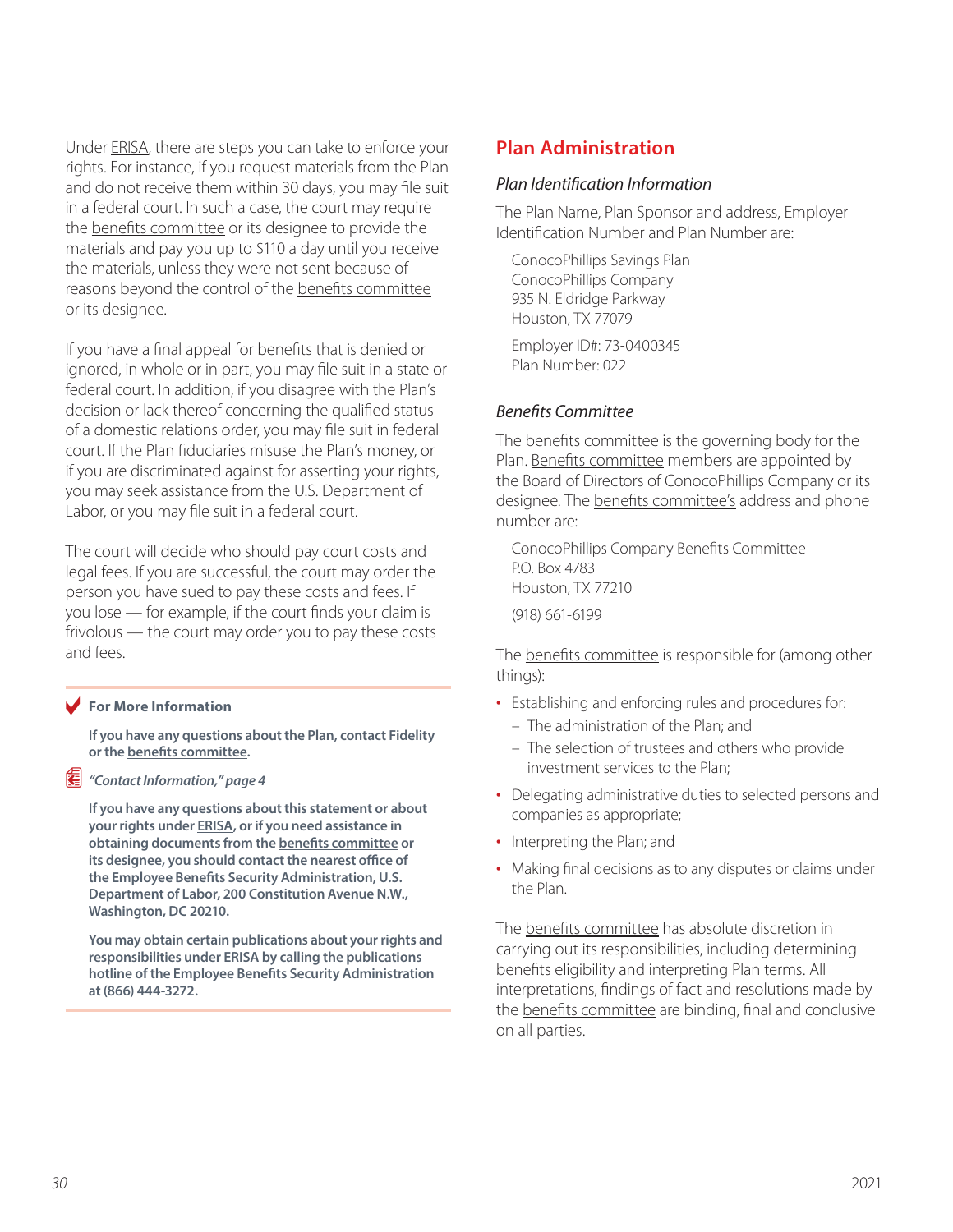### <span id="page-32-0"></span>*Claims Administrator*

The claims administrator is the person (or entity) appointed by the benefits committee responsible for deciding an initial appeal of a benefits claim denial.

ConocoPhillips Savings Plan Claims Administrator P.O. Box 4783 Houston, TX 77210

(918) 661-6199

p *"Filing Claims and Appeals Under the Plan," page 26*

### *Agent for Service of Legal Process*

For disputes against the Plan or the benefits committee, legal process may be served on:

General Counsel ConocoPhillips Company 935 N. Eldridge Parkway Houston, TX 77079

Service of legal process may be made upon the trustee at the address shown for it.

## **When the Plan is Amended or Terminated**

ConocoPhillips Company has the right to change or terminate the Plan at any time. Any Company may terminate the Plan at any time as to its participation or continue the Plan as its own separate plan. A change in the Plan cannot reduce the vested interest you had in the Plan on the date the change becomes effective.

Any identifiable unit or group of employees may be excluded from the Plan, either before or after those employees become participants. If this is done, employees in the unit or group who are not participants will not be able to participate in the Plan. Those employees who are already participants will no longer be able to make contributions under the Plan. However, they will have all other rights of a participant under the Plan as to their vested account in the Plan on the date they are excluded. For example, they can make withdrawals or exchanges among investment funds.

## **Assignment of Account — Qualified Domestic Relations Orders (QDROs)**

Your interest in the Plan may not be assigned or alienated. However, payment of benefits under this Plan will be made in accordance with a QDRO that awards benefits to your spouse or dependents by a state court order complying with the requirements of ERISA.

In the event the benefits committee receives a court order that restrains or purports to restrain either (i) the Plan from making a distribution to the participant, or (ii) the participant from requesting or receiving a distribution from the Plan, the Plan may delay in complying with any otherwise acceptable participant request with respect to such a distribution until such time as the benefits committee determines the effect of the order on the Plan. (For these purposes, a distribution includes a Plan loan.)

Participants, beneficiaries and potential alternate payees may obtain, without charge, a copy of the QDRO procedures applicable to the Plan from the benefits committee.

## **Qualified Domestic Relations Orders (QDROs) Fees**

Contact Fidelity for the QDRO procedures. When the QDRO process is initiated, a fee will be assessed against the participant's account to cover the cost of reviewing and administering the QDRO (a lower fee is available if the model form is used). The participant will be responsible for this fee even if it isn't qualified. If the order is qualified and the alternate payee's account is established, 50% of the Order review fee will be deducted from the participant's account and 50% of the Order review fee will be deducted from the alternate payee's account (unless otherwise required by the QDRO). The process may result in a delay in accessing funds.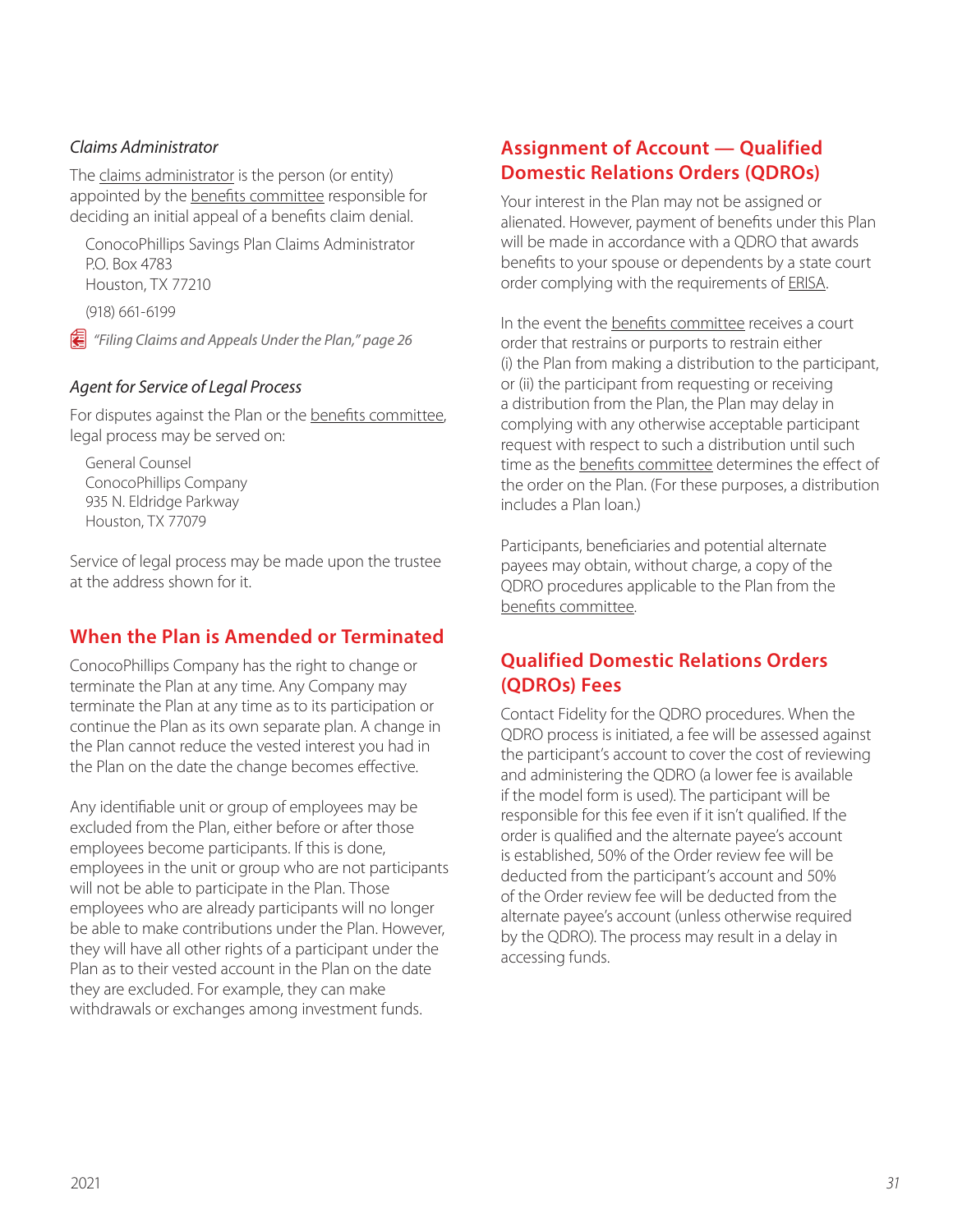## <span id="page-33-0"></span>**Payments to a Minor or Legally Incompetent Person**

The benefits committee or its designee may authorize payments to a conservator, guardian or other individual who is legally responsible for the management of the estate of the minor or the legally incompetent person.

## **Lost Participants and Beneficiaries**

If a payment or distribution has been issued but not timely cashed, the payment amount will be forfeited and may be used to reduce Plan administration expenses. If the participant or beneficiary later makes a claim to the forfeited amount, the amount forfeited will be re-instated as though no forfeiture had occurred. and it will be re-issued to the participant or beneficiary.

# Appendix A: Special Tax Notice — Your Rollover Options

This notice describes the rollover rules that apply to payments from the Plan. To the extent that the rules differ based on whether the payment is from a designated Roth account or from an account that is not a designated Roth account, those differences will be identified in each section of this notice.

Rules that apply to most payments from a plan are described in the "General Information About Rollovers" section. Special rules that only apply in certain circumstances are described in the "Special Rules and Options" section.

# **General Information about Rollovers**

### **How can a rollover affect my taxes?**

### *Not a Designated Roth Account:*

You will be taxed on a payment from the Plan if you do not roll it over. If you are under age 59½ and do not do a rollover, you will also have to pay a 10% additional income tax on early distributions (generally, distributions made before age 59½), unless an exception applies. However, if you do a rollover, you will not have to pay tax until you receive payments later and the 10% additional income tax will not apply if those payments are made after you are age 59½ (or if an exception to the 10% additional income tax applies). If you do a rollover to a Roth IRA, any amounts not previously included in your income will be taxed currently (see the section below titled "If you roll over your payment to a Roth IRA (Not a Designated Roth Account)").

## *Designated Roth Account:*

After-tax contributions included in a payment from a designated Roth account are not taxed, but earnings might be taxed. The tax treatment of earnings included in the payment depends on whether the payment is a qualified distribution. If a payment is only part of your designated Roth account, the payment will include an allocable portion of the earnings in your designated Roth account.

If the payment from the Plan is not a qualified distribution and you do not do a rollover to a Roth IRA or a designated Roth account in an employer plan, you will be taxed on the portion of the payment that is earnings. If you are under age 59½, a 10% additional income tax on early distributions (generally, distributions made before age 59½) will also apply to the earnings (unless an exception applies). However, if you do a rollover, you will not have to pay taxes currently on the earnings and you will not have to pay taxes later on payments that are qualified distributions.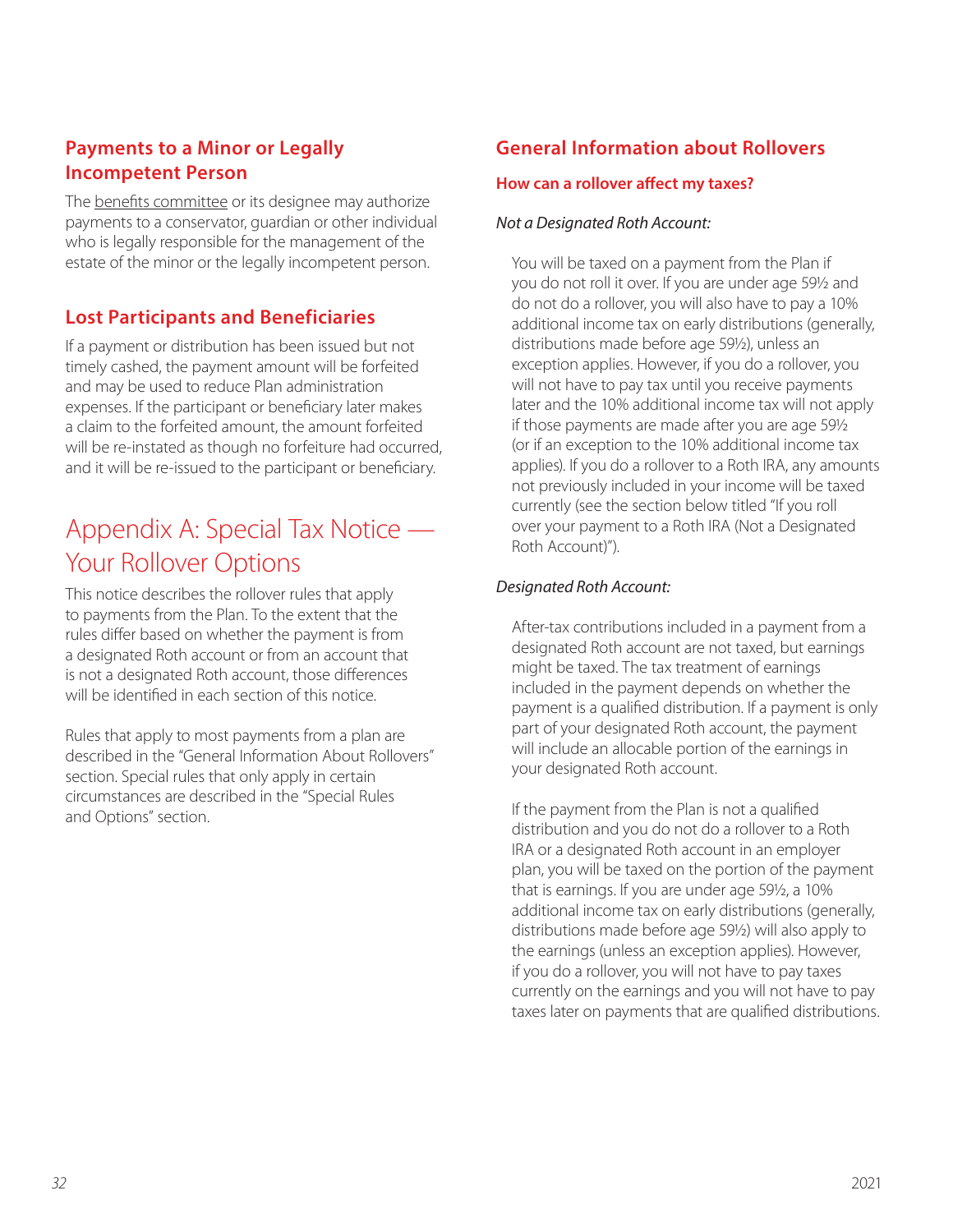If the payment from the Plan is a qualified distribution, you will not be taxed on any part of the payment even if you do not do a rollover. If you do a rollover, you will not be taxed on the amount you roll over and any earnings on the amount you roll over will not be taxed if paid later in a qualified distribution.

A qualified distribution from a designated Roth account in the Plan is a payment made after you are age 59½ (or after your death or disability) and after you have had a designated Roth account in the Plan for at least 5 years. In applying the 5-year rule, you count from January 1 of the year your first contribution was made to the designated Roth account. However, if you did a direct rollover to a designated Roth account in the Plan from a designated Roth account in another employer plan, your participation will count from January 1 of the year your first contribution was made to the designated Roth account in the Plan or, if earlier, to the designated Roth account in the other employer plan.

### **What types of retirement accounts and plans may accept my rollover?**

### *Not a Designated Roth Account:*

You may roll over the payment to either an IRA (an individual retirement account or individual retirement annuity) or an employer plan (a tax-qualified plan, section 403(b) plan, or governmental section 457(b) plan) that will accept the rollover. The rules of the IRA or employer plan that holds the rollover will determine your investment options, fees, and rights to payment from the IRA or employer plan (for example, IRAs are not subject to spousal consent rules, and IRAs may not provide loans). Further, the amount rolled over will become subject to the tax rules that apply to the IRA or employer plan.

### *Designated Roth Account:*

You may roll over the payment to either a Roth IRA (a Roth individual retirement account or Roth individual retirement annuity) or a designated Roth account in an employer plan (a tax-qualified plan, section 403(b) plan, or governmental section 457 plan) that will accept the rollover. The rules of the Roth IRA or employer plan that holds the rollover will determine your investment options, fees, and rights to payment from the Roth IRA or employer plan (for example, Roth IRAs are not subject to spousal consent rules, and Roth IRAs may not provide loans). Further, the amount rolled over will become subject to the tax rules that apply to the Roth IRA or the designated Roth account in the employer plan. In general, these tax rules are similar to those described elsewhere in this notice, but differences include:

- If you do a rollover to a Roth IRA, all of your Roth IRAs will be considered for purposes of determining whether you have satisfied the 5-year rule (counting from January 1 of the year for which your first contribution was made to any of your Roth IRAs).
- If you do a rollover to a Roth IRA, you will not be required to take a distribution from the Roth IRA during your lifetime and you must keep track of the aggregate amount of the after-tax contributions in all of your Roth IRAs (in order to determine your taxable income for later Roth IRA payments that are not qualified distributions).
- Eligible rollover distributions from a Roth IRA can only be rolled over to another Roth IRA.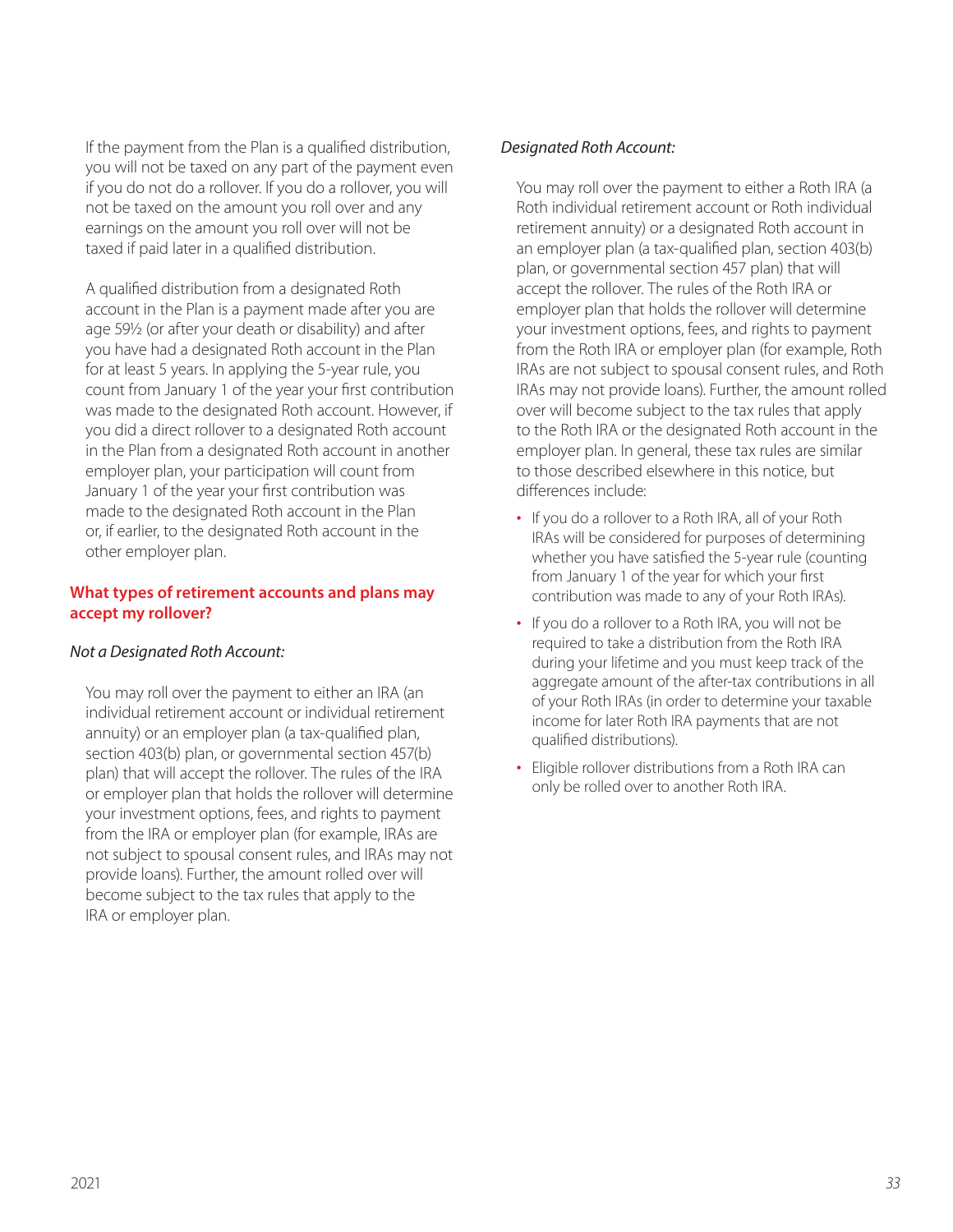### **How do I do a rollover?**

There are two ways to do a rollover. You can do either a direct rollover or a 60-day rollover.

**If you do a direct rollover**, the Plan will make the payment directly to your IRA or an employer plan, or if your payment is from a designated Roth account, to your Roth IRA or designated Roth account in an employer plan. You should contact the IRA or Roth IRA custodian or the administrator of the employer plan for information on how to do a direct rollover.

**If you do not do a direct rollover**, you may still do a rollover by making a deposit within 60 days according to the rules below:

### *Not a Designated Roth Account:*

You may still do a rollover by making a deposit into an IRA or eligible employer plan that will accept it. Generally, you will have 60 days after you receive the payment to make the deposit. If you do not do a direct rollover, the Plan is required to withhold 20% of the taxable payment for federal income taxes (up to the amount of cash and property received other than employer stock). This means that, in order to roll over the entire payment in a 60-day rollover, you must use other funds to make up for the 20% withheld. If you do not roll over the entire amount of the payment, the portion not rolled over will be taxed and will be subject to the 10% additional income tax on early distributions if you are under age 59½ (unless an exception applies).

### *Designated Roth Account:*

You may still do a rollover by making a deposit (generally within 60 days) into a Roth IRA, whether the payment is a qualified or nonqualified distribution. In addition, you can do a rollover by making a deposit within 60 days into a designated Roth account in an employer plan if the payment is a nonqualified distribution and the rollover does not exceed the amount of the earnings in the payment. You cannot do a 60-day rollover to an employer plan of any part of a qualified distribution. If you receive a distribution that is a nonqualified distribution and you do not roll over an amount at least equal to the earnings allocable to the distribution, you will be taxed on the amount of those earnings not rolled over, including the 10% additional income tax on early distributions if you are under age 59½ (unless an exception applies). If you do a direct rollover of only a portion of the amount paid from the Plan and a portion is paid to you at the same time, the portion directly rolled over consists first of earnings.

If you do not do a direct rollover and the payment is not a qualified distribution, the Plan is required to withhold 20% of the earnings for federal income taxes (up to the amount of cash and property received other than employer stock). This means that, in order to roll over the entire payment in a 60-day rollover to a Roth IRA, you must use other funds to make up for the 20% withheld.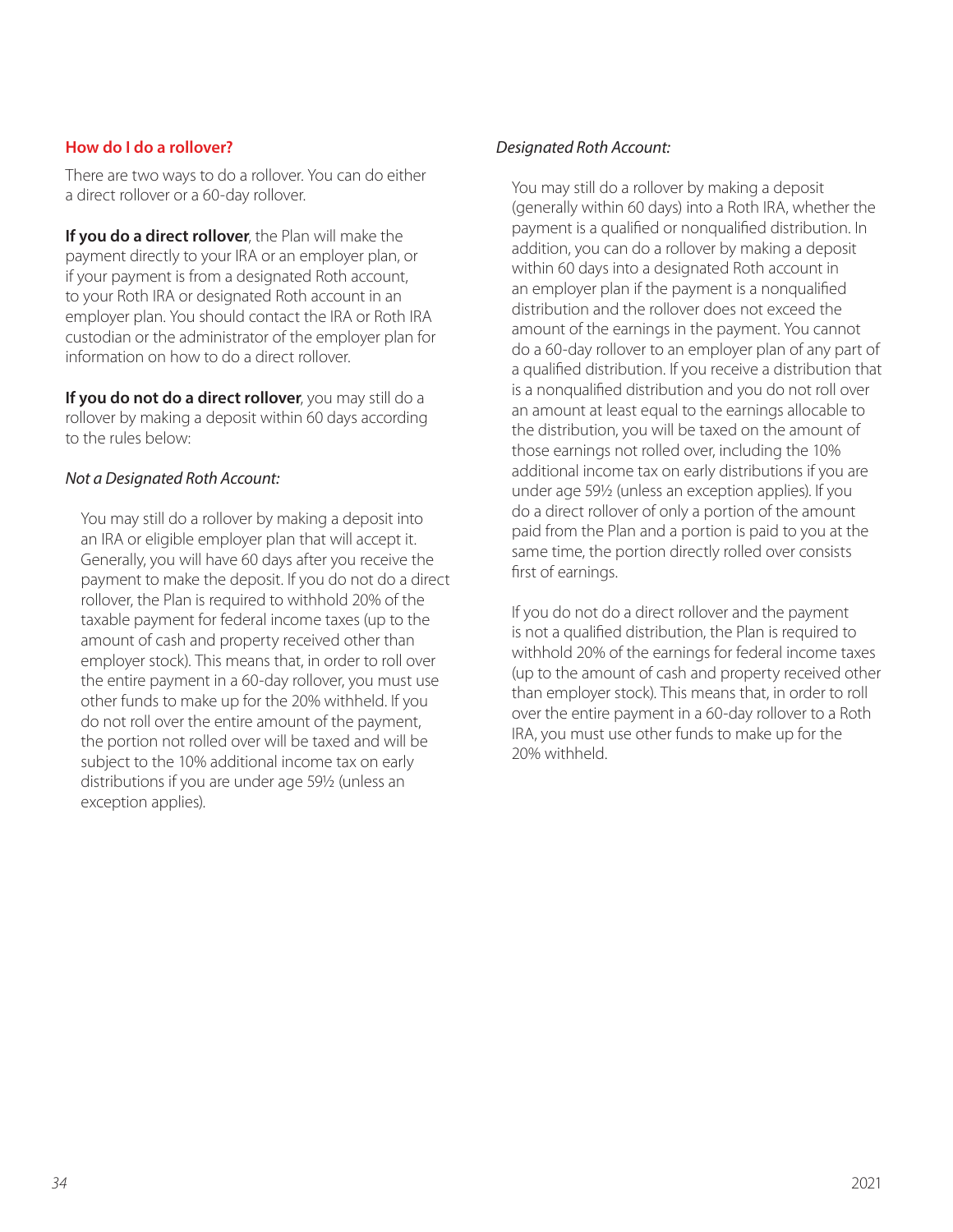### **How much may I roll over?**

If you wish to do a rollover, you may roll over all or part of the amount eligible for rollover. Any payment from the Plan is eligible for rollover, except:

- Certain payments spread over a period of at least 10 years or over your life or life expectancy (or the joint lives or joint life expectancies of you and your beneficiary);
- Required minimum distributions after age 701/2 (if you were born before July 1, 1949), after age 72 (if you were born after June 30, 1949), or after death;
- Hardship distributions;
- Payments of employee stock ownership plan (ESOP) dividends;
- Corrective distributions of contributions that exceed tax law limitations;
- Loans treated as deemed distributions (for example, loans in default due to missed payments before your employment ends);
- Cost of life insurance paid by the Plan;
- Payments of certain automatic enrollment contributions that you request to withdraw within 90 days of your first contribution;
- Amounts treated as distributed because of a prohibited allocation of S corporation stock under an ESOP (also, there generally will be adverse tax consequences if you roll over a distribution of S corporation stock to an IRA); and
- Distributions of certain premiums for health and accident insurance.

The Plan administrator or the payor can tell you what portion of a payment is eligible for rollover.

### **If I don't do a rollover, will I have to pay the 10% additional income tax on early distributions?**

If you are under age 59½, you will have to pay the 10% additional income tax on early distributions for any payment from the Plan (including amounts withheld for income tax) that you do not roll over, unless one of the exceptions listed below applies.

This tax applies to the part of the distribution that you must include in income and is in addition to the regular income tax on the payment not rolled over. The 10% additional income tax does not apply to the following payments from the Plan:

- Payments made after you separate from service if you will be at least age 55 in the year of the separation;
- Payments that start after you separate from service if paid at least annually in equal or close to equal amounts over your life or life expectancy (or the joint lives or joint life expectancies of you and your beneficiary);
- Payments from a governmental plan made after you separate from service if you are a qualified public safety employee and you are at least age 50 in the year of the separation;
- Payments made due to disability;
- Payments after your death;
- Payments of ESOP dividends;
- Corrective distributions of contributions that exceed tax law limitations;
- Cost of life insurance paid by the Plan;
- Payments made directly to the government to satisfy a federal tax levy;
- Payments made under a qualified domestic relations order (QDRO);
- Payments of up to \$5,000 made to you from a defined contribution plan if the payment is a qualified birth or adoption distribution;
- Payments up to the amount of your deductible medical expenses (without regard to whether you itemize deductions for the taxable year);
- Certain payments made while you are on active duty if you were a member of a reserve component called to duty after September 11, 2001 for more than 179 days;
- Payments of certain automatic enrollment contributions that you request to withdraw within 90 days of your first contribution;
- Payments excepted from the additional income tax by federal legislation relating to certain emergencies and disasters; and
- Phased retirement payments made to federal employees.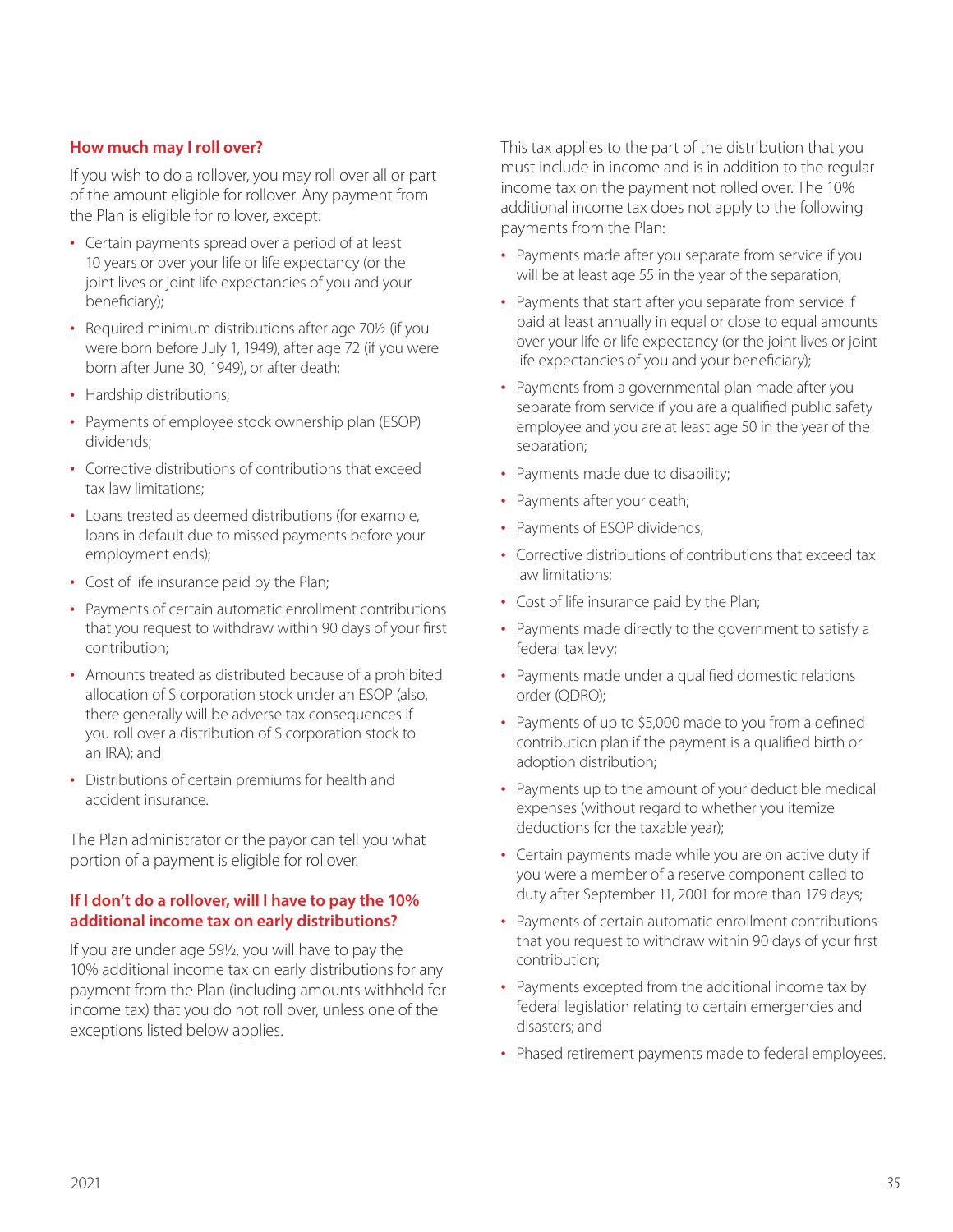### **If I do a rollover to an IRA (including a Roth IRA), will the 10% additional income tax apply to early distributions from the IRA?**

If you receive a payment from an IRA (including a Roth IRA) when you are under age 59½, you will have to pay the 10% additional income tax on early distributions on the part of the distribution that you must include in income, unless an exception applies. In general, the exceptions to the 10% additional income tax for early distributions from an IRA are the same as the exceptions listed above for early distributions from a plan. However, there are a few differences for payments from an IRA, including:

- The exception for payments made after you separate from service if you will be at least age 55 in the year of separation (or age 50 for qualified public safety employees) does not apply;
- The exception for qualified domestic relations orders (QDROs) does not apply (although a special rule applies under which, as part of a divorce or separation agreement, a tax-free transfer may be made directly to an IRA of a spouse or former spouse); and
- The exception for payments made at least annually in equal or close to equal amounts over a specified period applies without regard to whether you have had a separation from service.

Additional exceptions apply for payments from an IRA, including:

- Payments for qualified higher education expenses;
- Payments up to \$10,000 used in a qualified first-time home purchase; and
- Payments for health insurance premiums after you have received unemployment compensation for 12 consecutive weeks (or would have been eligible to receive unemployment compensation but for self-employed status).

### **Can I roll over an annuity from the Plan if it ceases to be an option offered under the current defined contribution plan?**

Yes, you may request a direct rollover of your annuity investment to another employer-sponsored retirement plan or to an IRA. You may instead request a distribution of the annuity investment in the form of a qualified plan distribution annuity. The direct rollover option is permissible regardless of whether or not the distribution is permitted under the Plan that is ceasing to offer it.

### **Will I owe State income taxes?**

This notice does not address any State or local income tax rules (including withholding rules).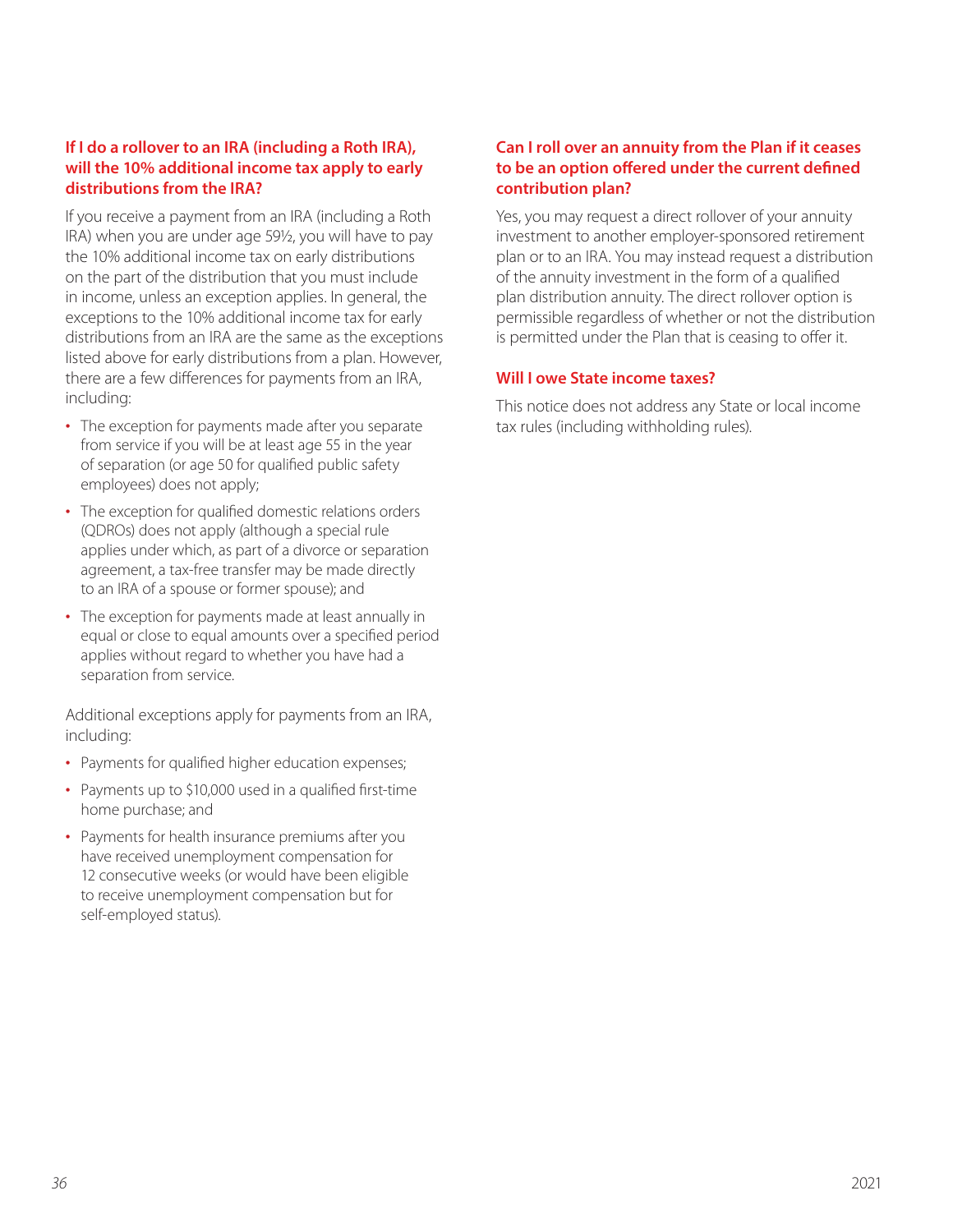## <span id="page-38-0"></span>**Special Rules and Options**

### **If your payment includes after-tax contributions (Not a Designated Roth Account)**

After-tax contributions included in a payment are not taxed. If you receive a partial payment of your total benefit, an allocable portion of your after-tax contributions is included in the payment so you cannot take a payment of only after-tax contributions. However, if you have pre-1987 after-tax contributions maintained in a separate account, a special rule may apply to determine whether the after-tax contributions are included in the payment. In addition, special rules apply when you do a rollover, as described below.

You may roll over to an IRA a payment that includes after-tax contributions through either a direct rollover or a 60-day rollover. You must keep track of the aggregate amount of the after-tax contributions in all of your IRAs (in order to determine your taxable income for later payments from the IRAs). If you do a direct rollover of only a portion of the amount paid from the Plan and at the same time the rest is paid to you, the portion rolled over consists first of the amount that would be taxable if not rolled over. For example, assume you are receiving a distribution of \$12,000, of which \$2,000 is after-tax contributions. In this case, if you directly roll over \$10,000 to an IRA that is not a Roth IRA, no amount is taxable because the \$2,000 amount not rolled over is treated as being after-tax contributions. If you do a direct rollover of the entire amount paid from the Plan to two or more destinations at the same time, you can choose which destination receives the after-tax contributions.

Similarly, if you do a 60-day rollover to an IRA of only a portion of a payment made to you, the portion rolled over consists first of the amount that would be taxable if not rolled over. For example, assume you are receiving a distribution of \$12,000, of which \$2,000 is after-tax contributions, and no part of the distribution is directly rolled over. In this case, if you roll over \$10,000 to an IRA that is not a Roth IRA in a 60-day rollover, no amount is taxable because the \$2,000 amount not rolled over is treated as being after-tax contributions. You may roll over to an employer plan all of a payment that includes after-tax contributions, but only through a direct rollover (and only if the receiving plan separately accounts for after-tax contributions and is not a governmental section 457(b) plan). You can do a 60-day rollover to an employer

plan of part of a payment that includes after-tax contributions, but only up to the amount of the payment that would be taxable if not rolled over.

### **If you miss the 60-day rollover deadline**

Generally, the 60-day rollover deadline cannot be extended. However, the IRS has the limited authority to waive the deadline under certain extraordinary circumstances, such as when external events prevented you from completing the rollover by the 60-day rollover deadline. Under certain circumstances, you may claim eligibility for a waiver of the 60-day rollover deadline by making a written self-certification. Otherwise, to apply for a waiver from the IRS, you must file a private letter ruling request with the IRS. Private letter ruling requests require the payment of a nonrefundable user fee. For more information, see IRS Publication 590-A, *Contributions to Individual Retirement Arrangements (IRAs)*.

### **If your payment includes employer stock that you do not roll over**

### *Not a Designated Roth Account:*

If you do not do a rollover, you can apply a special rule to payments of employer stock (or other employer securities) that are either attributable to after-tax contributions or paid in a lump sum after separation from service (or after age 59½, disability, or the participant's death). Under the special rule, the net unrealized appreciation on the stock will not be taxed when distributed from the Plan and will be taxed at capital gain rates when you sell the stock. Net unrealized appreciation is generally the increase in the value of employer stock after it was acquired by the Plan. If you do a rollover for a payment that includes employer stock (for example, by selling the stock and rolling over the proceeds within 60 days of the payment), the special rule relating to the distributed employer stock will not apply to any subsequent payments from the IRA or, generally, the Plan. The Plan administrator can tell you the amount of any net unrealized appreciation.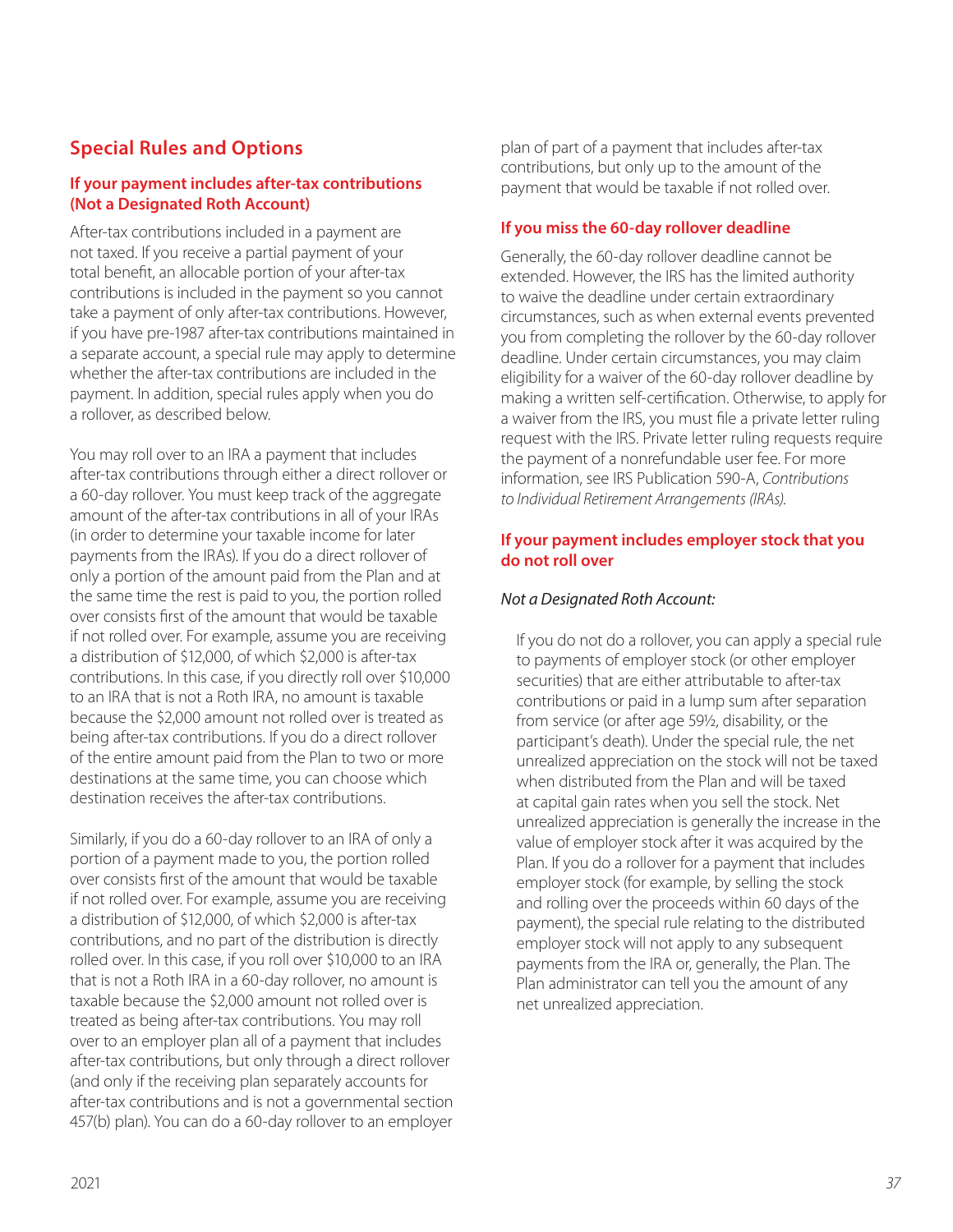### *Designated Roth Account:*

If you receive a payment that is not a qualified distribution and you do not roll it over, you can apply a special rule to payments of employer stock (or other employer securities) that are paid in a lump sum after separation from service (or after age 59½, disability, or the participant's death). Under the special rule, the net unrealized appreciation on the stock included in the earnings in the payment will not be taxed when distributed to you from the Plan and will be taxed at capital gain rates when you sell the stock. If you do a rollover to a Roth IRA for a nonqualified distribution that includes employer stock (for example, by selling the stock and rolling over the proceeds within 60 days of the distribution), you will not have any taxable income and the special rule relating to the distributed employer stock will not apply to any subsequent payments from the Roth IRA or, generally, the Plan. Net unrealized appreciation is generally the increase in the value of the employer stock after it was acquired by the Plan. The Plan administrator can tell you the amount of any net unrealized appreciation. If you receive a payment that is a qualified distribution that includes employer stock and you do not roll it over, your basis in the stock (used to determine gain or loss when you later sell the stock) will equal the fair market value of the stock at the time of the payment from the Plan.

## **If you have an outstanding loan that is being offset**

If you have an outstanding loan from the Plan, your Plan benefit may be offset by the amount of the loan, typically when your employment ends. The offset amount is treated as a distribution to you at the time of the offset. Generally, you may roll over all or any portion of the offset amount. How long you have to complete the rollover depends on what kind of plan loan offset you have. If you have a qualified plan loan offset, you will have until your tax return due date (including extensions) for the tax year during which the offset occurs to complete your rollover. A qualified plan loan offset occurs when a plan loan in good standing is offset because your employer plan terminates, or because you sever from employment. If your plan loan offset occurs for any other reason (such as failure to make level repayments that results in a deemed distribution), then you have 60 days from the date the offset occurs to complete your rollover.

### *Not a Designated Roth Account:*

Any offset amount that is not rolled over will be taxed (including the 10% additional income tax on early distributions, unless an exception applies).

You may roll over offset amounts to an IRA or an employer plan (if the terms of the employer plan permit the plan to receive plan loan offset rollovers).

### *Designated Roth Account:*

If the distribution attributable to the offset is not a qualified distribution and you do not roll over the offset amount, you will be taxed on any earnings included in the distribution (including the 10% additional income tax on early distributions, unless an exception applies). You may roll over the earnings included in the loan offset to a Roth IRA or designated Roth account in an employer plan (if the terms of the employer plan permit the plan to receive plan loan offset rollovers). You may also roll over the full amount of the offset to a Roth IRA.

### **If you were born on or before January 1, 1936**

If you were born on or before January 1, 1936 and receive a lump sum distribution that is not a qualified Roth distribution and that you do not roll over, special rules for calculating the amount of the tax on the taxable portion of the payment might apply to you. For more information, see IRS Publication 575, Pension and Annuity Income.

### **If your payment is from a governmental section 457(b) plan**

If the Plan is a governmental section 457(b) plan, the same rules described elsewhere in this notice generally apply, allowing you to roll over the payment to an IRA or an employer plan that accepts rollovers. One difference is that, if you do not do a rollover, you will not have to pay the 10% additional income tax on early distributions from the Plan even if you are under age 59½ (unless the payment is from a separate account holding rollover contributions that were made to the Plan from a taxqualified plan, a section 403(b) plan, or an IRA). However, if you do a rollover to an IRA or to an employer plan that is not a governmental section 457(b) plan, a later distribution made before age 59½ will be subject to the 10% additional income tax on early distributions (unless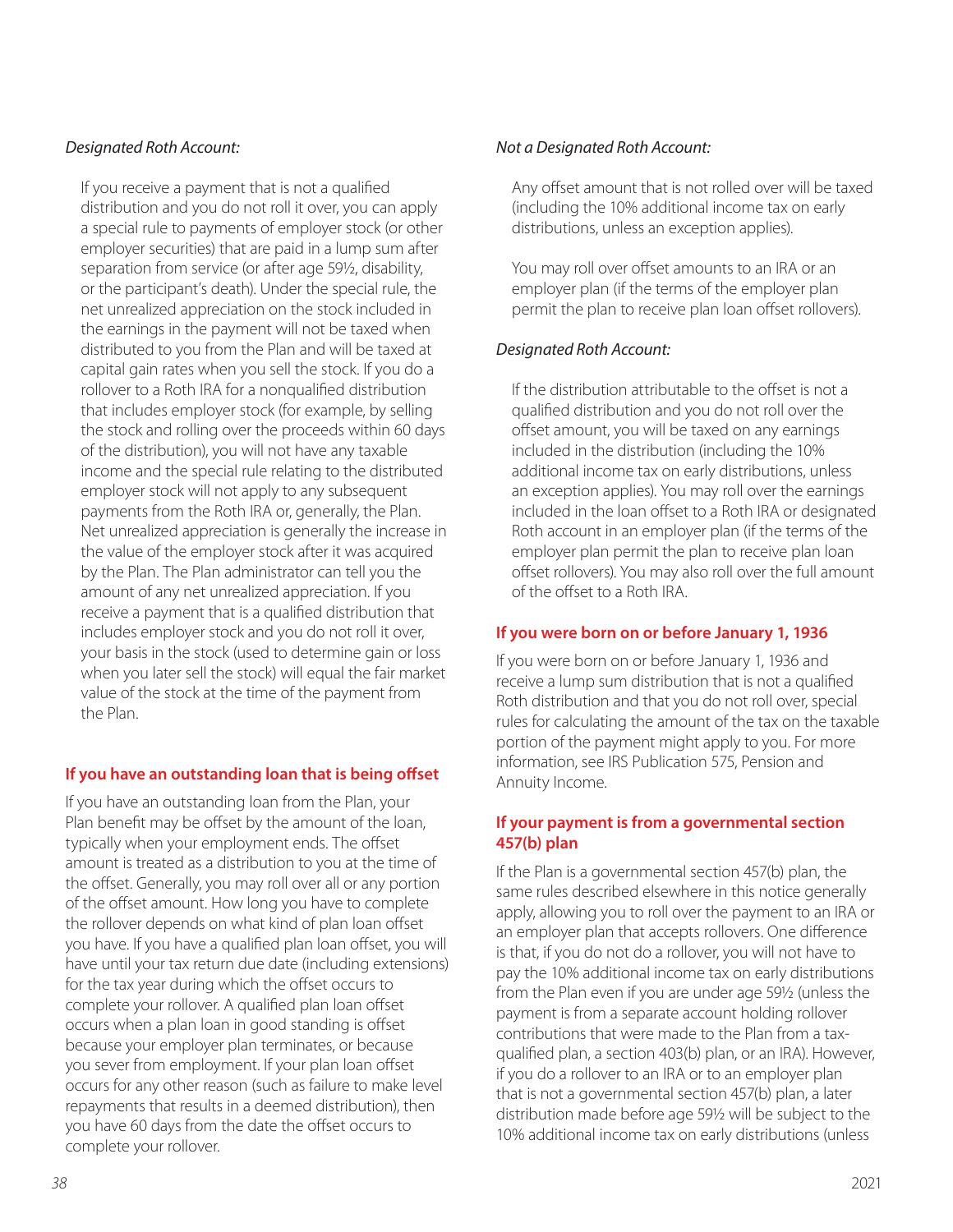an exception applies). Other differences include that you cannot do a rollover if the payment is due to an "unforeseeable emergency" and the special rules under "If your payment includes employer stock that you do not roll over" and "If you were born on or before January 1, 1936" do not apply.

### **If you are an eligible retired public safety officer and your payment is used to pay for health coverage or qualified long-term care insurance**

If the Plan is a governmental plan, you retired as a public safety officer, and your retirement was by reason of disability or was after normal retirement age, you can exclude from your taxable income Plan payments or, in the case of a payment from a designated Roth account, nonqualified distributions, paid directly as premiums to an accident or health plan (or a qualified long-term care insurance contract) that your employer maintains for you, your spouse, or your dependents, up to a maximum of \$3,000 annually. For this purpose, a public safety officer is a law enforcement officer, firefighter, chaplain, or member of a rescue squad or ambulance crew.

### **If you roll over your payment to a Roth IRA (Not a Designated Roth Account)**

If you roll over a payment from the Plan to a Roth IRA, a special rule applies under which the amount of the payment rolled over (reduced by any after-tax amounts) will be taxed. In general, the 10% additional income tax on early distributions will not apply. However, if you take the amount rolled over out of the Roth IRA within the 5-year period that begins on January 1 of the year of the rollover, the 10% additional income tax will apply (unless an exception applies).

If you roll over the payment to a Roth IRA, later payments from the Roth IRA that are qualified distributions will not be taxed (including earnings after the rollover). A qualified distribution from a Roth IRA is a payment made after you are age 59½ (or after your death or disability, or as a qualified first-time homebuyer distribution of up to \$10,000) and after you have had a Roth IRA for at least 5 years. In applying this 5-year rule, you count from January 1 of the year for which your first contribution was made to a Roth IRA. Payments from the Roth IRA that are not qualified distributions will be taxed to the extent of earnings after the rollover, including the 10% additional income tax on early distributions (unless an exception applies). You do not have to take required

minimum distributions from a Roth IRA during your lifetime. For more information, see IRS Publication 590-A, Contributions to Individual Retirement Arrangements (IRAs), and IRS Publication 590-B, Distributions from Individual Retirement Arrangements (IRAs).

### **If you do a rollover to a designated Roth account in the Plan**

You cannot roll over a payment from the Plan that is not from a designated Roth account to a designated Roth account in another employer plan.

However, you can roll the distribution over into a designated Roth account in the distributing Plan. If you roll over a payment from the Plan to a designated Roth account in the Plan, the amount of the payment rolled over (reduced by any after-tax amounts directly rolled over) will be taxed. In general, the 10% additional income tax on early distributions will not apply. However, if you take the amount rolled over out of the designated Roth account within the 5-year period that begins on January 1 of the year of the rollover, the 10% additional income tax will apply (unless an exception applies).

If you roll over the payment to a designated Roth account in the Plan, later payments from the designated Roth account that are qualified distributions will not be taxed (including earnings after the rollover). See the section titled "Designated Roth Account" under the heading "General Information About Rollovers," above, for more information on qualified distributions.

Your plan may provide for a special withdrawal option which is only available if you are electing an in-plan Roth conversion, in which case the other rollover information in this notice is not applicable to that withdrawal.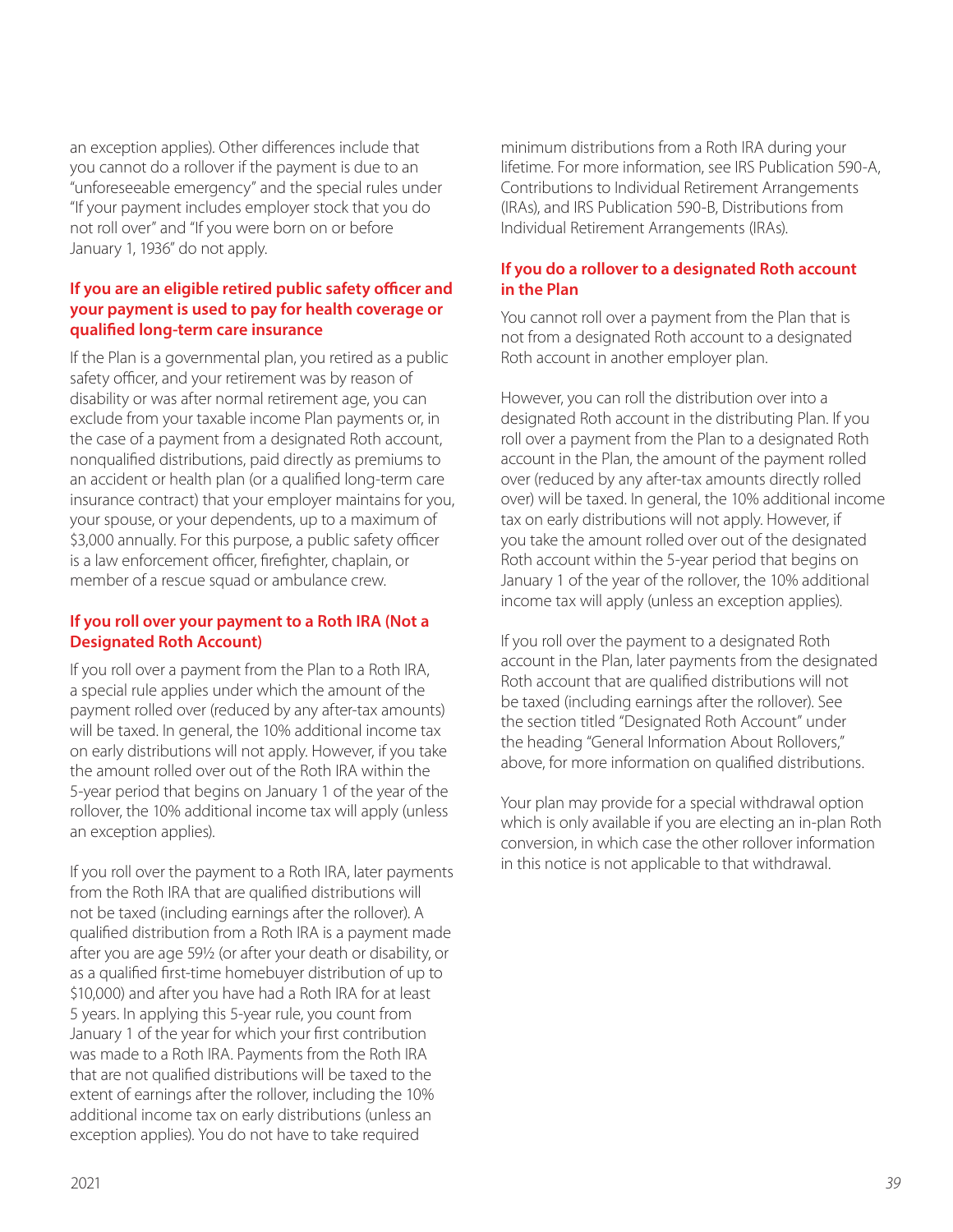### **If you are not a Plan participant**

### **Payments after death of the participant**

If you receive a distribution after the participant's death that you do not roll over, the distribution generally will be taxed in the same manner described elsewhere in this notice.

However, the 10% additional income tax on early distributions and the special rules for public safety officers do not apply, and the special rule described under the section "If you were born on or before January 1, 1936" applies only if the deceased participant was born on or before January 1, 1936.

If the payment is from a designated Roth account, whether the payment is a qualified distribution generally depends on when the participant first made a contribution to the designated Roth account in the Plan.

### *If you are a surviving spouse*

If you receive a payment from the Plan as the surviving spouse of a deceased participant, you have the same rollover options that the participant would have had, as described elsewhere in this notice.

### *Not a Designated Roth Account:*

If you choose to do a rollover to an IRA, you may treat the IRA as your own or as an inherited IRA.

An IRA you treat as your own is treated like any other IRA of yours, so that payments made to you before you are age 59½ will be subject to the 10% additional income tax on early distributions (unless an exception applies) and required minimum distributions from your IRA do not have to start until after you are age 70½ (if you were born before July 1, 1949) or age 72 (if you were born after June 30, 1949).

If you treat the IRA as an inherited IRA, payments from the IRA will not be subject to the 10% additional income tax on early distributions. However, if the participant had started taking required minimum distributions, you will have to receive required minimum distributions from the inherited IRA. If the participant had not started

taking required minimum distributions from the Plan, you will not have to start receiving required minimum distributions from the inherited IRA until the year the participant would have been age 70½ (if the participant was born before July 1, 1949) or age 72 (if the participant was born after June 30, 1949).

### *Designated Roth Account:*

If you choose to do a rollover to a Roth IRA, you may treat the Roth IRA as your own or as an inherited Roth IRA. A Roth IRA you treat as your own is treated like any other Roth IRA of yours, so that you will not have to receive any required minimum distributions during your lifetime and earnings paid to you in a nonqualified distribution before you are age 59½ will be subject to the 10% additional income tax on early distributions (unless an exception applies).

If you treat the Roth IRA as an inherited Roth IRA, payments from the Roth IRA will not be subject to the 10% additional income tax on early distributions. An inherited Roth IRA is subject to required minimum distributions. If the participant had started taking required minimum distributions from the Plan, you will have to receive required minimum distributions from the inherited Roth IRA. If the participant had not started taking required minimum distributions, you will not have to start receiving required minimum distributions from the inherited Roth IRA until the year the participant would have been age 70½ (if the participant was born before July 1, 1949) or age 72 (if the participant was born after June 30, 1949).

### *If you are a surviving beneficiary other than a spouse*

If you receive a payment from the Plan because of the participant's death and you are a designated beneficiary other than a surviving spouse, the only rollover option you have is to do a direct rollover to an inherited IRA or, if the payment is from a designated Roth account, a direct rollover to an inherited Roth IRA. Payments from the inherited IRA, or from the inherited Roth IRA (even if made in a nonqualified distribution) will not be subject to the 10% additional income tax on early distributions. You will have to receive required minimum distributions from the inherited IRA and/or Roth IRA.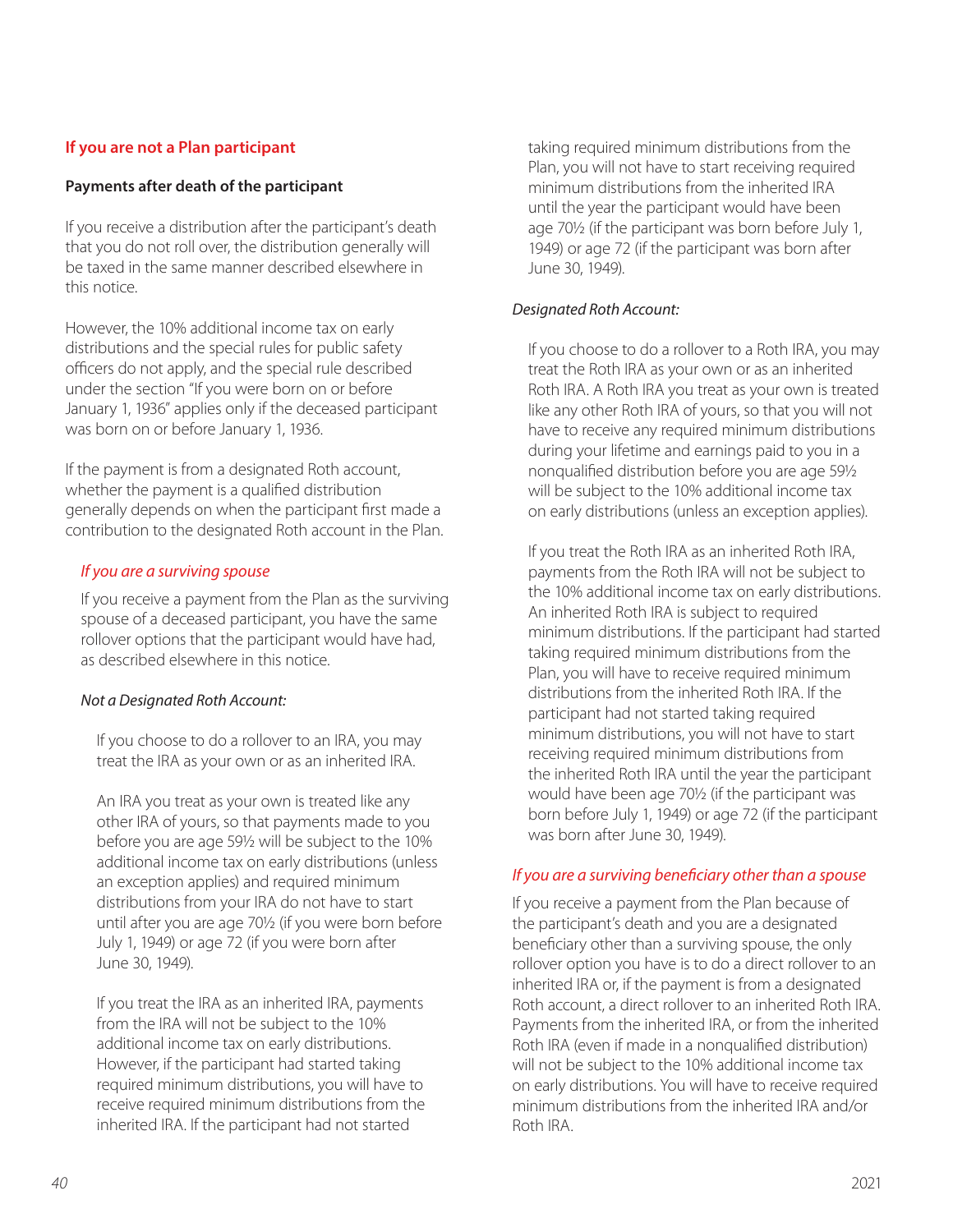### <span id="page-42-0"></span>**Payments under a qualified domestic relations order**

If you are the spouse or former spouse of the participant who receives a payment from the Plan under a qualified domestic relations order (QDRO), you generally have the same options and the same tax treatment that the participant would have (for example, you may roll over the payment to your own IRA, Roth IRA or an eligible employer plan that will accept it). However, payments under the QDRO will not be subject to the 10% additional income tax on early distributions.

### **If you are a nonresident alien**

If you are a nonresident alien and you do not do a direct rollover to a U.S. IRA or U.S. employer plan, instead of withholding 20%, the Plan is generally required to withhold 30% of the payment for federal income taxes. If the amount withheld exceeds the amount of tax you owe (as may happen if you do a 60-day rollover), you may request an income tax refund by filing Form 1040NR and attaching your Form 1042-S. See Form W-8BEN for claiming that you are entitled to a reduced rate of withholding under an income tax treaty. For more information, see also IRS Publication 519, *U.S. Tax Guide for Aliens*, and IRS Publication 515, *Withholding of Tax on Nonresident Aliens and Foreign Entities*.

## **Other special rules**

- If a payment is one in a series of payments for less than 10 years, your choice whether to do a direct rollover will apply to all later payments in the series (unless you make a different choice for later payments).
- If your payments for the year are less than \$200 (payments from designated Roth accounts and from accounts that are not designated Roth accounts are not aggregated for purposes of the \$200 limit), the Plan is not required to allow you to do a direct rollover and is not required to withhold federal income taxes. However, you may do a 60-day rollover.

### • **Mandatory Cashout**

### *Not a Designated Roth Account:*

Unless you elect otherwise, a mandatory cashout of more than \$1,000 (not including payments from a designated Roth account in the Plan) will be directly rolled over to an IRA chosen by the Plan administrator. A mandatory cashout is a payment from a plan to a participant made before age 62 (or normal retirement age, if later) and without consent, where the participant's benefit does not exceed \$5,000 (not including any amounts held under the plan as a result of a prior rollover made to the plan).

### *Designated Roth Account:*

Unless you elect otherwise, a mandatory cashout from the designated Roth account in the Plan of more than \$1,000 will be directly rolled over to a Roth IRA chosen by the Plan administrator. A mandatory cashout is a payment from a plan to a participant made before age 62 (or normal retirement age, if later) and without consent, where the participant's benefit does not exceed \$5,000 (not including any amounts held under the plan as a result of a prior rollover made to the plan).

• You may have special rollover rights if you recently served in the U.S. Armed Forces. For more information on special rollover rights related to the U.S. Armed Forces, see IRS Publication 3, *Armed Forces' Tax Guide*. You also may have special rollover rights if you were affected by a federally declared disaster (or similar event), or if you received a distribution on account of a disaster. For more information on special rollover rights related to disaster relief, see the IRS website at *[www.irs.gov](http://www.irs.gov)*.

## **For More Information**

You may wish to consult with the Plan administrator or payor, or a professional tax advisor, before taking a payment from the Plan. Also, you can find more detailed information on the federal tax treatment of payments from employer plans in: IRS Publication 575, *Pension and Annuity Income*; IRS Publication 590-A, *Contributions to Individual Retirement Arrangements (IRAs)*; IRS Publication 590-B, *Distributions from Individual Retirement Arrangements (IRAs)*; and IRS Publication 571, *Tax-Sheltered Annuity Plans (403(b) Plans)*. These publications are available from a local IRS office, on the web at *[www.irs.gov](http://www.irs.gov)*, or by calling 1-800-TAX-FORM.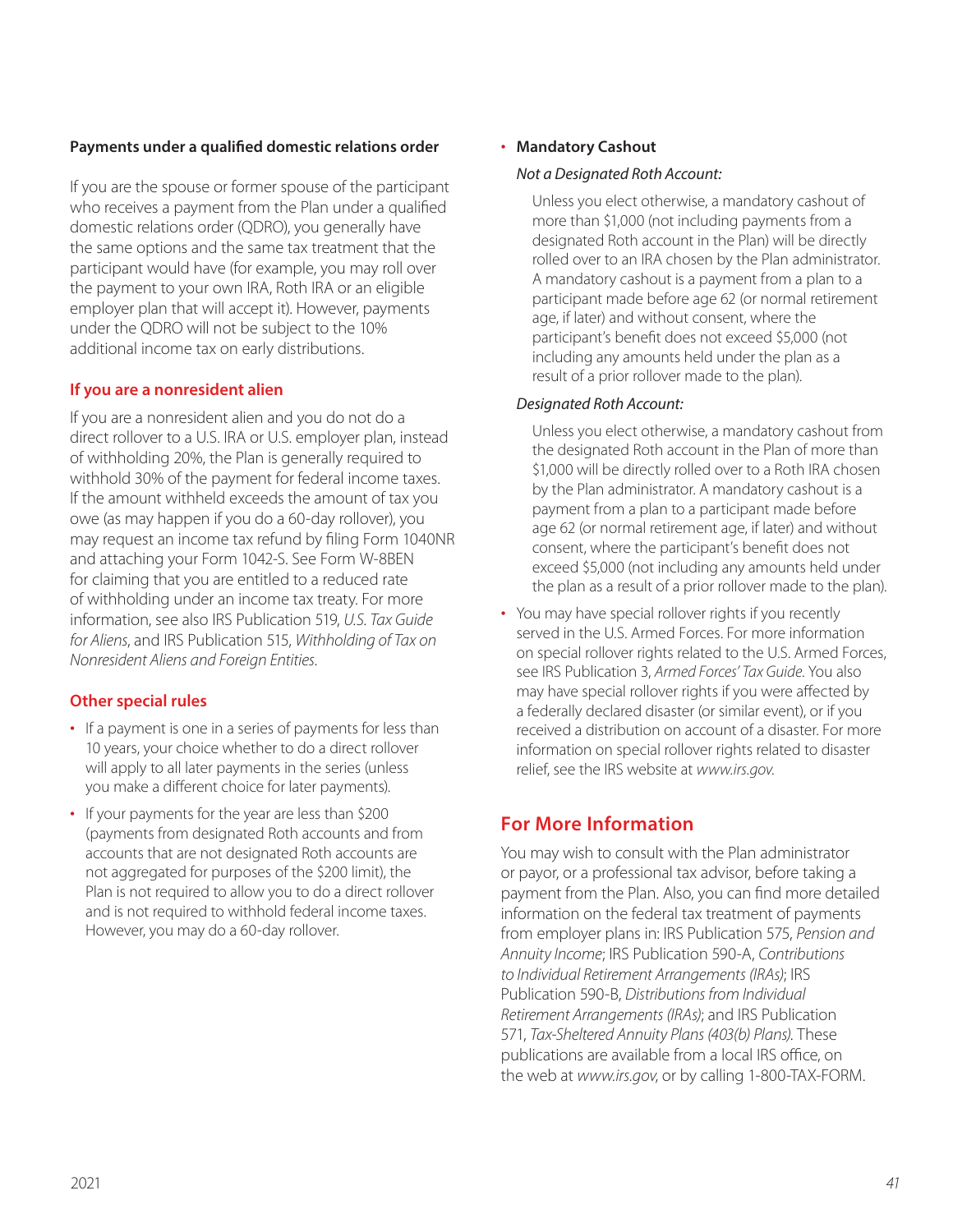# <span id="page-43-0"></span>Appendix B: CARES Act Distributions — Income Tax Overview as of July 2020

*Contact Fidelity for more information or to see if any changes/extensions have been made to these provisions.*

The Coronavirus Aid, Relief, and Economic Security Act (CARES Act) provides special tax treatment for up to \$100,000 in distributions from all 401(a), 401(k), 403(a), 403(b), and governmental 457(b) plans and individual retirement accounts (IRAs) made to qualified individuals on and after January 1, 2020 and before December 31, 2020. This summary provides a general overview of the key aspects of "CARES Act distributions," which may be available, but plan rules may limit the number and/or amount of distributions. This information is intended to be educational in nature. Fidelity does not provide legal or tax advice and we recommend that you consult with your tax advisor about the impact of the CARES Act on your individual situation.

A CARES Act distribution may be available under your plan and eligible for special income tax treatment if you are an individual:

- Who is diagnosed with the virus SARS-CoV-2 or with coronavirus disease 2019 (COVID-19) by a test approved by the Centers for Disease Control and Prevention;
- Whose spouse or dependent (as defined in section 152 of the Internal Revenue Code of 1986) is diagnosed with such virus or disease by such a test; or
- Who experiences adverse financial consequences as a result of being quarantined, being furloughed or laid off or having work hours reduced due to such virus or disease, being unable to work due to lack of child care due to such virus or disease, closing or reducing hours of a business owned or operated by the individual due to such virus or disease, or other factors as determined by the Secretary of the Treasury (or the Secretary's delegate).

If CARES Act distributions are available under your plan, the administrator of your retirement plan will rely on your self-certification that you satisfy one of the above conditions.

# **Federal Income Tax Benefits**

### *Income Taxes*

If you are an eligible individual, up to \$100,000 of the taxable portion of any retirement plan or IRA distributions you receive from January 1, 2020 through December 30, 2020 may be spread evenly over a threeyear period starting with 2020 on your federal income tax return, unless you elect to have it all taxed in 2020. The amount of a CARES Act distribution attributable to after-tax and/or Roth contributions, if one or both are allowed in your plan or IRA, will not be subject to income tax since those amounts have already been taxed. However, earnings on after-tax contributions will be subject to income tax. In addition, earnings on your Roth contributions will be taxable unless you are at least age 59½ and you had a designated Roth account in the Plan or Roth IRA for least five calendar years, starting with the year that you made your first Roth contribution.

### *Early Withdrawal Penalty*

The 10% early withdrawal penalty (also known as the 10% additional tax under Internal Revenue Code Section 72(t)) will not apply to the taxable portion of a distribution that qualifies as a CARES Act distribution.

The IRS will create a special form that you must use when you file your 2020 federal income tax return to claim the tax benefits for any CARES Act distributions. Please refer to the IRS website at *[www.irs.gov](http://www.irs.gov)* for more information about Coronavirus-related tax issues.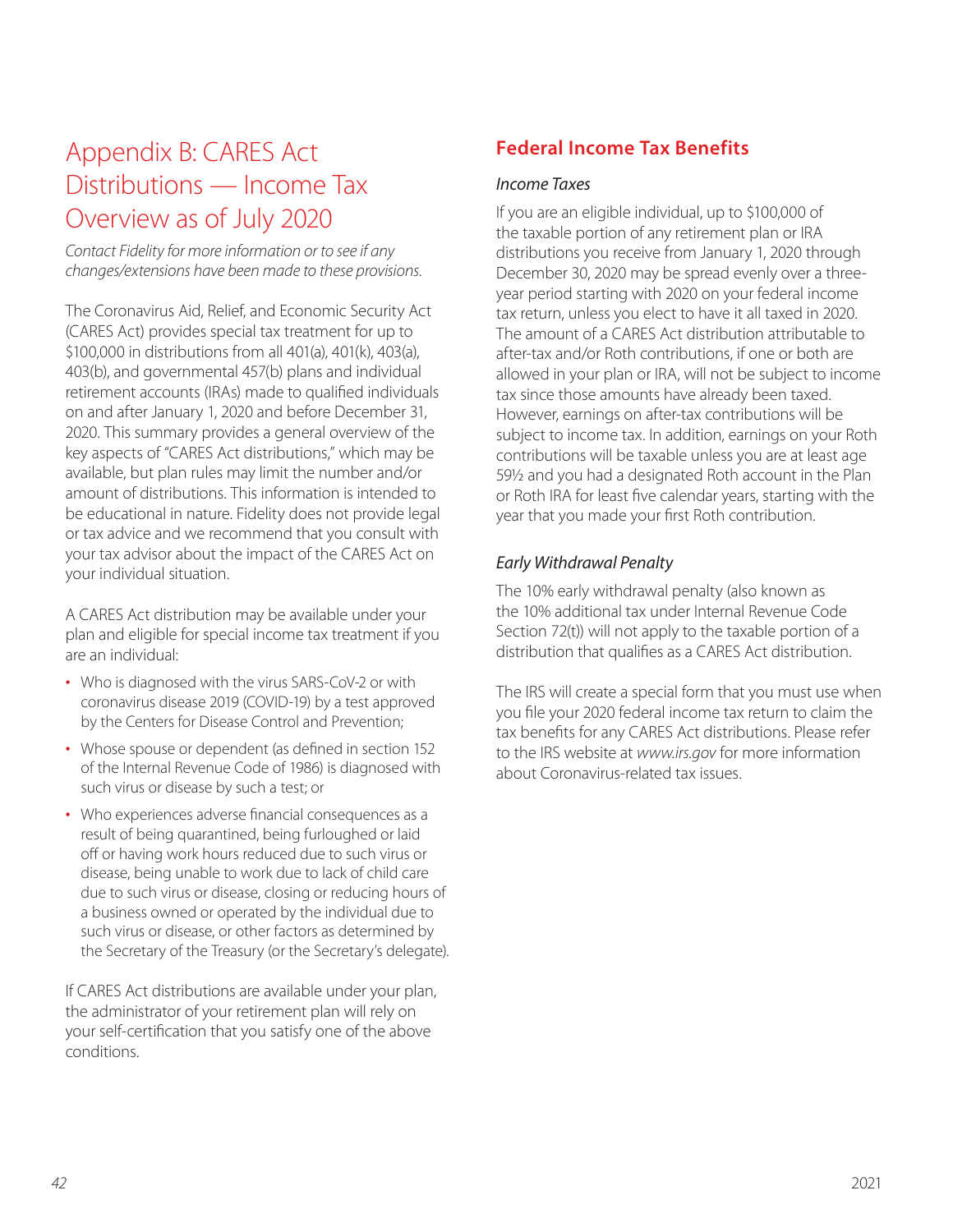## <span id="page-44-0"></span>**Income Tax Withholding and Tax Reporting**

### *Income Tax Withholding*

If your plan offers CARES Act distributions, the taxable portion of a CARES Act distribution will be subject to 10% federal income tax withholding unless you elect no withholding or additional withholding. The amount of any withholding is not the actual amount of income tax that you may owe. If applicable, your distribution may be subject to state income tax withholding. Any federal and state, if applicable, income tax withholding will be applied to reduce the amount of any federal and state, if applicable, income tax liability when you file your income tax return, or you may instead receive a refund depending on your situation.

### *Tax Reporting*

Distributions from your retirement plan in 2020 will be reported on IRS Form 1099-R (Distributions from Pensions, Annuities, Retirement or Profit- Sharing Plans, IRAs, Insurance Contracts, etc.) in January of 2021. IRS Form 1099-R will include information about the gross and taxable amount of your distribution and any applicable federal and state income tax withholding. The information on IRS Form 1099-R will also be reported to the IRS and you should use that information to prepare your federal and (if applicable) state income tax returns to qualify for the income tax relief.

## **Recontribution of Cares Act Distributions**

You are permitted to recontribute CARES Act distributions to your IRA or your retirement plan, if it accepts rollover contributions and CARES Act recontributions. Recontributions must be made within the three-year period beginning on the day after the date you received your distribution. In general, the amount of your recontribution will be treated as an eligible rollover contribution. You may be able to file an amended federal income tax return(s) for the year(s) that you included your prior CARES Act distribution in income to request a refund or credit of any taxes that you originally paid. Please consult with your tax advisor for further information.

# Glossary

**after-tax contributions:** Contributions deducted from eligible pay after taxes are withheld. After-tax contributions are included in taxable income reported on your W-2 form. Any investment earnings associated with your after-tax contributions accumulate tax-deferred. However, any investment earnings are subject to taxation at the time they are distributed.

**before-tax contributions:** Contributions deducted from eligible pay before taxes are withheld. Before-tax contributions are excluded from taxable income reported on your W-2 form. Your current taxes are reduced and any investment earnings on your before-tax contributions accumulate tax-deferred. However, your contributions and any investment earnings are subject to taxation at the time they are distributed.

**benefits committee:** The governing body for the Plan (or its delegate when a delegation of authority or responsibility has been made by the benefits committee).

**break in service:** A break in service shall occur upon the expiration of the 12-consecutive-month period next following an employee's termination of service.

**claims administrator:** The person (or entity) appointed by the benefits committee to review an initial appeal of a benefits claim denial; if no appointment has been made, the benefits committee.

**ConocoPhillips Leveraged Stock Fund:** A closed investment fund consisting of ConocoPhillips stock held by the trust fund from allocated financed shares and other shares acquired by the Plan as Company contributions and earnings.

**ConocoPhillips stock:** Shares of ConocoPhillips common stock, \$0.01 par value.

**ConocoPhillips Stock Fund:** An investment fund which contains shares of ConocoPhillips stock held by the trust fund other than those contained in the ConocoPhillips Leveraged Stock Fund.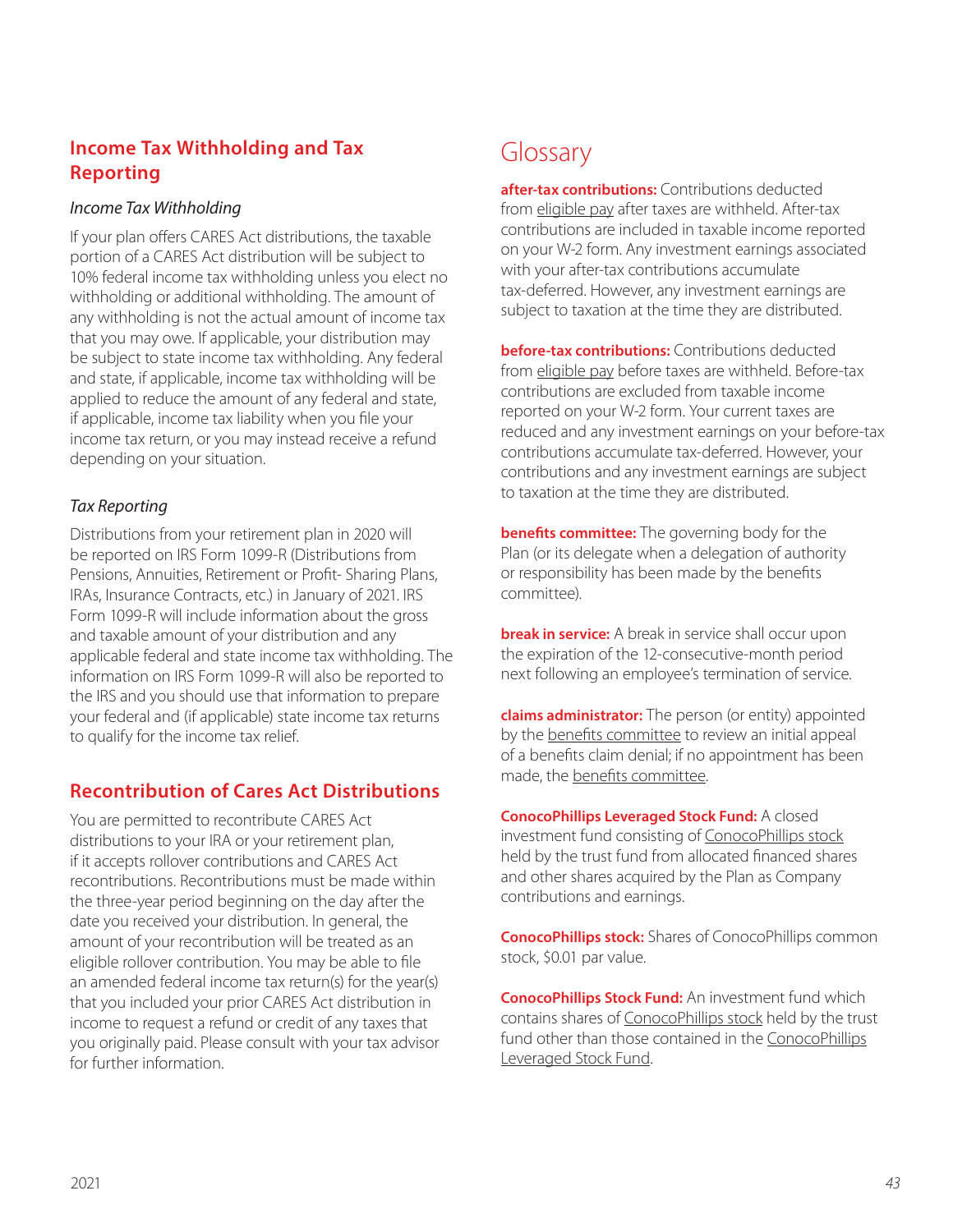**disability:** The condition of a participant who is (i) certified, on a form and in the manner prescribed by the benefits committee, by a physician who is licensed as a Medical Doctor (M.D.) or a Doctor of Osteopathy (D.O.), to be totally and permanently disabled by reason of any medically determinable physical or mental impairment which can be expected to result in death or to be of long-continued and indefinite duration, to the extent that he or she is unable to engage in any substantial gainful activity of the type he or she was engaged in prior to the disability; or (ii) determined by the Social Security Administration to be totally and permanently disabled; the participant must provide written proof of this determination.

**eligible pay:** For Company matching and discretionary contributions, the sum of the following items paid or deemed under the Company's eligible payroll system to be paid during each pay period prior to the date the employee is terminated according to the employer's personnel system:

- Wages or salary attributable to your regularly scheduled workweek, including regularly scheduled overtime, unscheduled or temporarily scheduled overtime;
- Holiday pay, pay for vacation time taken, unavoidable absence benefit payments for sickness or injury, shift differentials, premium pay for holidays actually worked and, for certain employees, call-out pay;
- Eligible payments made for special duty, special assignments, shore allowance or shore relief;
- Eligible payments made for temporary upgrades in job classifications that are applicable to work assignments within the facility in which you are employed; and
- Back eligible pay awarded or agreed to by the Company to the extent that back benefits are to be granted.

For Company retirement contributions (CRC), eligible pay includes amounts awarded under the annual Variable Cash Incentive Program (VCIP) in addition to pay included for Company matching and discretionary contributions.

Eligible pay is calculated prior to any reduction for before-tax participation in any benefit plans. Eligible pay does not include any amount that a non-bargaining unit employee may receive as a result of working extended schedules, "out of classification" jobs during a strike, or any amount received as Worker's Compensation. Eligible pay will not be adjusted by any amount that is used as an offset under Company policies and eligible payroll procedures for Worker's Compensation and state disability programs.

**employer:** ConocoPhillips Company and any subsidiary or other entity in which ConocoPhillips directly or indirectly has an ownership interest of at least 80%.

**ERISA:** The Employee Retirement Income Security Act of 1974, as amended.

**ESOP:** The portion of the Plan that includes the following:

- All shares of ConocoPhillips stock in the ConocoPhillips Leveraged Stock Fund; and
- All shares of ConocoPhillips stock in the ConocoPhillips Stock Fund.

### **normal retirement age:** The later of:

- the date you reach age 65; or
- age 55 or older with at least five years of service.

**participating company, participating companies:** The companies that have adopted the Plan (the "participating companies") are:

- ConocoPhillips Company;
- ConocoPhillips Expatriate Service Company; and
- ConocoPhillips Alaska Pipelines, Inc.

**Phillips 66 stock:** Shares of Phillips 66 common stock, par value \$0.01.

**Phillips 66 Stock Fund:** A closed investment fund which contains shares of Phillips 66 stock held by the trust fund resulting from the repositioning of the Company on May 1, 2012.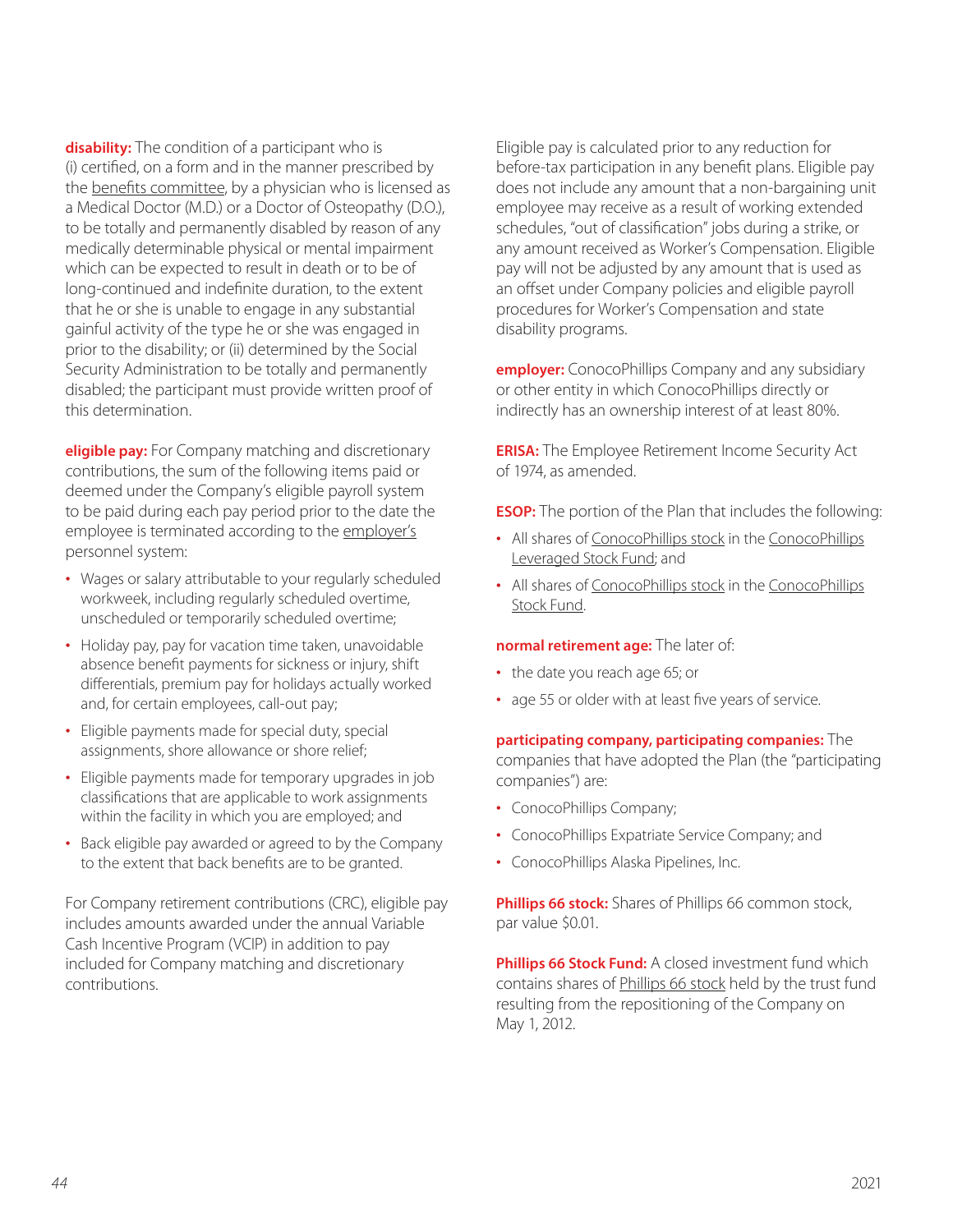**Phillips 66 Leveraged Stock Fund:** A closed investment fund consisting of shares of Phillips 66 stock held by the trust fund resulting from the repositioning of the Company on May 1, 2012.

**plan year:** January 1 to December 31 of each calendar year.

**qualified domestic relations order:** A judgment, decree or court order (including approval of a property settlement agreement) that:

- Pertains to the provision of child support, alimony eligible payments or marital property rights to a spouse, former spouse, child or other dependent;
- Is made pursuant to a state domestic relations law (including community property laws); and
- Meets a series of specific criteria set forth in both ERISA and the Internal Revenue Code.

**Roth 401(k) contributions:** Contributions deducted from eligible pay after taxes are withheld but eligible for special tax treatment when distributed. Roth 401(k) contributions are included in taxable income reported on your W-2 form. Any investment earnings associated with your Roth 401(k) contributions accumulate taxdeferred. When the Roth 401(k) contributions and any associated earnings are distributed in a "qualified distribution," they are tax-free. A qualified distribution is a distribution that is made five taxable years after you make your first Roth 401(k) contribution **or** after you reach age 59½, die or become disabled.

**source, sources:** The various types of contributions (plus the earnings or losses on those contributions) to your Plan account — including before-tax contributions; after-tax contributions; Roth 401(k) contributions; Company matching, discretionary and retirement contributions; and rollovers from other plans.

**trustee:** The fiduciaries who hold assets in a trust fund under the Plan.

**valuation date:** The day the Plan's investment funds are valued by the trustee; generally, each day that the New York Stock Exchange is open for business.